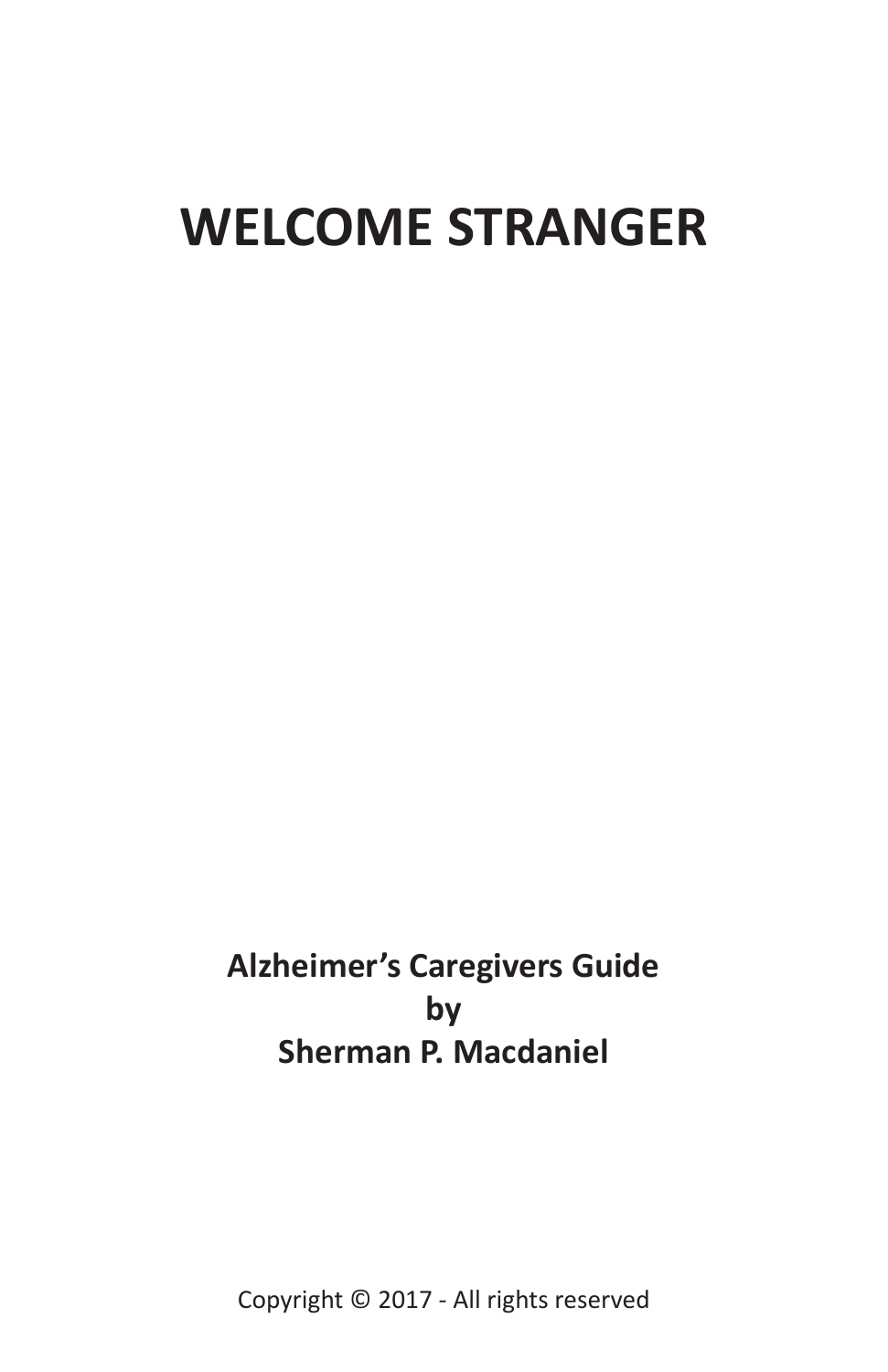# TABLE OF CONTENTS

| DO NOT SHOW EMOTIONS OR ANGER  27 |  |
|-----------------------------------|--|
|                                   |  |
|                                   |  |
|                                   |  |
|                                   |  |
|                                   |  |
|                                   |  |
| GOOD INTENTIONS GONE ASTRAY  43   |  |
|                                   |  |
|                                   |  |
|                                   |  |
|                                   |  |
|                                   |  |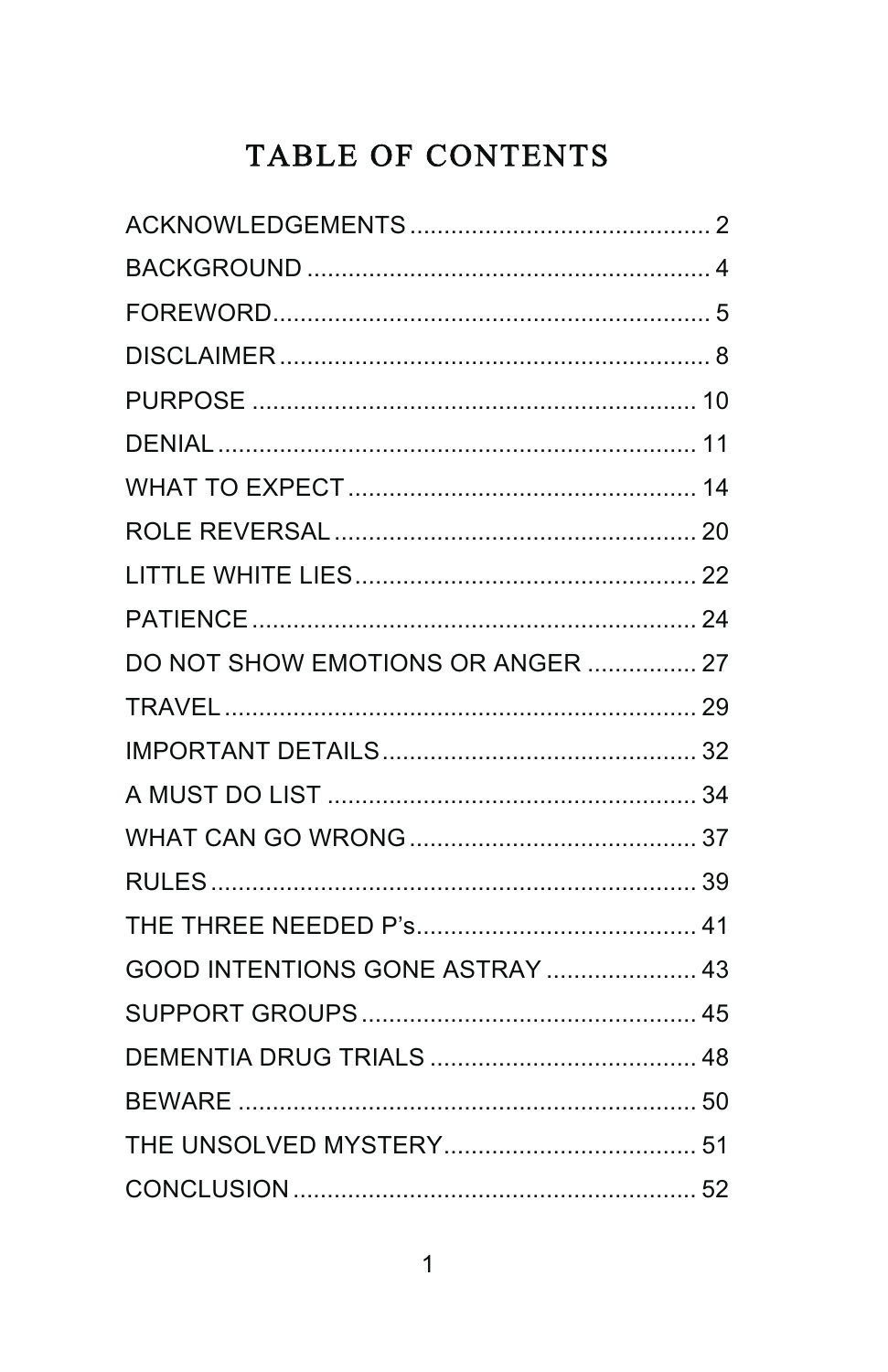#### ACKNOWLEDGEMENTS

After my dear Kendall's passing several caregiver friends suggested I compose a much needed list of do's and don'ts which would help reduce Alzheimer's caregiver stress and frustration. As a result of our commiserating over our lengthy ordeals, we gathered sufficient information to aid caregivers. Their perseverance and tenacity is much appreciated.

Were it not for my lifelong friend and mentor, Merton M. Minter Jr., this manual would have never been written. His journey as an Alzheimer's caregiver began over a year before mine and his sharing of experiences proved of enormous help and reassurance. The periodic phone calls we shared enabled me to both better handle my responsibilities as a caregiver and deal with the ever present stress. His recognizing the need to fervently seek God's help was a profound gift and lessened the stress I otherwise would have experienced.

Walt McFadden had a more lengthy role as caregiver and faced more aggressive behavior than I. His stories and experiences broadened my perspective of Alzheimer's conduct and the range of patient behavior. He had a multitude of stories, all of which were different, except for the perpetrator. His keen awareness of Alzheimer's patient frustrations makes a significant contribution to this manual…a subject I have not seen discussed in existing caregiver material.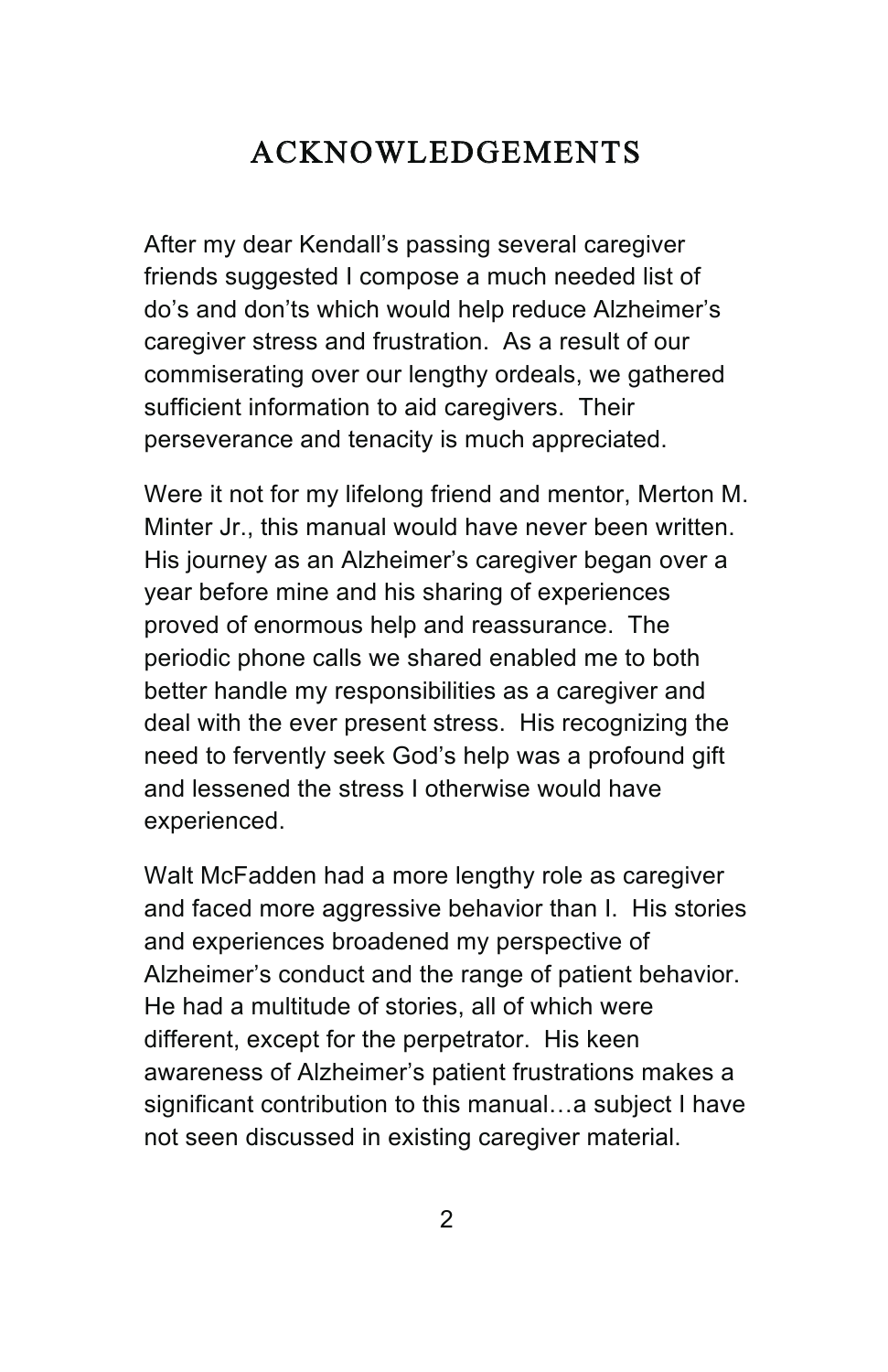A great "Thank You" goes to Sally H. McNeal, whose many years of teaching high school English enabled my composition to pass muster. She found multiple corrections in punctuation and grammar that saved me enormous embarrassment and chagrin. She had numerous suggestions that hopefully make your reading more lucid. Though she has had no experience with Alzheimer's, her experience with inept authors was truly invaluable!

Louis H. Zbinden was most kind and generous of his time to review my original manual after grammatical corrections were made. He made several helpful and important suggestions, which were subsequently implemented. His support and affirmation is deeply appreciated and welcomed.

There are several others who have been most helpful and informative in the past, though they not only wished to remain anonymous but chose to defer contribution because of the anguish that it would restore. I give thanks to them and respect their desire to not turn back the pages of history to the darkest period of their lives. They choose to let some memories remain dormant. Bless Them!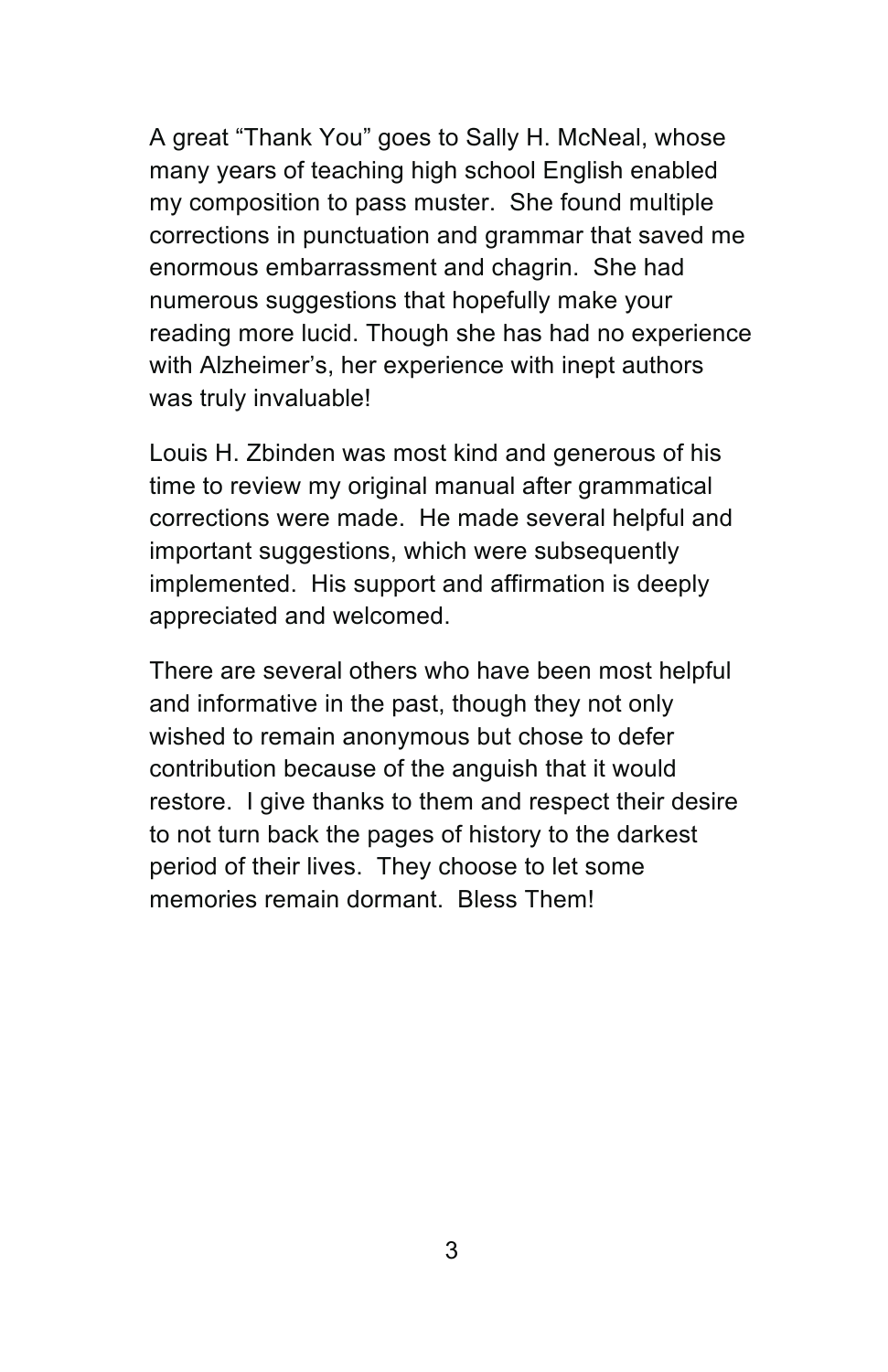#### BACKGROUND

According to a 2016 American Alzheimer's Association report, Alzheimer's disease represents 60-80% of the dementia patients in the United States and the numbers are growing rapidly. While much has been and is being written on the disease, little focuses on the huge cadre of non paid spouses, children, relatives and friends who represent the bulk of dementia caregivers. The report estimates that 15.9 million persons are serving as caregivers: a huge number of unrecognized heroes! Specifically, children represent 55% of those caregivers, spouses and partners 15%, other relatives 23% and friends 7%. Seldom is anything written about the great trials and sacrifices of those caring for Alzheimer's and dementia patients. In addition to the mental and emotional stress, caregivers incur financial loss, some due to costs incurred such as transportation. The report further indicates that 48% of caregivers cut back on personal spending, 43% reported a reduction in savings, 30% tapped their savings account, 20% spent retirement savings, 15% borrowed money, 13% sold assets and 5% had to borrow money to serve their patients. What a remarkable commitment of self and one's finances! Many of these servants had no choice, there were no options, no alternatives. You may be included in this group of caregivers, a large universe of committed patrons willing to help others for no compensation and under the most onerous of conditions. You will need assistance of various means, and hopefully, this manual will be a major contribution to your efforts and make your service more tolerable.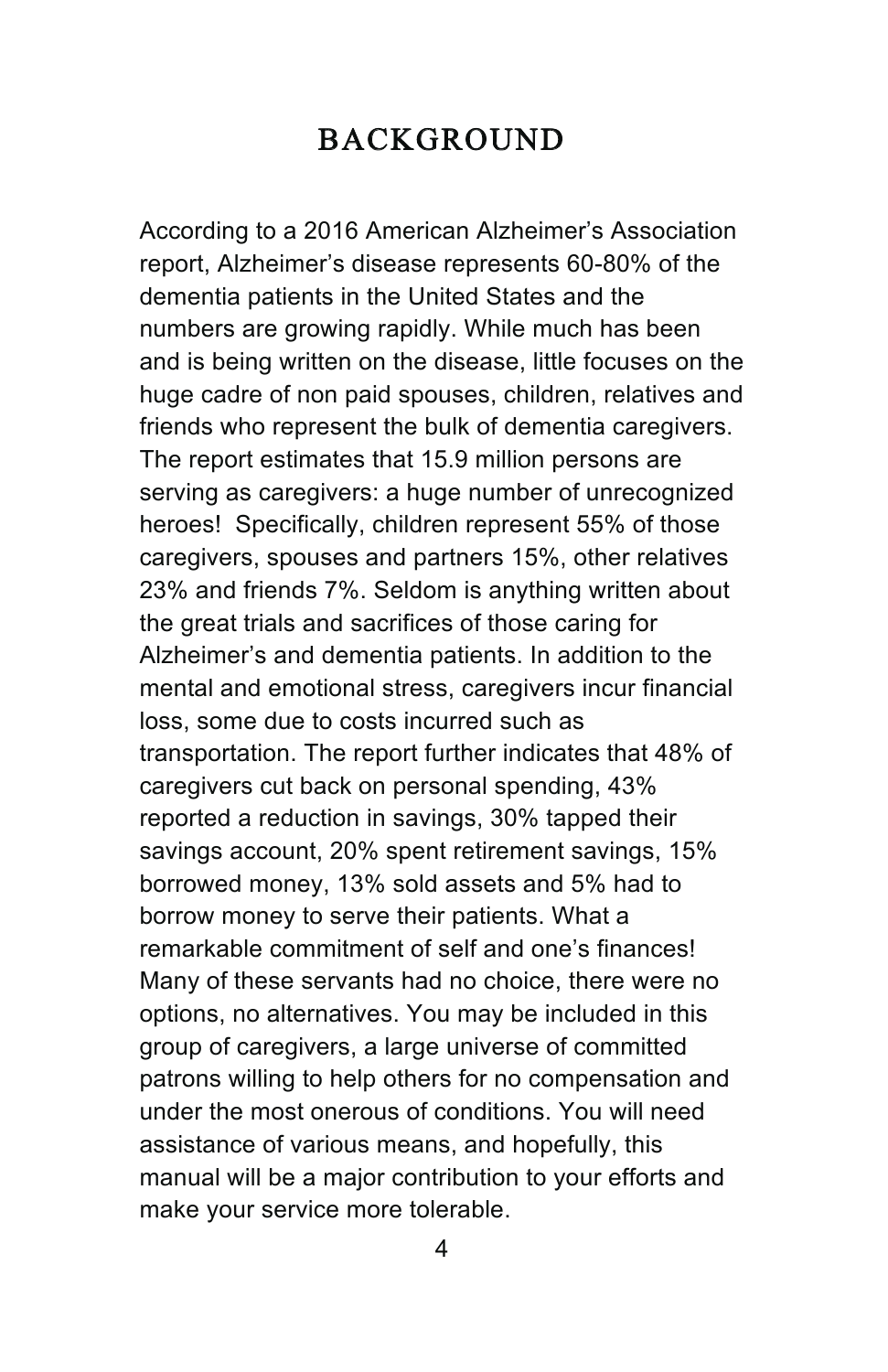#### FOREWORD

For most of us, there is little or no preparation for the profound confrontation with dementia and Alzheimer's disease. Whether in a spouse or parent, it progresses slowly and all too often friends and family members are late in noticing the subtle changes in behavior that finally results in the patient being diagnosed. That reality is a major contribution in my desire to help those who are facing the problem, either as a spouse, child or caregiver. Regardless of the circumstances, caring for a dementia patient is an overwhelming challenge and obligation. To many of us who have served as a caregiver to a dementia patient, it the most difficult and stressful undertaking ever experienced. Unfortunately, there are no shortcuts or easy solutions. Caregivers are "put to the test" of their limits. Hopefully you will find herein a few suggestions that will be helpful and a few things to avoid to make your task less difficult. A serene caregiver will greatly contribute to a calmer patient. Support groups, current books available and occasional articles are helpful, but I found them inadequate in helping me reduce stress and the emotional pressures encountered. My experience exposed several topics never discussed in support groups and never was there the mention of anything spiritual.

Little has been written specifically focused on how to lessen the stress suffered by the dementia caregiver. This guide is not intended to be a primer to understanding Alzheimer's disease but rather to provide a few meaningful ways to make the job of care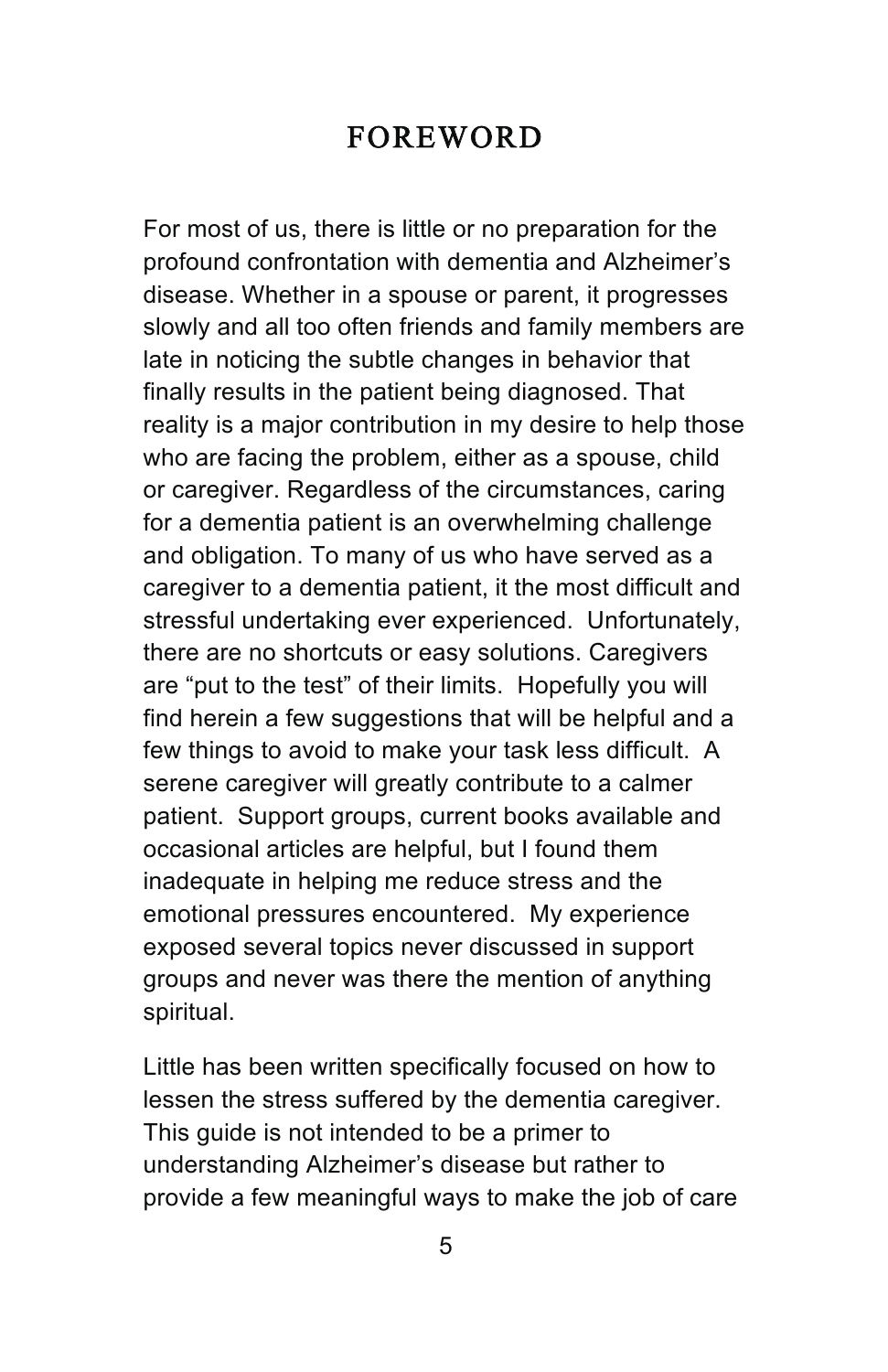giving less onerous and life more pleasant for both parties. The title of this manual is purposeful. An Alzheimer's patient becomes a stranger in that their behavior, likes, dislikes and actions change from what we have previously known and lived with in prior years. Regrettably, we cannot predict nor anticipate patient behavior, which implies we are now dealing with a stranger; a person we do not know. Yes, the appearance may be familiar, perhaps some habits and routines continue in the beginning, but as time goes on the patient eventually will become a complete stranger! The caregiver must embrace an attitude of warmth and hospitality toward the patient, much as they would do in welcoming a new acquaintance. Hence……"Welcome Stranger''.

Concurrently, we the caregiver becomes a stranger to the patient! This transformation is one of the most subtle and difficult adjustments confronting the caregiver. No longer does the patient express warmth, gratitude or appreciation for assistance and eventually the patient may actually become belligerent and hostile. Intimacy will evaporate and the caregiver is performing chores for which there is little or no gratitude expressed. Thank you will disappear. This is a wrenching experience and environment in which to serve. It can quickly lead to resentment and hostility by the helper. The caregiver must make changes in order to respond to the stark changes in the behavior of the patient.

The inter relationship that worked well for years disappears and in its place is behavioral change that becomes impossible to foretell or anticipate. The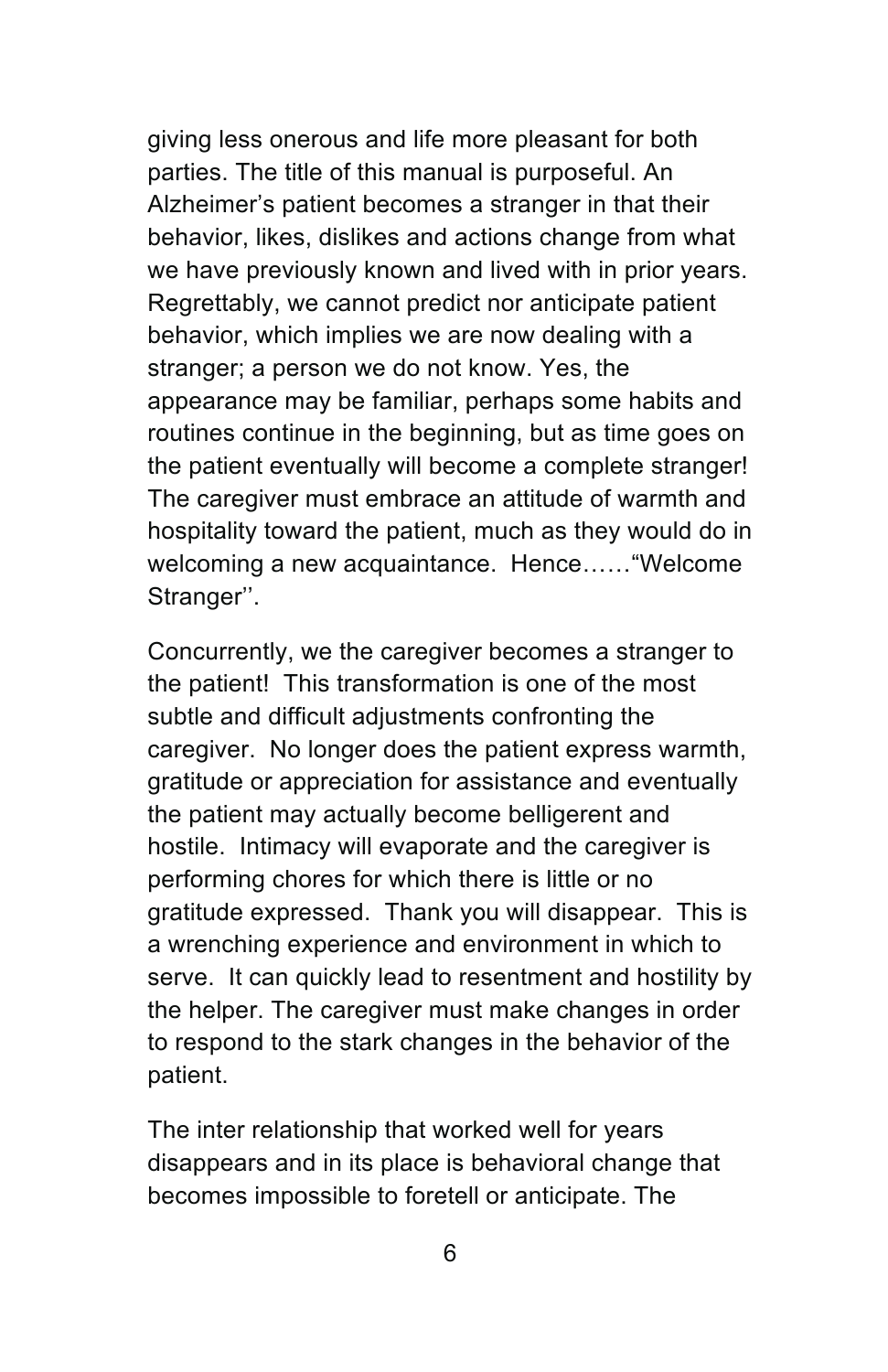caregiver must realize that the patient's unreasonable actions and behavior are not deliberate, nor discretionary, but due entirely to the disease. This realization must not be overlooked as it otherwise contributes to the frustration and stress of caregiving.

Most anyone experienced in boating is familiar with the phrase "man overboard." The universal response to the yell is to immediately locate a life preserver and toss it to the person in distress. The preserver may not alter the duration the individual is in the water, but it will certainly add comfort, security and relief to the stranded person! It is hoped that this manual will do for the dementia caregiver what a life preserver does for a person possibly struggling for his or her life. Hopefully this manual will be used often for that purpose.

1 Cor. 15:58 Remain steadfast… **"Because you know that your labor is not in vain."**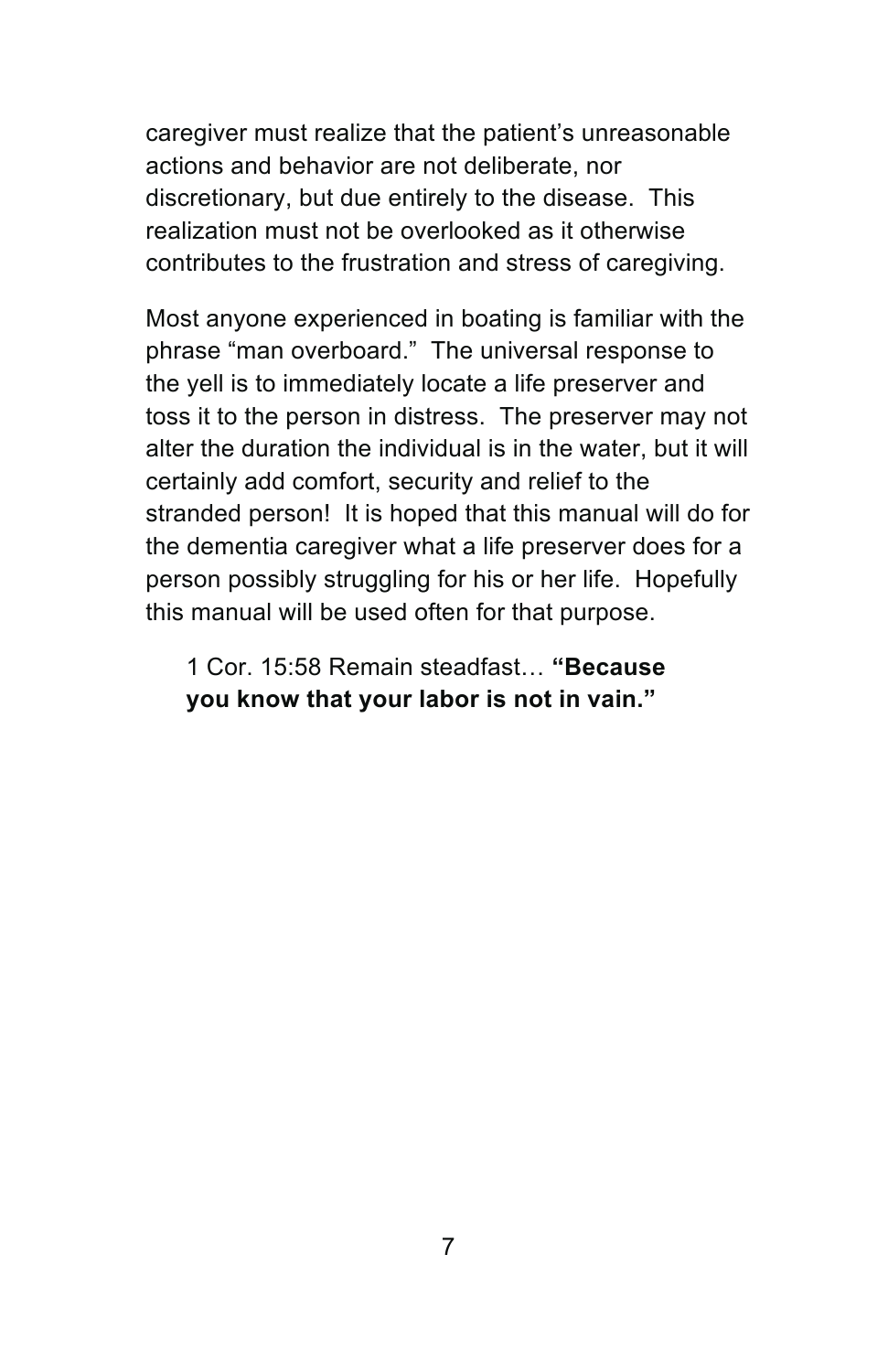# DISCLAIMER

My tenure as an Alzheimer's caregiver lasted just under five years. It abruptly terminated on March 10, 2014, just six days following my dear wife being diagnosed with colon cancer. Interestingly, Kendall never complained of pain or feeling ill prior to her diagnosis. In the preceding several months I noted Kendall resting and sleeping longer and a decline in her mobility. She was much more deliberate and cautious in her walking, especially at night in low light conditions.

As a result of her unexpected demise, I was spared the burden of placing her in a rest home and the accompanying difficulties and emotional problems it creates. My several friends who did place their spouse in a nursing facility did so with great remorse and difficulty. That is a decision that most caregivers forgo too long as acknowledged frequently by physicians. It is a "damned if you do and damned if you don't" decision.

I was blessed not having to make such decision. Consequently, I am not able by experience to comment on the difficulties associated with placing a mate or parent in a facility. Those who have all remarked on the enormous stress of visiting a loved one in a nursing home and being greeted with a *who are you?* question. This perennial conflict lasts I am told to death of the patient.

Additionally, as a caregiver to my wife, I did not experience the multiple issues often faced among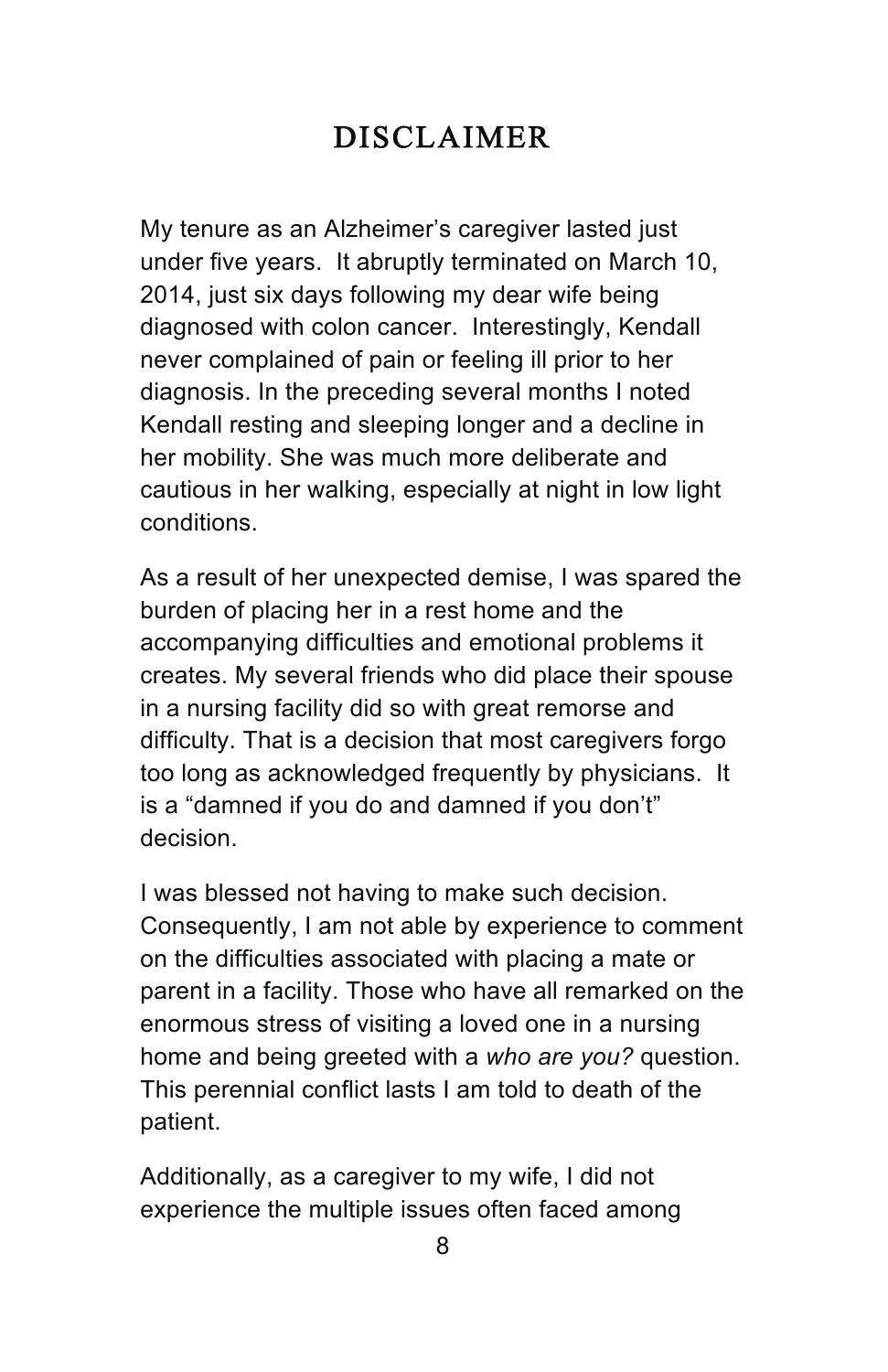siblings as they focus on caring for a parent. This subject is among the most frequently discussed in Alzheimer's support groups and is mentioned in a subsequent topic.

In no way does this manual purport to include all issues and difficulties that you may encounter. Every patient is different, as is every caregiver. You will experience different circumstances and with different outcomes, but there are similarities and this manual attempts to respond accordingly. Things to do and things not to do.

Though no research, study or survey was conducted, it is the opinion of the author that those spouses, children and other family members who spent years and decades with the patient in pleasant, harmonious and tranquil conditions will experience more challenges and find the role of care giving more difficult than other caregivers. They have not experienced the wild, unpredictable and sometimes explosive behavior so frequently accompanied by some Alzheimer's patients. This publication is especially directed to those new, inexperienced caregivers.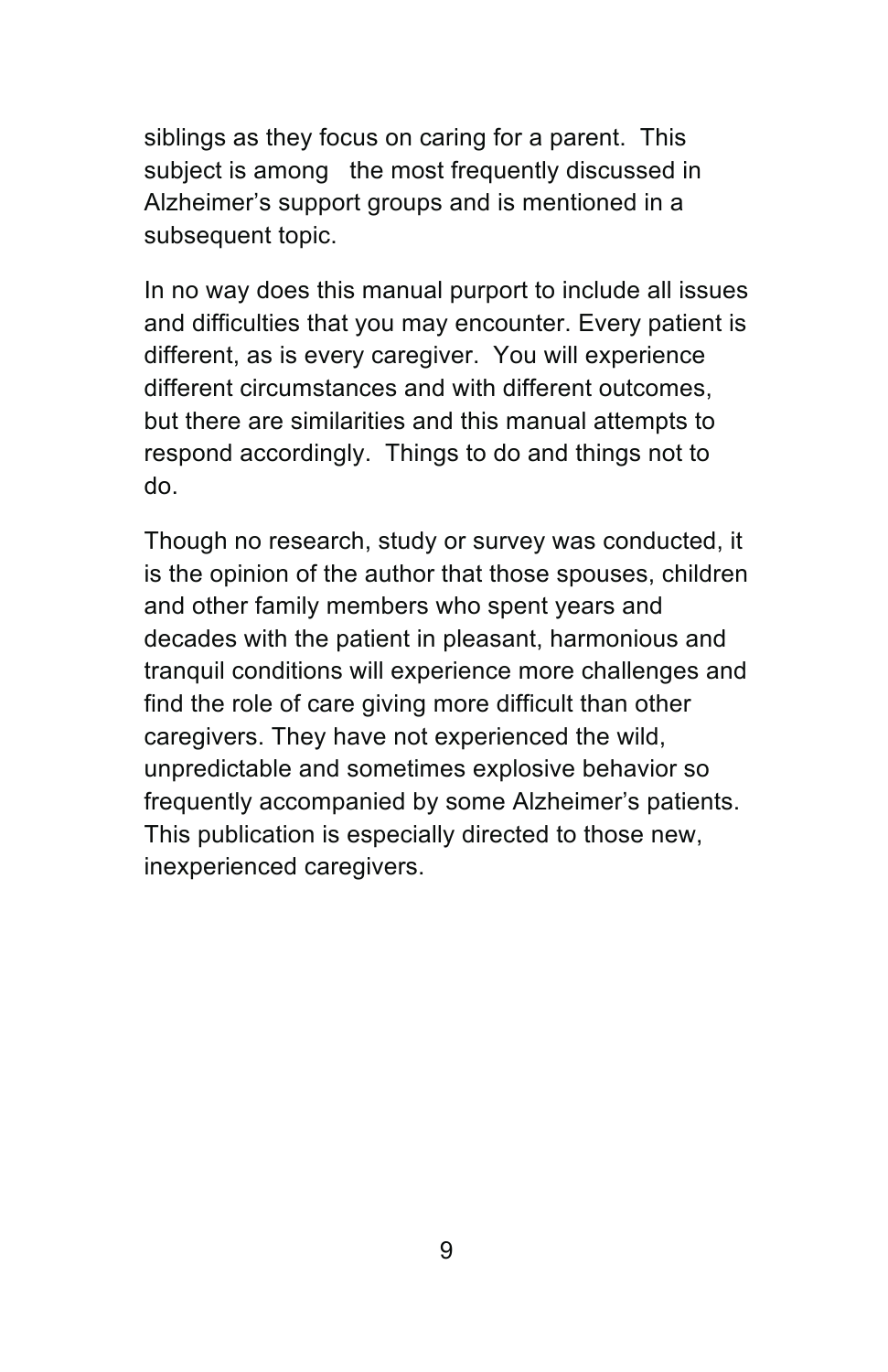#### PURPOSE

The foremost purpose of this publication is to help reduce the stress and tension encountered by the unpaid dementia caregiver. It is hoped that the suggestions found herein will contribute to that goal. While this manual focuses predominately on spouses caring for another spouse, or child caring for a parent, it is applicable for other situations. Recent studies have reported that roughly 2/3 of Alzheimer's caregivers die before their patient dies, which is stark confirmation and testimony to the enormous stress imposed on the Alzheimer's caregiver, especially if a family member.

This guide is intended to supplement books on Alzheimer's such as **The 36 Hour Day** and others. They offer helpful information on the disease and patient but frequently without much helpful emphasis on what to expect emotionally and how the caregiver should respond to unexpected behavior. It is hoped that this manual will strengthen the caregiver and spare him or her from some of the stress and rejection we all experience. There are a few actions a caregiver can do to alleviate conflict and several to avoid which will make a material reduction in stress and tension. They will be beneficial to both parties. All too often the caregiver may be a contributing factor to distasteful behavior by the patient. Alzheimer's patients cannot be dealt with in a rational manner, as they lose cognitive thinking ability.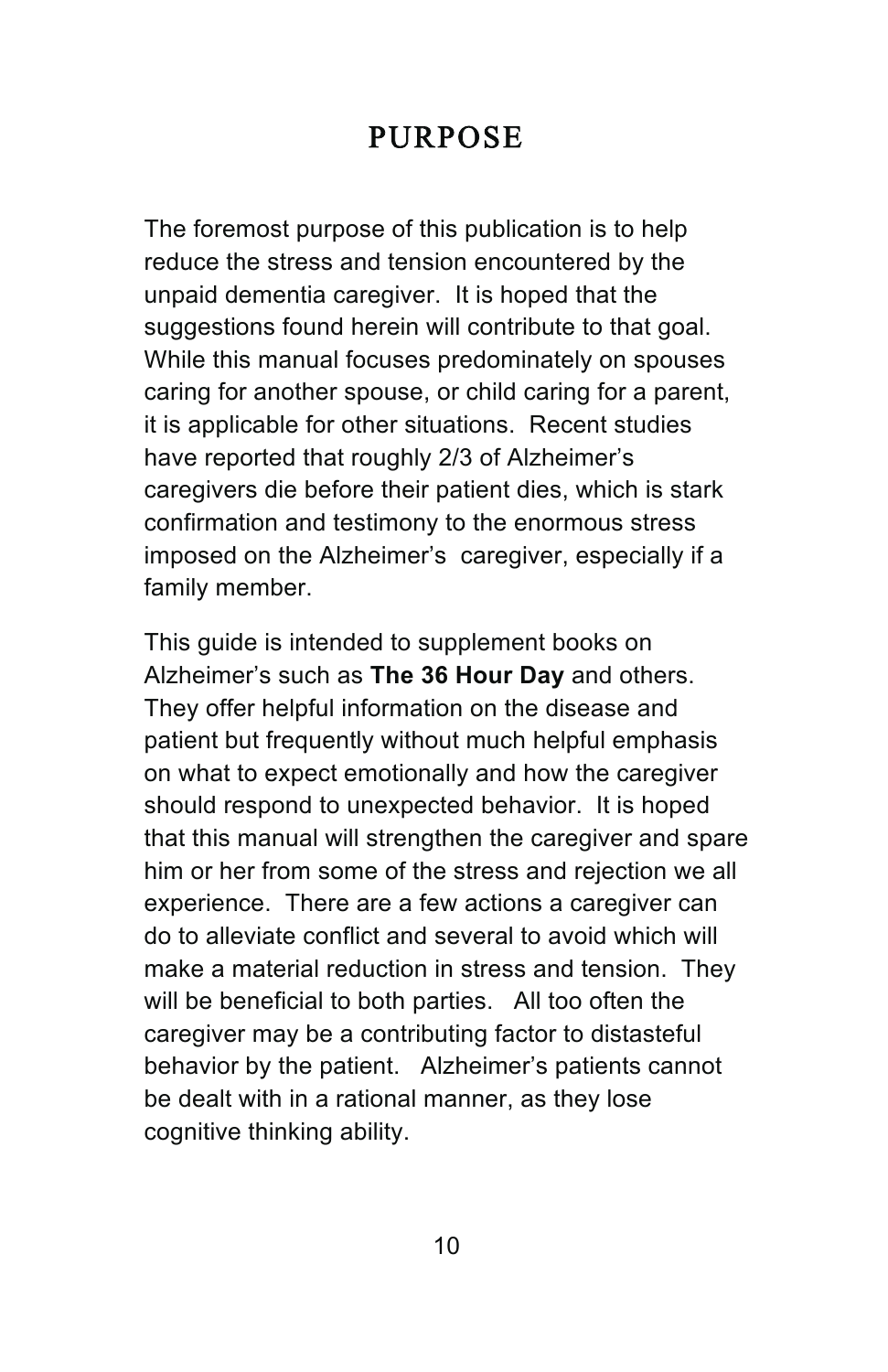# DENIAL

It is frequently said that Alzheimer's is one of the most insidious of all diseases because it typically progresses slowly and is also difficult to diagnose. Family members are most often the last to recognize or notice its symptoms. Spouses are generally the last to perceive behavioral changes and when the formal diagnosis is rendered, a spouse is the last in recognizing and accepting the decision.

Consequently, it is common for spouses to both question the validity of the doctor's decision and or accept the realization that their mate now has a dreaded illness. The action frequently is denial by the spouse. Some may ask why me? Others may be embarrassed, protective or reluctant to disclose to others that their mate is inflicted with the foreboding disease.

What to do?

Since a mate is so often the last to see the changes, it behooves them to accept reality sooner than later. Friends and acquaintances are most likely to have earlier recognized behavioral changes and may even anticipate confirmation of some form of dementia. Little if anything is gained if the caregiver denies the diagnosis. The disease does not go away, and the sooner the caregiver accepts the decision the better. Also, acceptance is good for the soul.

Informing family members may be the most difficult task. Children can be the most skeptical of all. My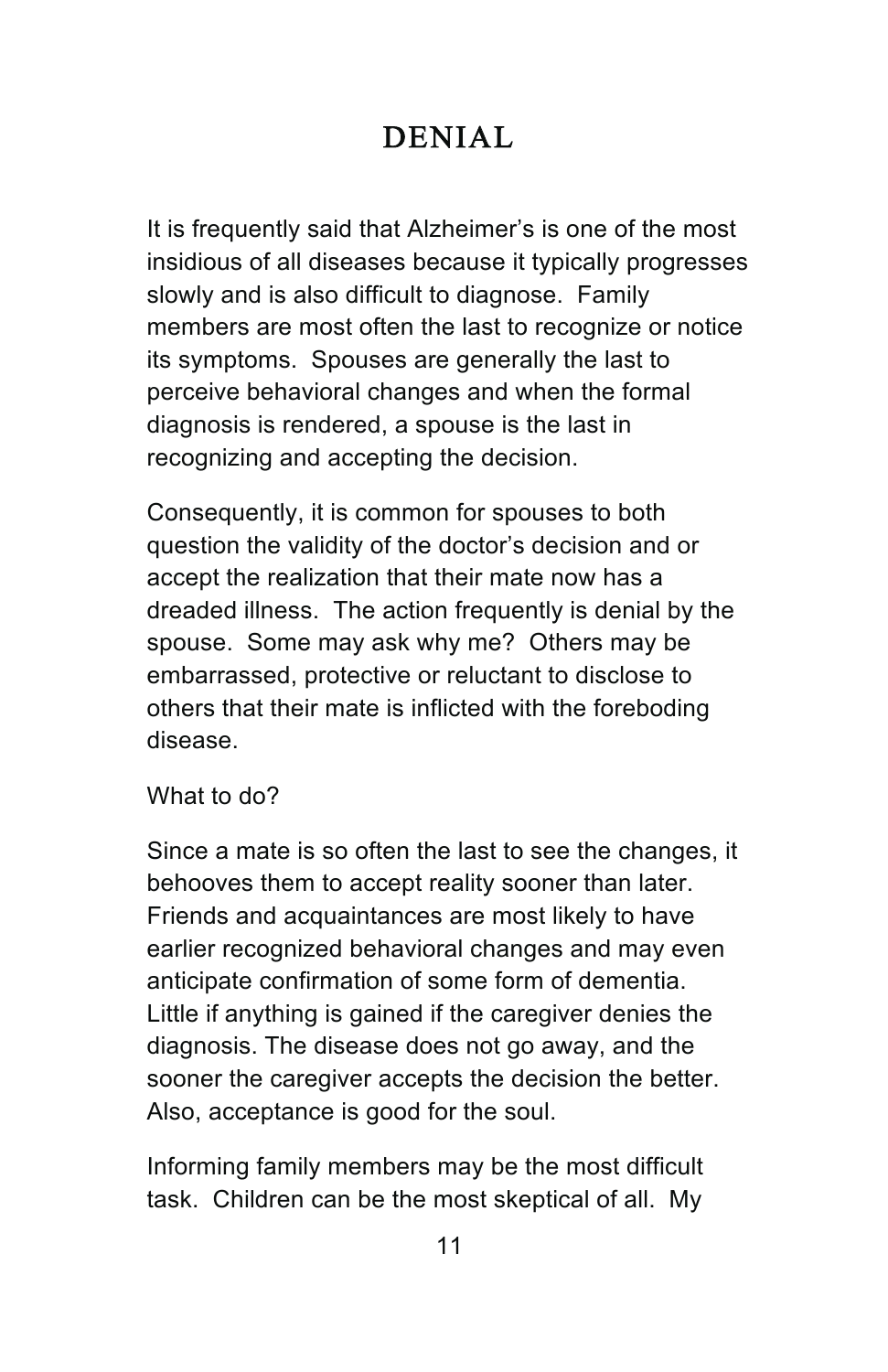good friend Harold (pseudonym) had a very tumultuous experience with his adult daughter, who could not believe her mother had dementia. Daughter lived hundreds of miles away. In an attempt to convince her of her mother's dilemma, Harold invited her to come home to Florida to visit firsthand. The first two days were remarkably blissful and pleasant. So much so, that Harold thought his wife was actually improving and worried his daughter would not observe any hostile or belligerent behavior. On day three Harold and his daughter were sitting side by side on the living room couch when wife, walking downstairs, saw Harold and daughter together. She accused Harold of hosting a floozy and went into a rage, failing to recognize her own child. Daughter returned upstairs and called the village police. Coincidentally, Harold downstairs did likewise, fearing imminent violence. It took the police to restore peace. Daughter returned home, having observed several subsequent outbursts. She finally accepted the fact that her mother had Alzheimer's and for the first time appreciated the difficult conditions in which Harold was living.

Many Alzheimer's patients are able, while in early stages, to hide their illness when meeting other people. An example happened to a dear friend. His wife was the youngest of three children and when in her early seventies, was diagnosed with Alzheimer's. Her siblings questioned the diagnosis and claimed they saw no evidence of dementia in their letters and phone conversations. My friend was unable to convince them otherwise. Eventually one of her older brothers made a visit and after a lengthy lunch at a popular restaurant, reaffirmed that his sister was just fine. As the three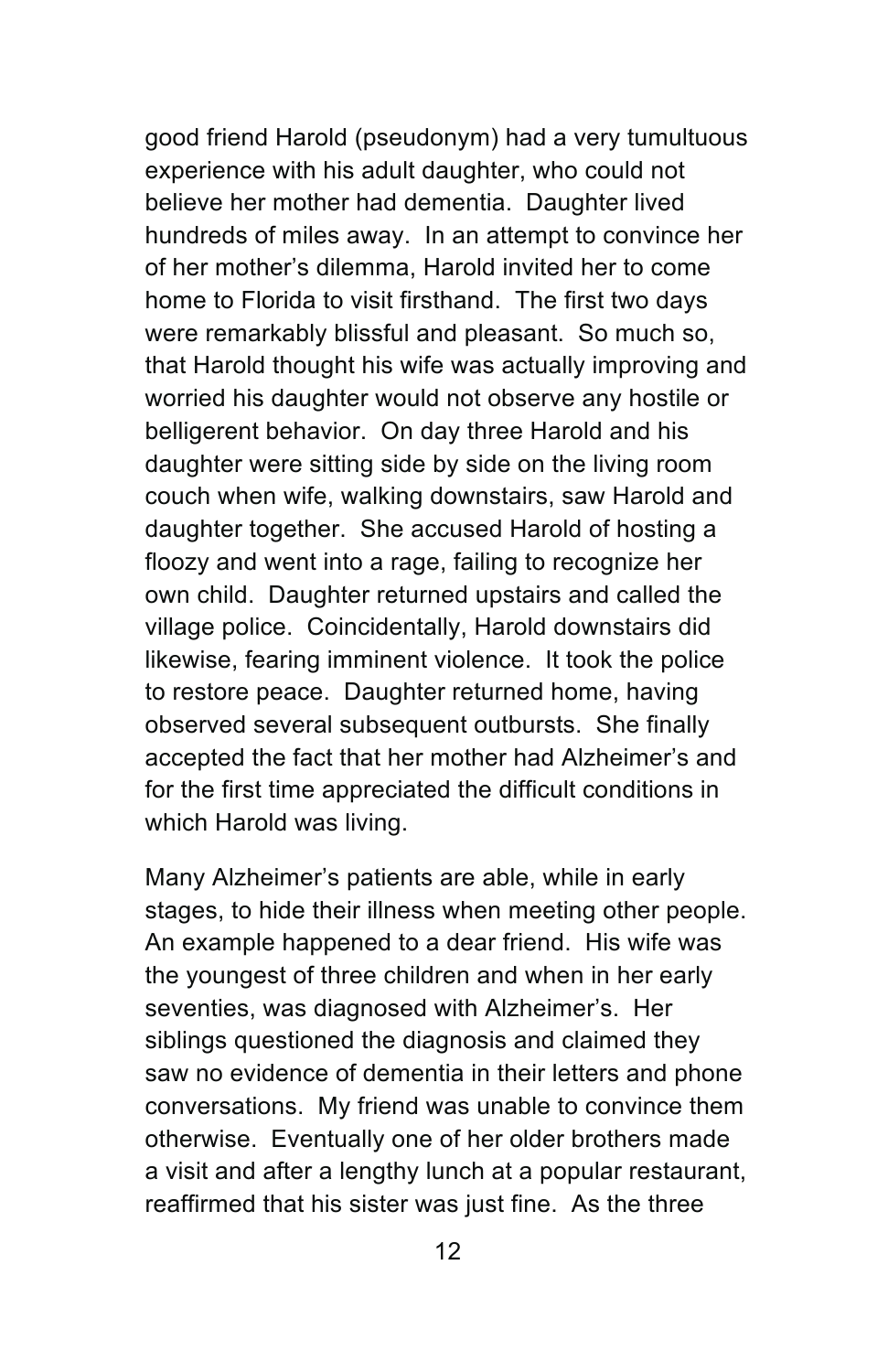were driving home together and after a pause in the conversation, wife turned to her brother in the back seat and inquired: "Are you my father?" My friend nearly wrecked his car but suddenly regained creditability with his in-laws!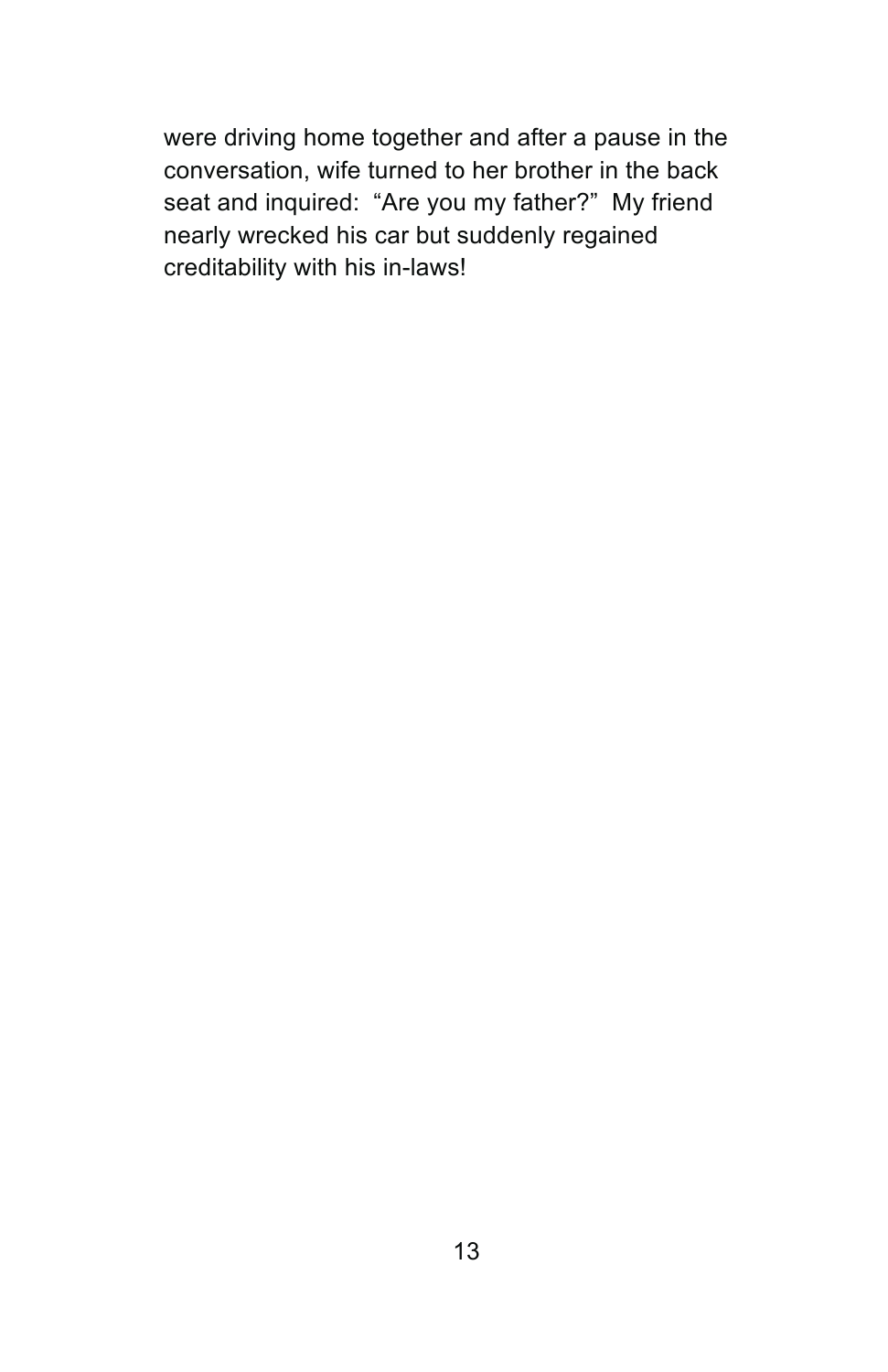# WHAT TO EXPECT

One word can describe what to expect with an Alzheimer's patient…..CHANGE! Change brings surprises, most of which are stressful and some may be volcanic! The period from diagnosis to eventual death is one of constant change, mostly for the worst with some possibly brief periods of stability or modest improvement. The decline in mental acuity is inherent with the disease. Memory constantly declines. Rational thinking is replaced by irrational and strange behavior. During much of that period of time, the caregiver must also change in order to best adapt to the new and unpredictable behavior. This is not only a challenge but a necessity. If the caregiver is a family member, it becomes a difficult task to respond to constantly changing new demeanor and habits. The spouse essentially becomes a stranger, requiring new responses from you, the new caregiver.

Irrespective of your relationship to the patient, the caregiver recognizing a role reversal is mandatory. Whether the patient is a spouse or parent, it is incumbent on the caregiver to recognize that he or she must become the decision maker. It is especially difficult for a child, who for the first time must tell the parent what to do, for an only child this is particularly difficult! Parents likewise, are most likely to resist the role reversal as well. Even spouses find it difficult to deal with this issue as they are continually challenged to make all of the decisions, oftentimes with opposition and resistance.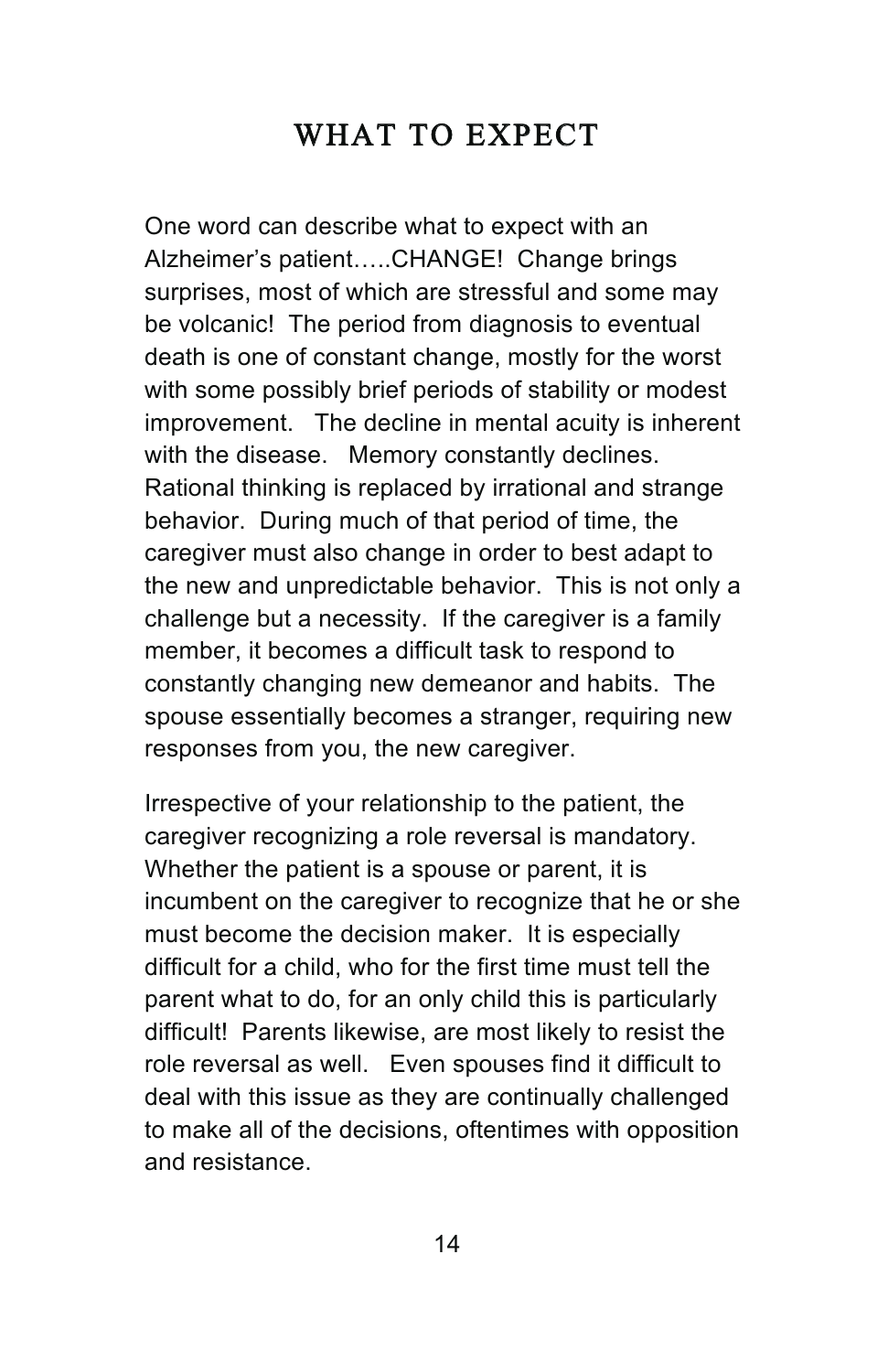This role reversal may be one of the first events testing the caregiver's patience and authority. It will not be the last! The caregiver must recognize that a long period of mental decline lies ahead. It will become evident that the dementia patient loses the ability to think rationally. For couples who have happily lived their lives together and shared decision making, this proves to be a difficult transition. One can no longer anticipate the patient's actions because they are unpredictable. They will get angry or perhaps hostile on a moment's notice to something they previously took for granted or accepted. An Alzheimer's patient becomes childlike in many respects. Being unable to anticipate sudden outbreaks is most stressful for the caregiver.

The caregiver must realize that two major behavioral changes by the patient will take place. The foremost change is that of rejection. Count on the fact that much of what you, the caregiver, does is done without receiving signs of thanks or appreciation. The absence of a familiar "Thank You" will be quickly noticed. This is a formidable behavioral change in most cases and is increasingly stressful for the caregiver. It is helpful to always remember that your patient is not able to render appreciation or act in a logical or coherent manner because of the Alzheimer's disease or dementia. The second and perhaps less likely change is the evaporation of intimacy. My caregiver friends concur that their afflicted spouses lose their capacity and interest in most all expressions of intimacy: touching, hugging, or kissing. For happily married couples this is a major adjustment, to which the caregiver must adapt. One must not show irritation or disappointment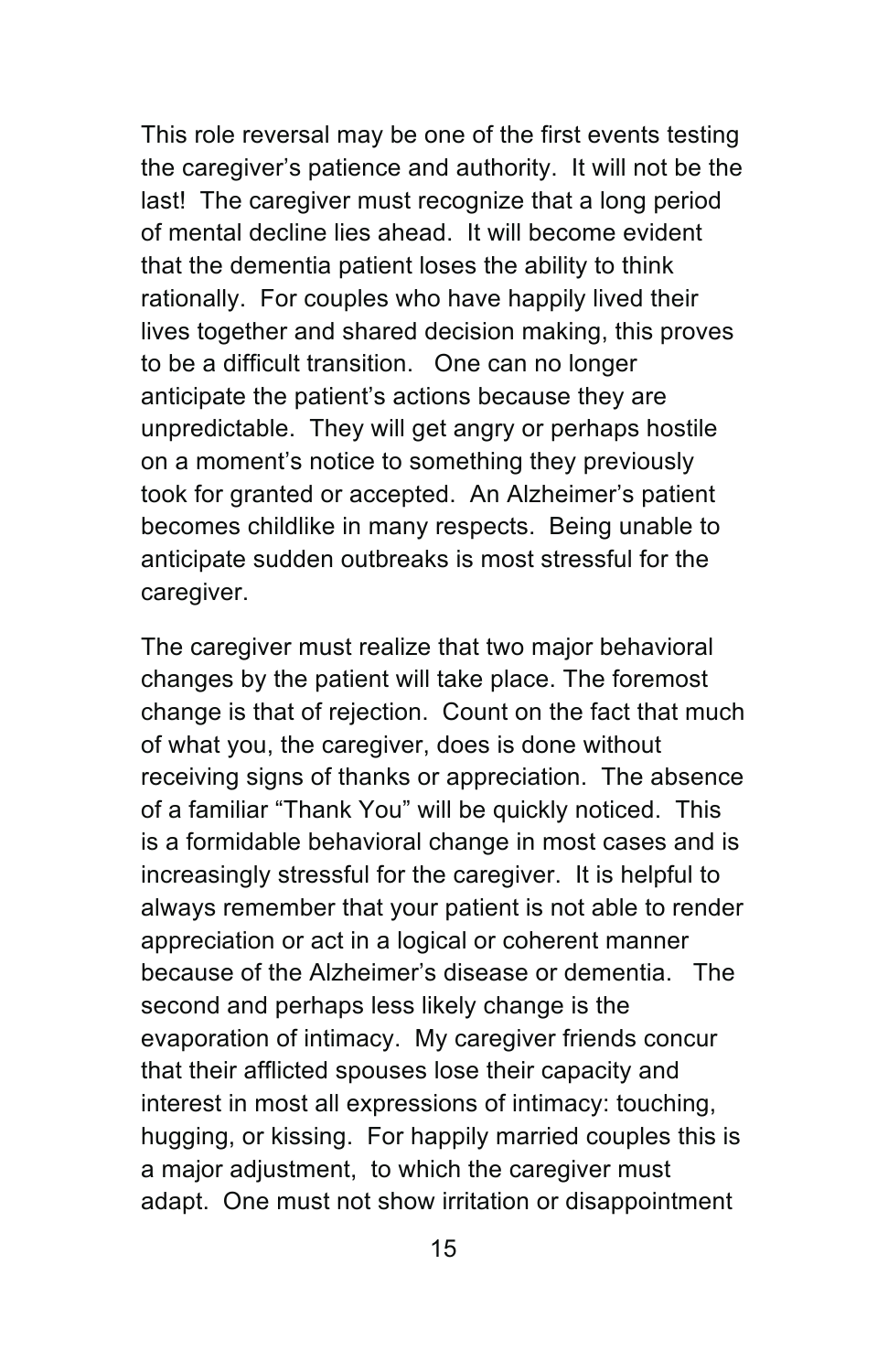with a failure to respond to a kind gesture or hug. Loss of libido may also occur and the patient may show no interest in sex or actually rebuff any attempts. This adds to the caregivers feeling of isolation and rejection.

The American Alzheimer's Association claims that 6 in 10 persons with dementia will wander. This obviously becomes a serious issue if the patient possesses this tendency, especially if inclined to do so at night. If so, it requires close supervision during the daytime and some means of security to prevent wandering during the night, when the caregiver is asleep. Locking doors and safekeeping the keys is mandatory in such situations. This condition adds to the stress of caregivers and expands the caregiver's responsibilities. It may result in being unable to leave the patient alone in the house, even for brief periods of time.

An example of change occurred with my mother- inlaw, Louise, a deacon and elder in her church for many years. For some period of time prior to her diagnosis with Alzheimer's and when dining in public, she would frequently compliment the parents of children if they displayed good behavior and etiquette. Over the years she made many parents quite pleased. Not long after her diagnosis a noticeable and embarrassing change took place. When at a restaurant if she observed an unruly, loud, undisciplined child, on the way out she would stop by the table and tell the parents what a well mannered, charming child they had! The worse the behavior the more praise given and given in a sincere manner. She could not distinguish good from bad. This happened so often that on occasion I would hand the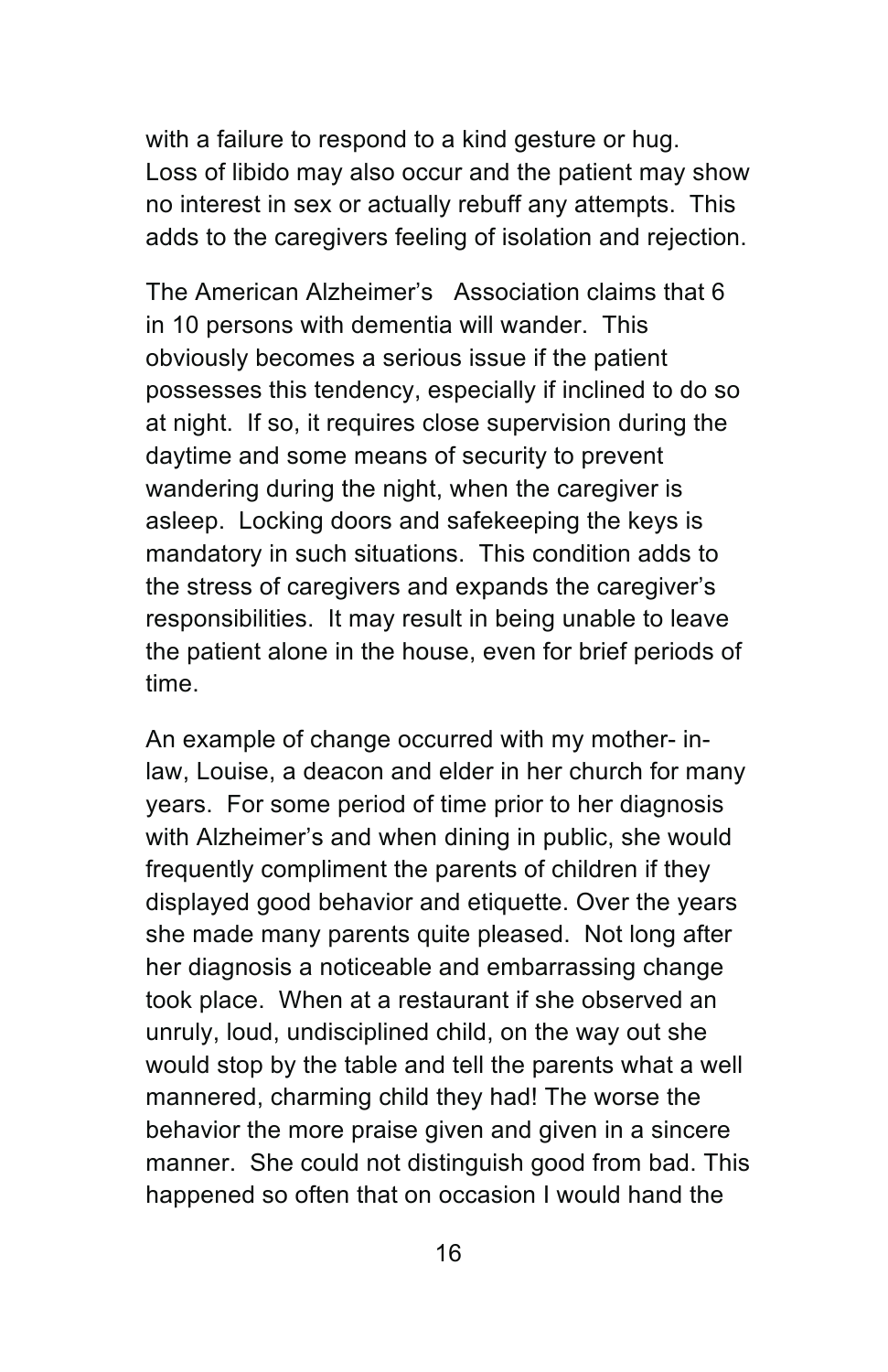derelict parents a tab of paper which said, "Louise has Alzheimer's. Thank you for your understanding." This at least made me feel better.

One of the most difficult adjustments required of a caregiver is the need to tell "white lies" to the patient. Happy marriages and relationships are built on truth and honesty. However, it behooves the caregiver to depart from this doctrine in order to maintain harmony with the patient. Truth is not always a virtue with Alzheimer's patients. This will be discussed in greater detail in subsequent pages.

Lastly, CHANGE brings STRESS to the caregiver. You must be prepared to be confronted frequently with stress. Constant stress of one type or another, most likely more stress than ever before experienced. It comes unannounced and unexpected. Much of the caregiver stress is the result of not being able to predict when, what and why. What generates a furious reaction today may not do so tomorrow. It comes and comes without a clue or inkling. Be prepared!

A classic example occurred with my lifelong friend Bob (pseudonym). He and his wife Ann lived in an exclusive community. Ann was a most refined, genteel and gracious lady. Several years after Ann was diagnosed with Alzheimer's, Bob was in their dining room and noticed water running down the chandelier. Ann was bathing upstairs. He dashed upstairs to find Ann, stark naked, standing by the bathtub, mesmerized by the profuse waterfall cascading over the tub! Gallons of water going everywhere , causing the plaster ceiling in the dining room to crash, damaging rugs, carpets and the upholstered dining room chairs and table.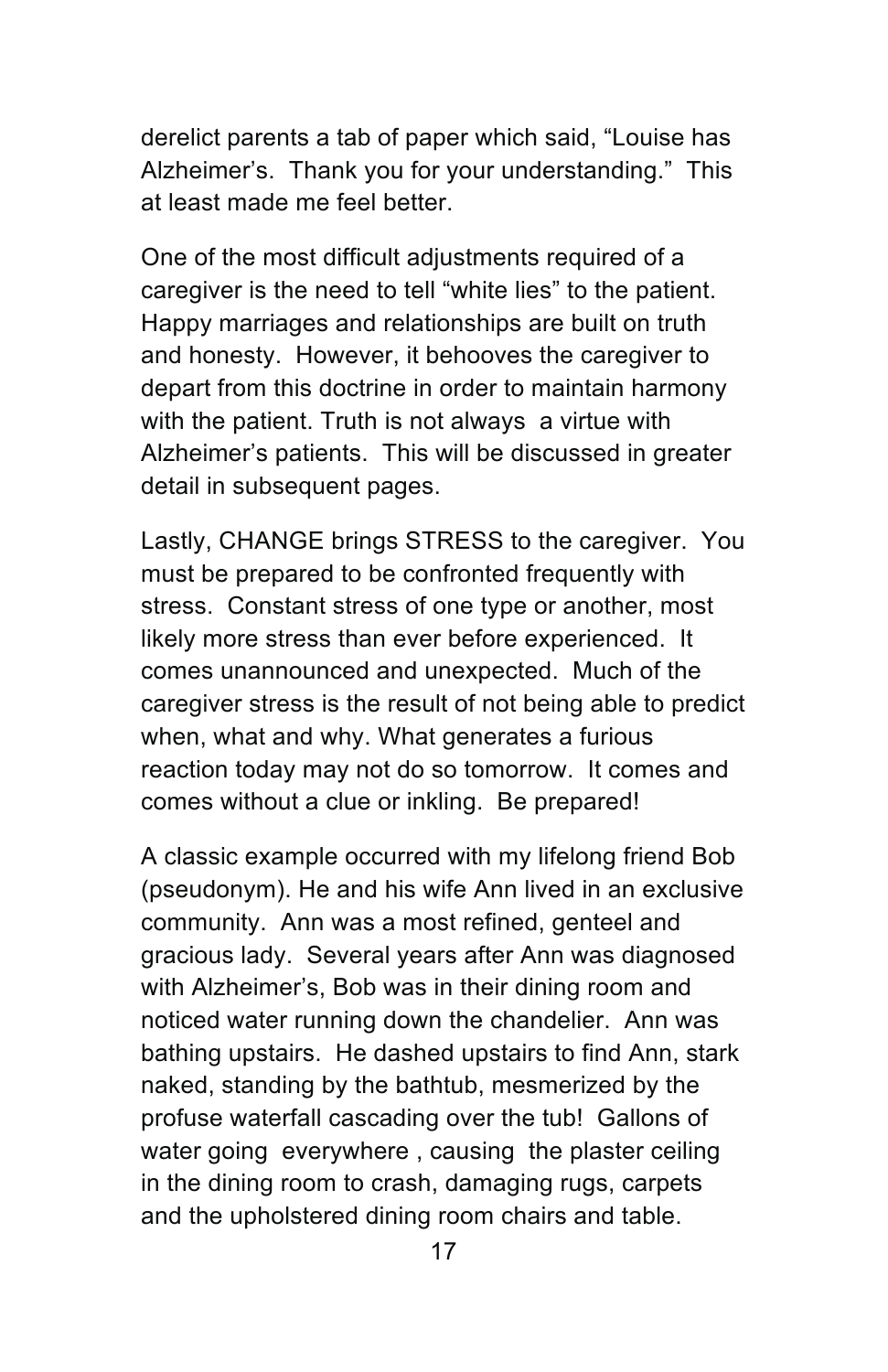Thousands of dollars were spent correcting the damage. Not more than several months later the same situation occurred again, but this time no restoration was performed. The dining room was essentially declared "off limits". Between the two events Bob began receiving notices in the mail of unpaid bills. How could this happen? He now was paying all family bills. His mail was delivered through a mail drop by his front door on to the floor of his entryway. Upon investigating he fortuitously discovered unopened bills in Ann's cereal boxes! He had to surreptitiously relocate the mailbox outside and change the lock on the front door to keep Ann from intercepting the mail. You may not experience similar examples of unpredictable behavior but be prepared for surprises.

At some point during your journey of care and possibly on numerous occasions, expect to feel "ground down". There will be moments when you think there is no solution to your problem(s), or no relief or help in sight. You will feel hopeless, as though there is no way out nor means to change your situation. No door to exit your circumstances. It may be the constant rejection, or incessant questions or repeated refusals to do something. You must remind yourself that the patient is not purposely trying to make your job stressful, it comes with the affliction; including doors slammed, things thrown or oaths uttered. Yes, on occasion you will feel "ground down"!

Fortunately the patient does not exhibit deteriorating behavior every day. There will be periods, if not several days, when the patient seems to improve with perhaps better memory and normal behavior. It could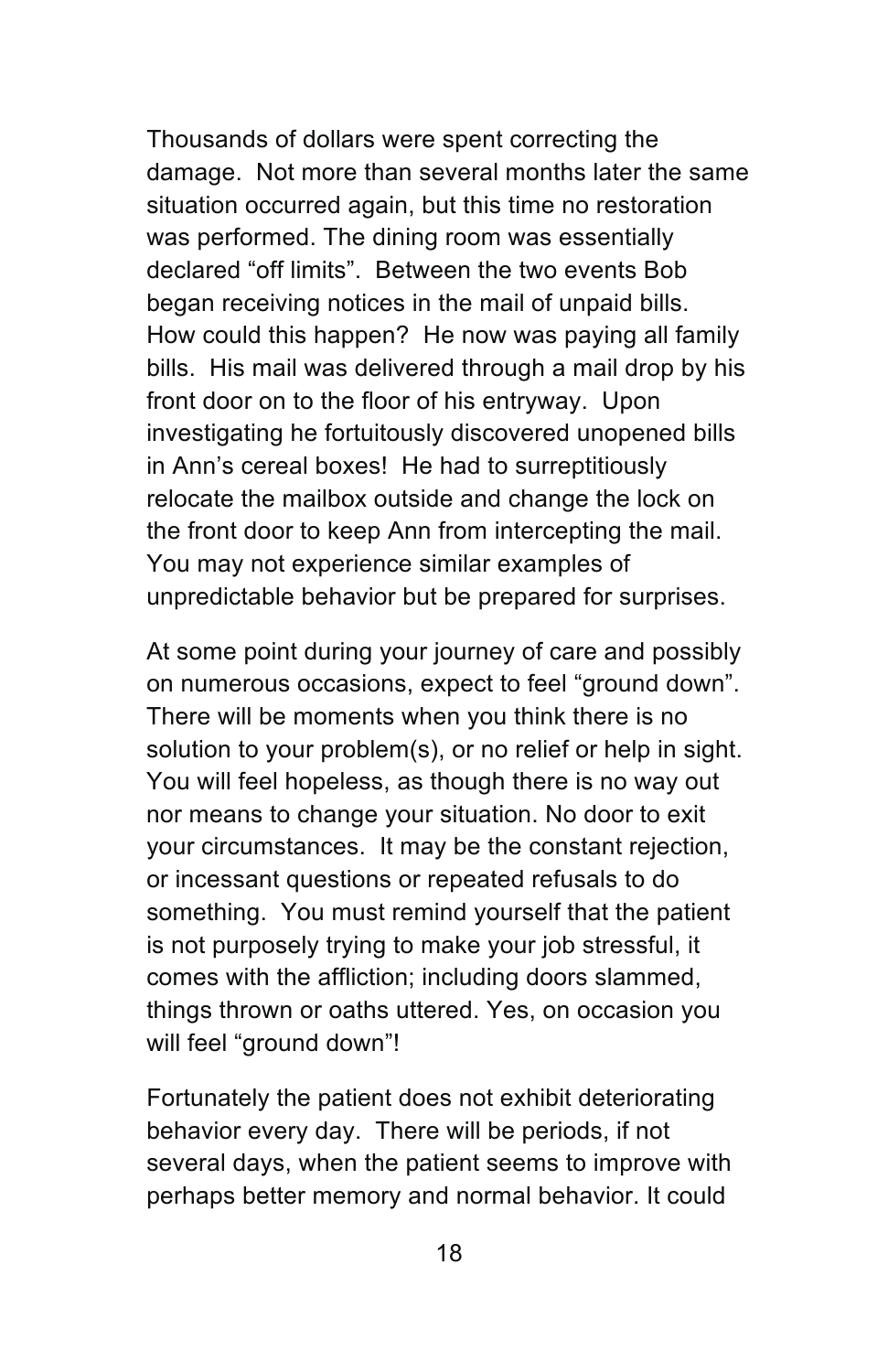easily manifest itself when a child or grandchild appears. It could occur at a party or meeting with others. If the occasion is to celebrate a birthday or anniversary or a wedding, it is likely the caregiver will hear several comments suggesting the patient has made progress or seems like his or her old self. Somehow and with really no prior indications, the patient may occasionally rise to the occasion and exhibit few signs of Alzheimer's. Of course, be pleased but be prepared for a change, for it will be forthcoming. But when?

1 Cor. 15:58… Stand firm… **"because you know that your labor in the Lord is not in vain."**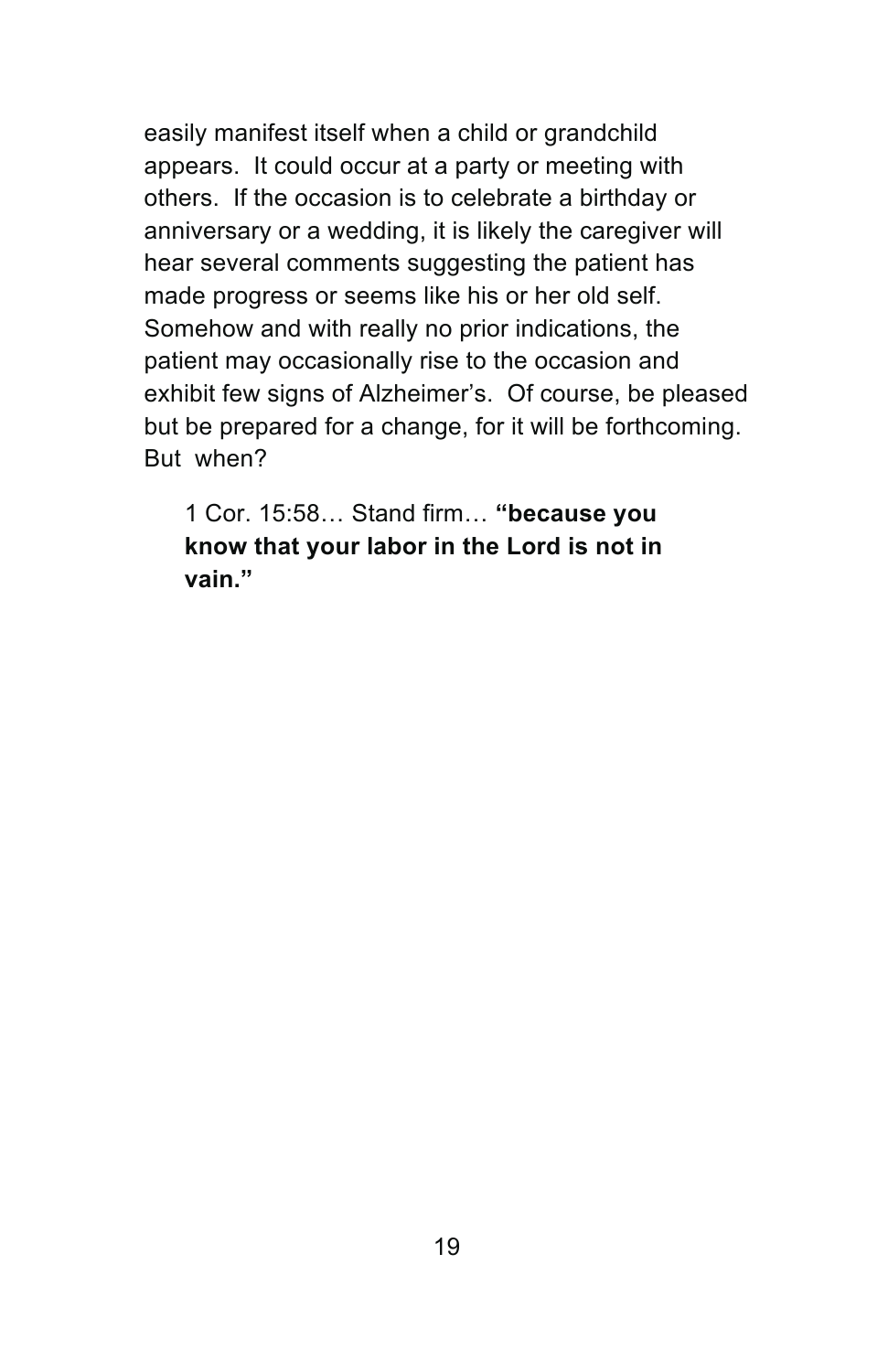# ROLE REVERSAL

Irrespective of your relationship to the patient, recognizing a role change is mandatory. This is perhaps the single most important issue to confront early in the onset of dementia and Alzheimer's. Even if the patient is a spouse or parent of many years, it is incumbent of the caregiver to recognize that they must accept the need to become the decision maker: i.e. ''the parent''. This will be particularly difficult for a child to accept or even a spouse, who has shared decision making with their partner, sometimes for decades.

This new responsibility requires intervention or control over such important issues as driving, writing checks, credit cards, cell phone, computer, shopping and ultimately cooking and usage of stoves and microwaves. It is especially true in administering drugs and medicines.

It is generally accepted that curtailing the use of an automobile is the most formidable and continuous single issue faced. The auto is a vehicle of independence and a symbol of one's freedom. Taking vehicle keys away from a parent or spouse is probably the biggest of issues confronting the caregiver. Once a person is diagnosed by a doctor as having dementia or Alzheimer's, it becomes a priority of the highest importance to restrict the patient from driving. The potential financial liability becomes too serious to disregard. The caregiver should request the physician to write a letter to the patient informing him or her to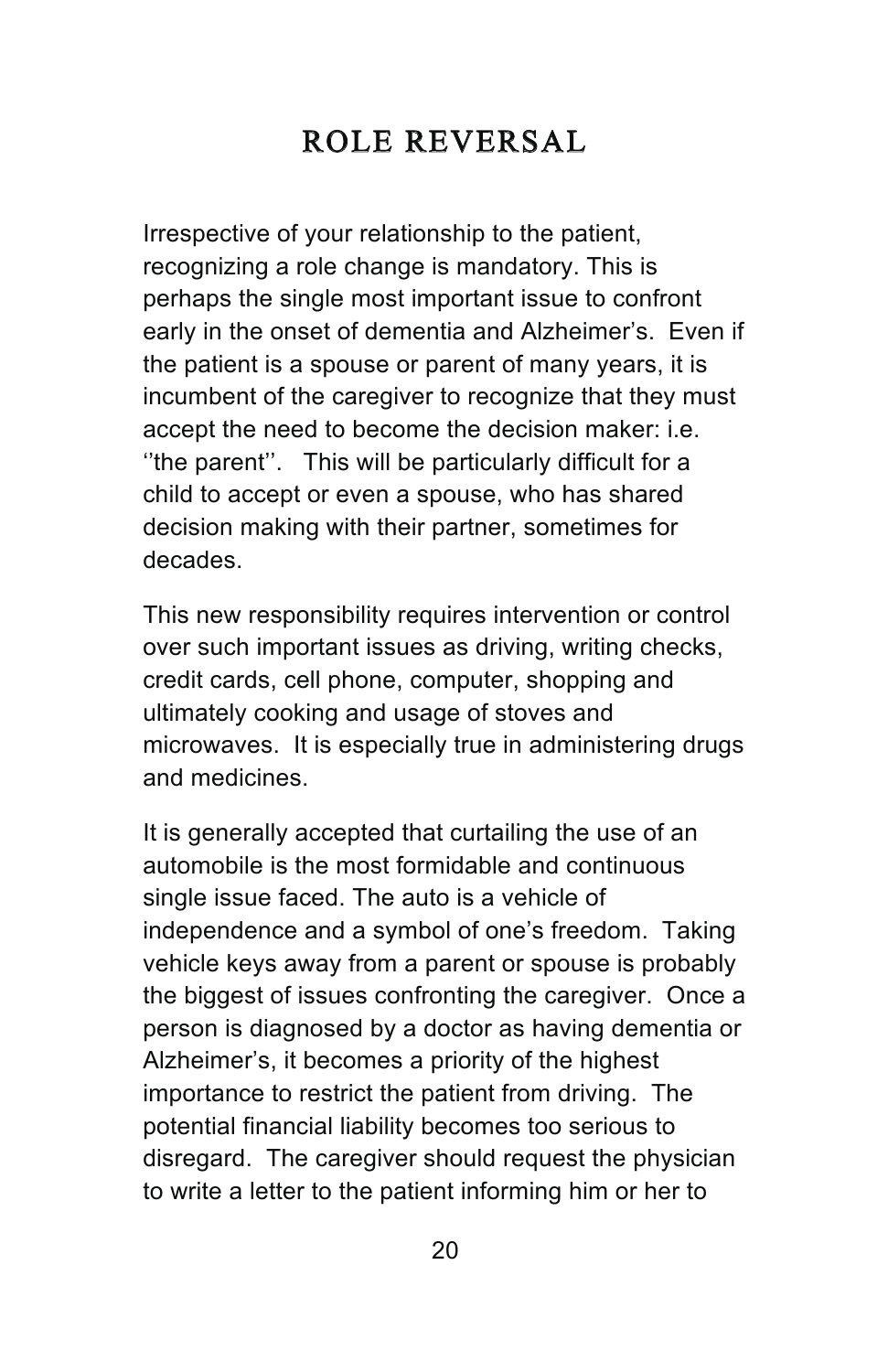refrain from driving. Anticipate rebellion, anger and hostility because it will be forthcoming. This is a major burden for the caregiver or other family member. You must expect the patient to accuse you of collusion and conspiracy! You must repeat over and over that it was not your idea or doing. This is one example of where the caregiver must cast aside their code of ethics and tell a "white lie" in order to maintain harmony and pleasantness! There will be other occasions. Once keys are taken away or hidden, be sure to remove the patient from the auto insurance policy, but only when they no longer have access to a vehicle.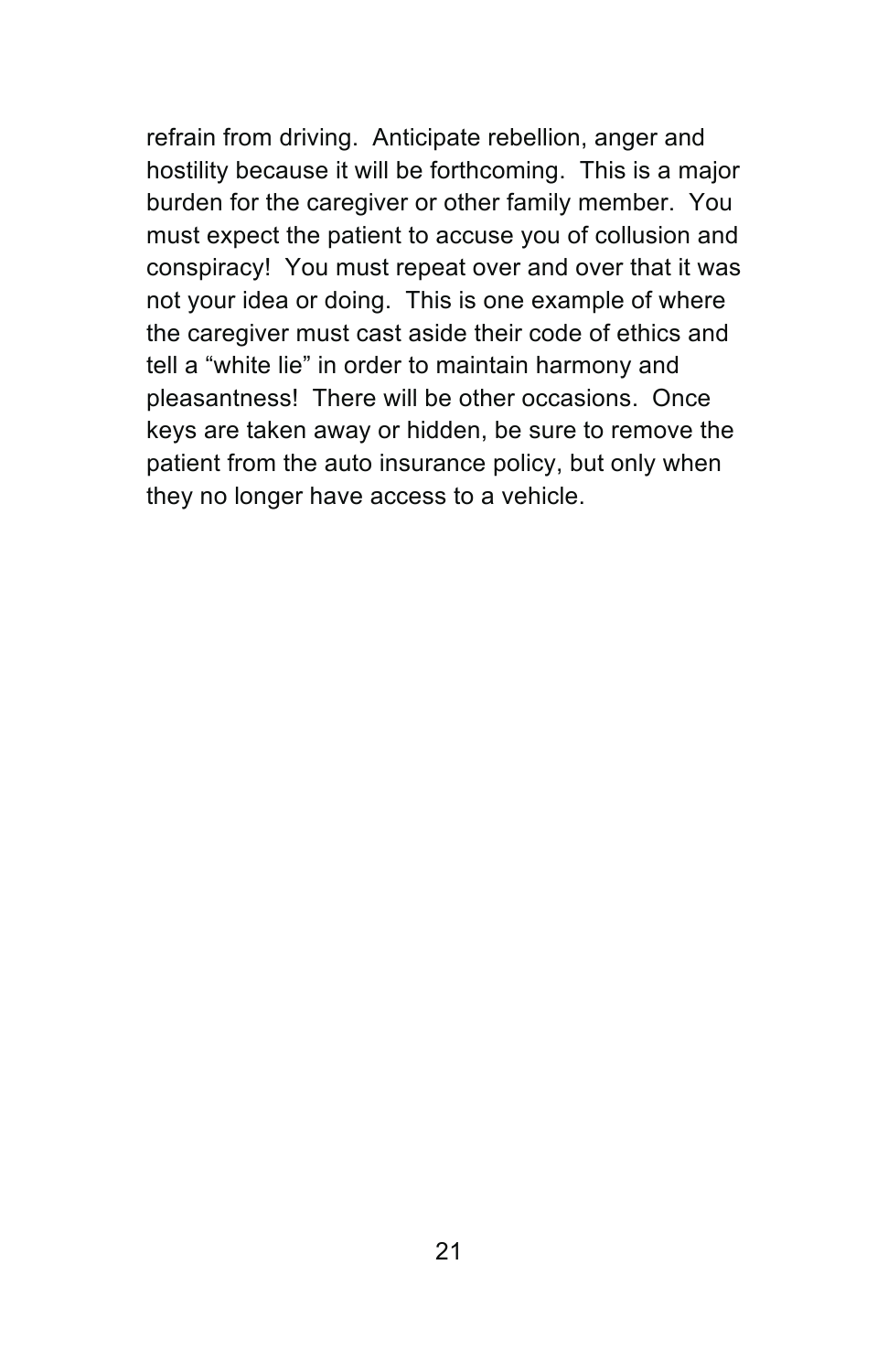# LITTLE WHITE LIES

For generations parents, schools and churches have told us at an early age to always be honest and tell the truth. George Washington and his cutting of the cherry tree was a story we heard many times and throughout life most of us have attempted to abide by the good advice. Alzheimer's caregivers are challenged to depart from this high principled conduct, though with stunning results. The payoff however, is not without stress…especially at the outset. Telling white lies is one of the several significant challenges one must make as a caregiver. Telling a little white lie is not intended to harm or mislead the patient, but purposeful in avoiding a likely incident or explosive reaction. It is stressful to fabricate a falsehood to protect harmony and calm. The good news is that the benefits are quickly realized and appreciated by the caregiver, and the patient is enabled to remain calm. One quickly realizes that much is gained by discretely telling white lies.

Leaving the house together is a common source of major difficulty. The caregiver will be asked *why are you just now telling me*? or *Why did you not tell me earlier?* You cannot say that you have told them earlier, which is the truth, for it will spark a hostile reaction, if not explosion. One must tell a little white lie to maintain tranquility. You, the caregiver, must be the party at fault at all costs. A little white lie will save you! Telling your patient *I failed to tell you earlier, I am so sorry,* is a most difficult and troubling assignment, but it must be done to maintain harmony. To tell your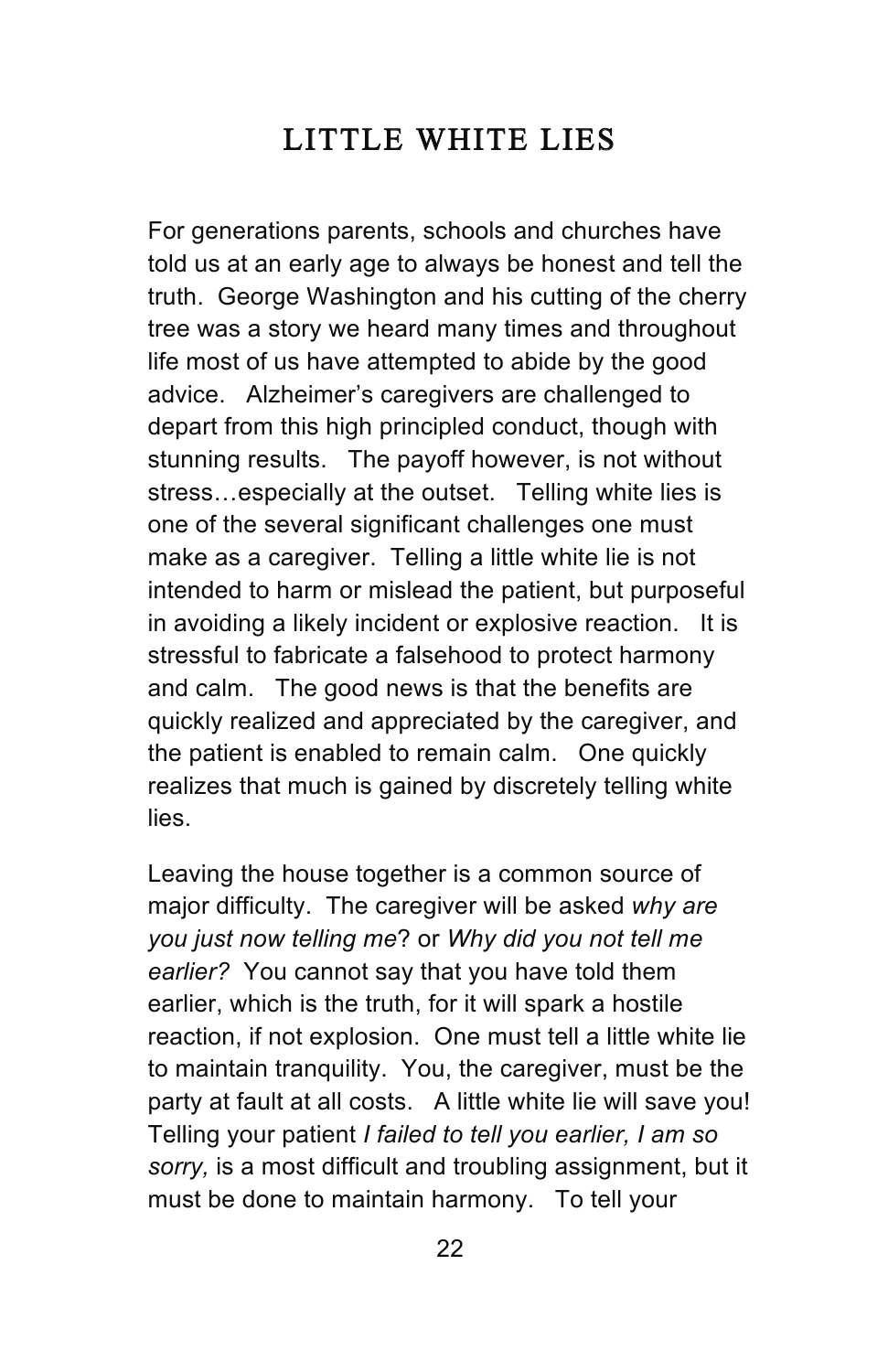patient that you have reminded them several times yesterday and twice this morning that a therapist is coming to the house at 10:30 may be akin to holding a live hand grenade. Do not make that mistake!

Expect to be asked multiple times…*Where are my glasses* or *Where is my book*? Of course the first instinct is to say *You had them last*, but that is NOT the thing do! It places blame on the patient and reminds them that their memory is failing. The response should be….*I saw them just moments ago*, or *I do not know, but will help you locate them*. The caregiver will quickly realize the value of white lies and fortunately the apprehension associated with telling a white lie will quickly disappear. The benefits are enormous and one of the most productive things a caregiver can do. Expect to do it often.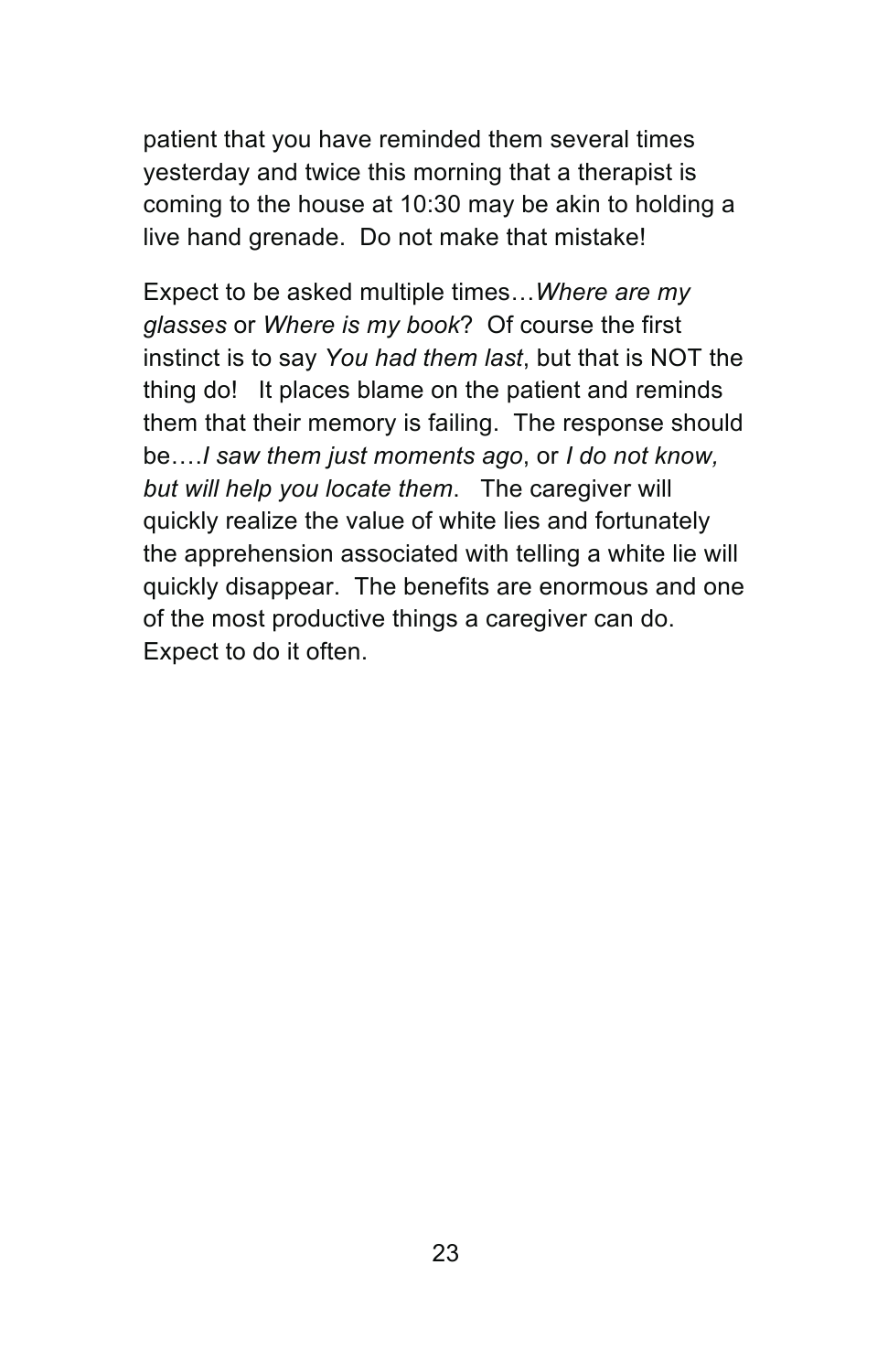# PATIENCE

The most formidable change imposed on an Alzheimer's or dementia caregiver is the need to materially increase his or her patience. Webster's defines patient as.…*able to remain calm and not become annoyed when waiting for a long time or when dealing with problems or difficult people*. Patience is defined as….. *the capacity, habit or fact of being patient*. The caregiver must both become patient and constantly practice patience. He must constantly practice patience as never before! One's patience will be tested and retested in a multitude of ways.

One of the most common areas of patient resistance is preparing to leave for an appointment. Suddenly the patient may refuse to leave and the excuses can run the gamut. It might be the inability to find the proper attire and the need to try on multiple items of clothing for the occasion. It might well be that the patient complains of an ache or pain that precludes their departing from the house. Or it could be a simple ….*I don't want to go* or an emphatic …..*I am not going*! Even if there is no formal resistance in leaving, doing so under the very best of conditions will take considerably more time preparing to leave than in previous months and years! To some this is perhaps the most stressful of all the events a caregiver must confront.

Another common issue is that of taking medicine. The caregiver must be prepared to hear *I don't want to take those pills!* It will surely occur and without any notice.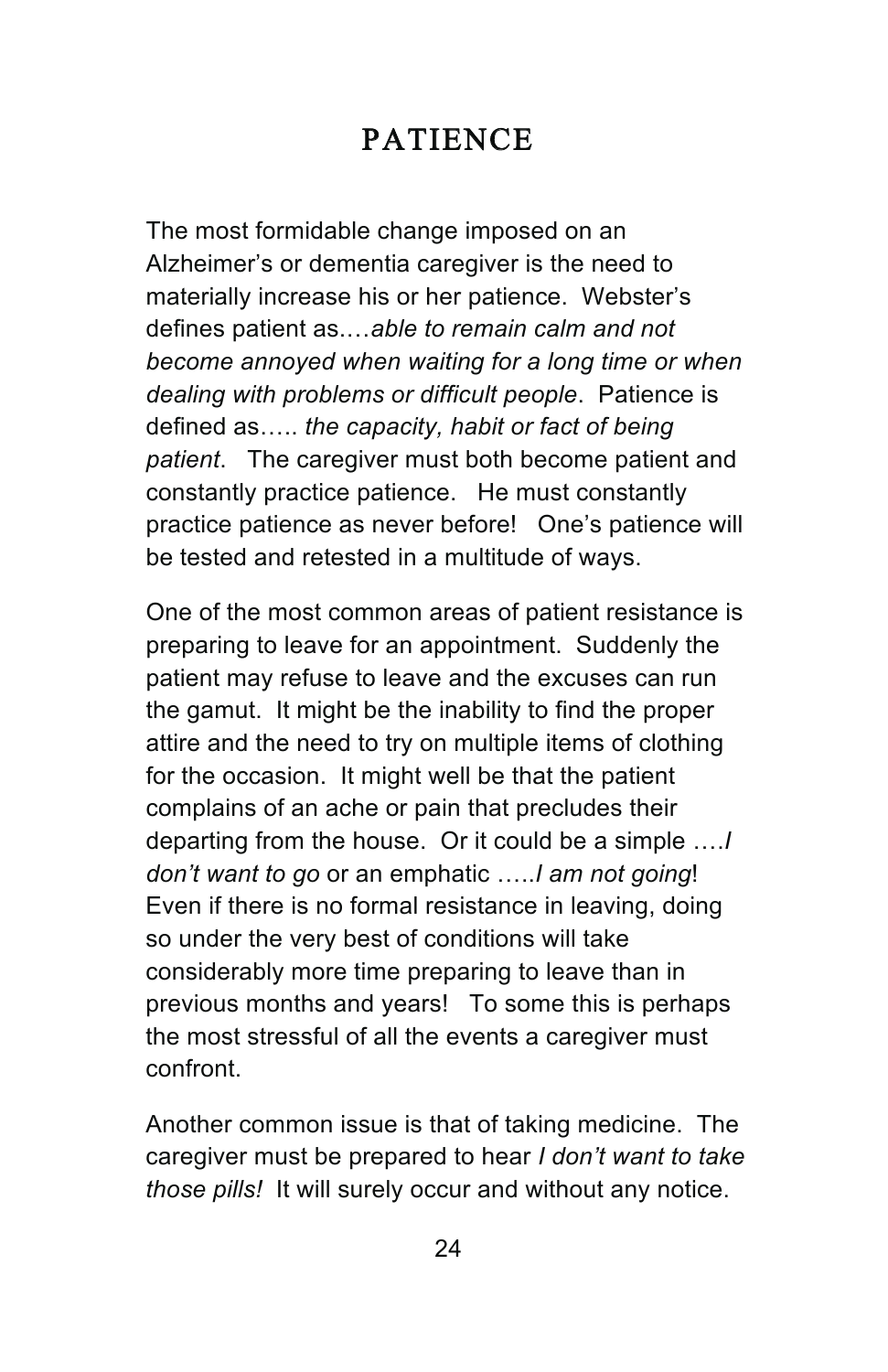It is quite likely that no amount of explaining will shake or alter the refusal. If so, the caregiver must accept temporary defeat and try again later. It is better to step backward than push the patient into a period of combativeness. My Kendall was one of those people who had a great dislike for taking pills of any description, which may have been a carryover from childhood. She only occasionally tolerated an aspirin or Buferin for a headache. When the neurologist first prescribed Namenda for her Alzheimer's it started a daily battle that we both found most undesirable. After several months of conflict, I mentioned the issue to the doctor and fortunately a patch was prescribed to replace the pills. That did not solve the matter completely, as other pills were periodically needed, but it was a big help.

In retrospect, one of the early indications of Kendall's Alzheimer's went unnoticed. She was a consummate cook and for years enjoyed hosting dinner parties. Some years before her diagnosis she suggested we go out for dinner or bring in food for dinner, which fortunately our budget allowed. Our kitchen was closing when we were told of her dementia. She participated in the decisions as to where to get dinner. Her last several years were a different story. Invariably when I asked her choice for dinner she would reply ….*anything is fine with me*. The more pressed to get a suggestion, the more resolute the answer, so I would make a suggestion, to which she would say….*that sounds good.* Frequently when we arrived at the restaurant, she would say….*I do not want to eat here*! My question: *where do you want to go?* Her response: *anywhere*. So, dinner rather quickly became a chore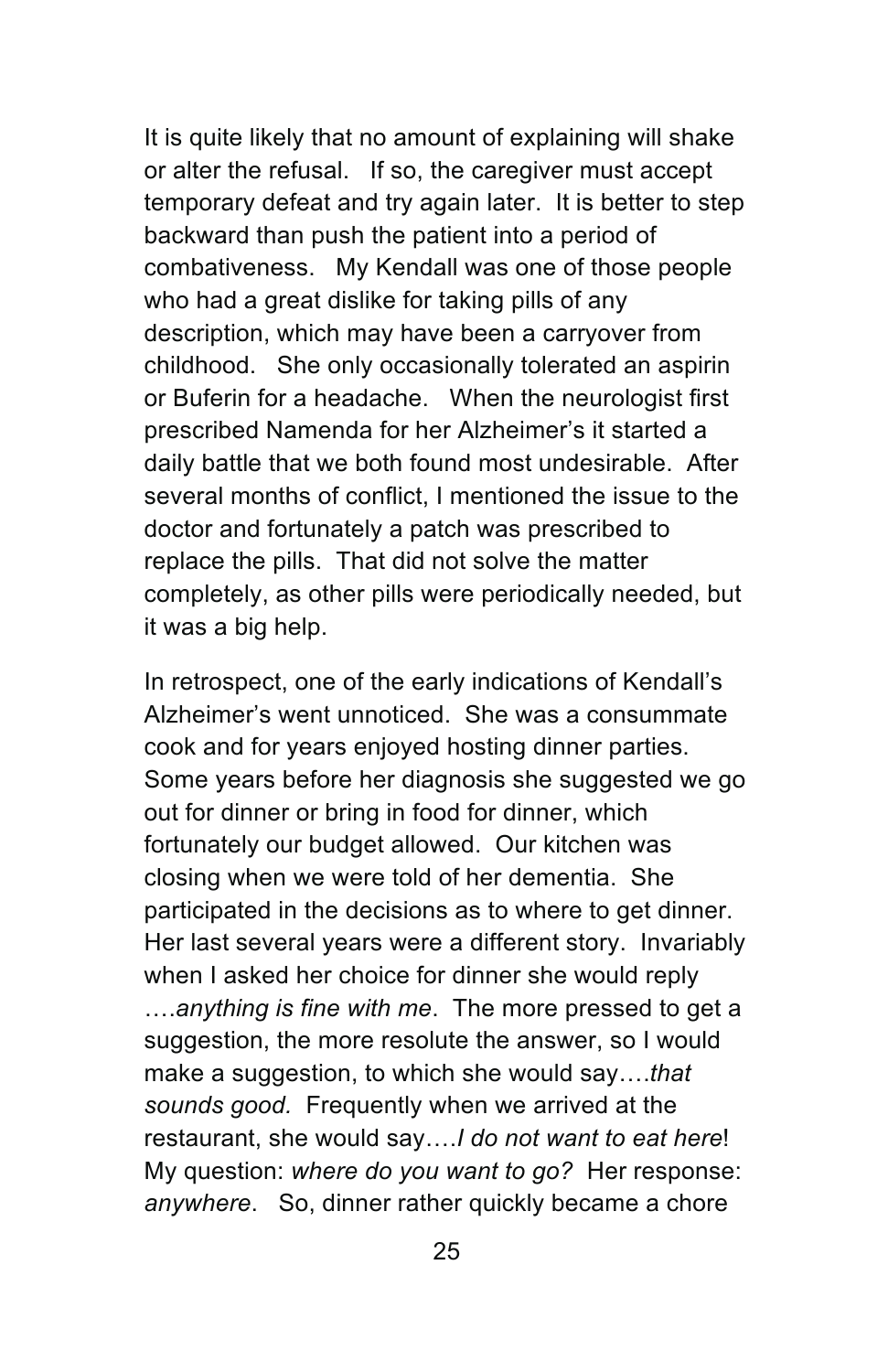and a source of irritation to me. Again, my patience was being tested. I did get some relief when I discovered that when I told her that Geraldo, the owner of one of her long favorite restaurants was expecting her, she agreed to enter. So I got to know the managers of several other favorites, but occasionally she would say no deal. Food to go became our main source of dinner meals during the last year of her life.

There are countless issues most every day that test one's patience and those above are but just a few of the many. Your major areas of conflict may well be different but no less taxing. We must ask God many times daily for His support and strength to accommodate the patient.

#### Eph. 4:2… **"be patient, bearing with one another in love."**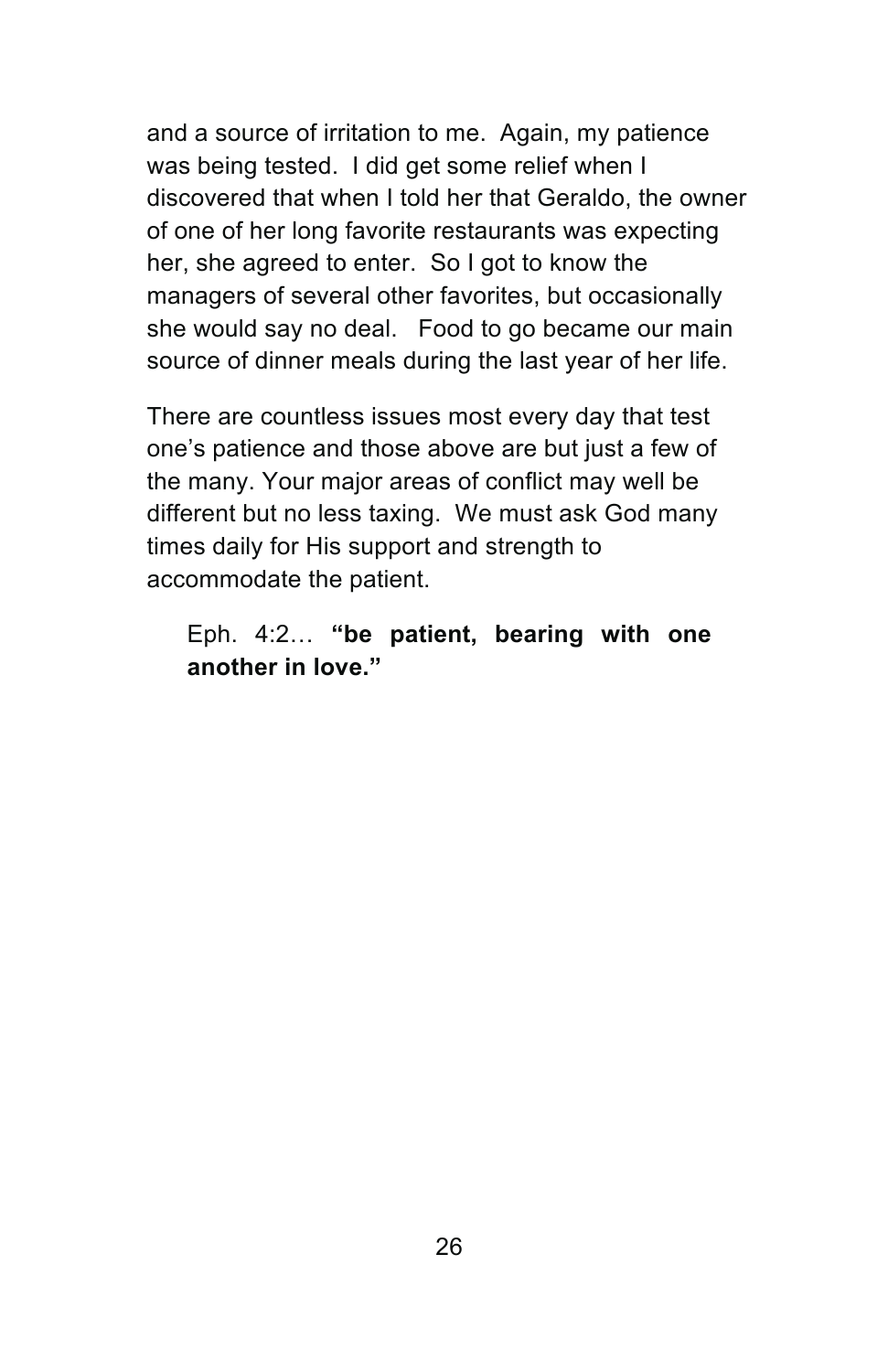# DO NOT SHOW EMOTIONS OR ANGER

It is impossible to anticipate when and what will cause an outburst of anger. It is important for the caregiver to remember to refrain from correcting the patient or disputing something said, done or not done. It is best to say, *"I am sorry. I forgot to tell you or I was just called or It just happened.* Be patient! At all costs do not appear angry, surprised or agitated for it will be transmitted to the patient and become fuel for an explosion.

The caregiver most generally holds the key as to whether the patient is content or whether the patient is agitated. An agitated caregiver will produce an agitated patient! At all costs do not show displeasure with something said or done by the patient. The caregiver must not react to any act of rejection by the patient. This is admittedly difficult but so important. The patient does not want to make mistakes and mistakes should not be recognized.

Rejection is frequent and should not be responded to by the caregiver. A gasp or any expression of frustration is all that is required for an outburst by the patient. Admittedly not all outbursts are caused by the caregiver, but it is incumbent to not respond to flareups. Patience is again being tested!

Patients generally become more at ease with current surroundings and routines as time goes on. Changes in either are likely to become increasingly difficult for the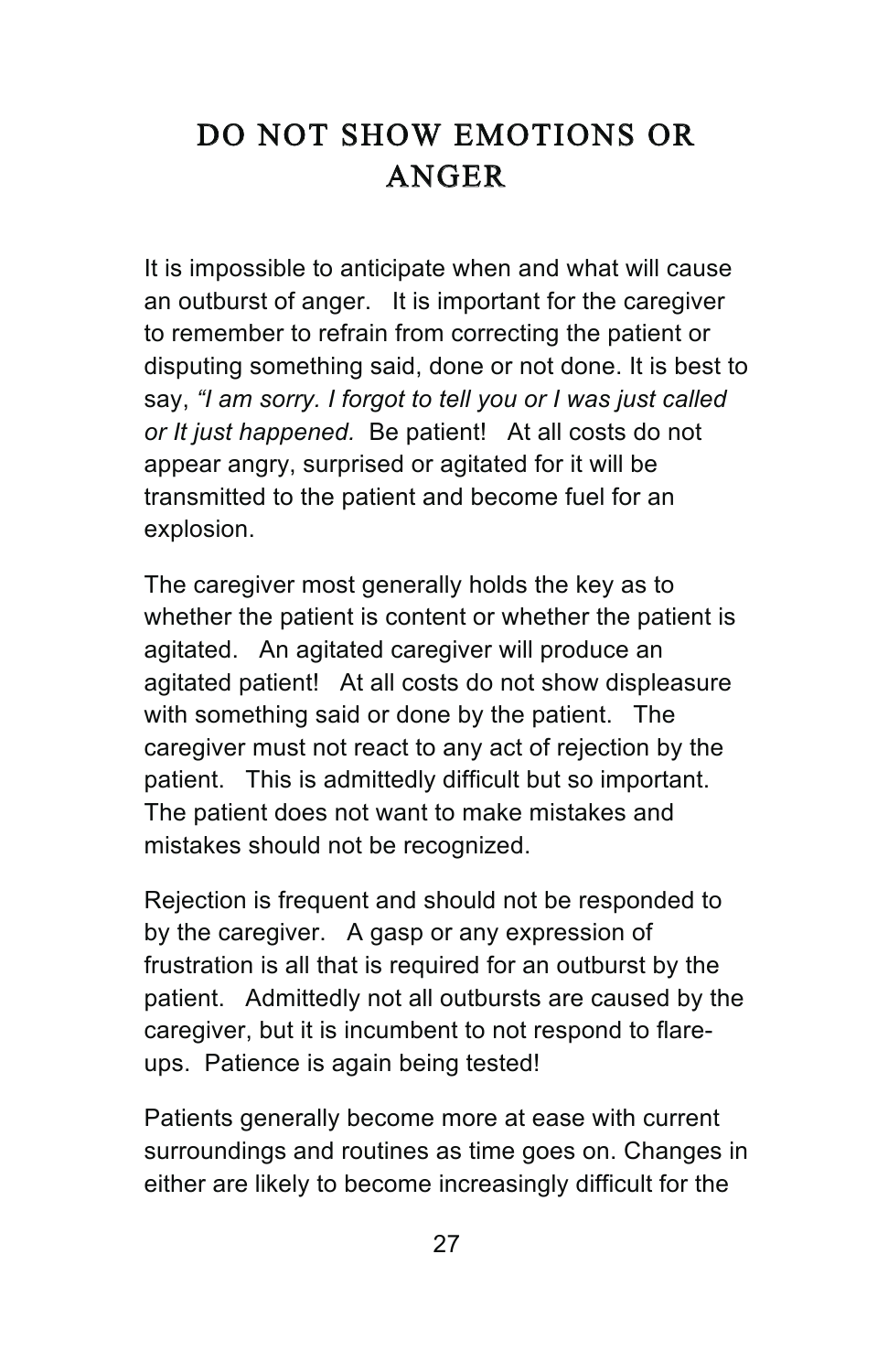patient and for the caregiver. This is particularly true when making arrangements to make an appointment or prepare for a visit. It is events like this that the caregiver must be prepared for the worst.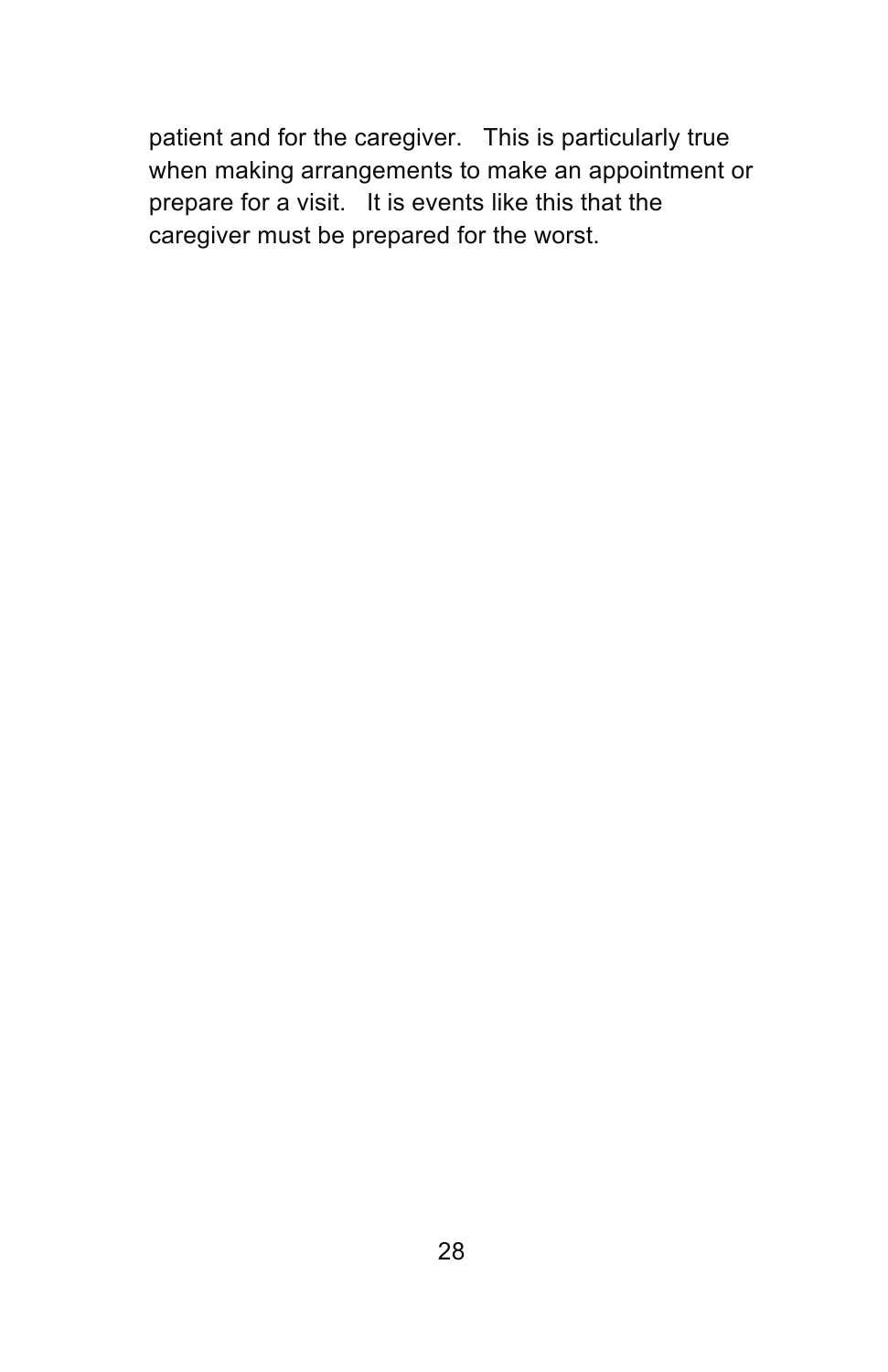#### TRAVEL

Traveling may well be the most difficult and potentially exasperating activity a caregiver encounters while caring for a dementia patient. Travel is change and change is what so often ignites explosive behavior. Change in location and surroundings are more formidable than change in routine or other changes. Preparing for a trip is in itself a stressful experience. The selection of clothing, footwear, pills and personal items contribute to a stressful event. One major concern revolves around food and bathroom facilities en route, especially if traveling by air. A change of planes may become a serious issue. Not all airports provide personal bathroom facilities, thereby forcing one to use the large public facilities. On a trip from Newark, NJ to Florida, Bob and his wife Ann had a change of planes in Atlanta. While in Atlanta and before departure to Florida, Ann went to the ladies room and due to her propensity to roam, Bob kept a sharp eye for her emerging. A strike out! After an extraordinary period of time, Bob went to the entrance and attempted to engage a lady to assist in Ann's return. No one offered. The flight was being called and after approximately 30 minutes Ann emerged and their flight departed without them! There is not much one can do to prevent this. Some airports have individual facilities, primarily designed for wheel chair passengers that accommodate two people, though many airports do not offer this facility. How the patient will react at the final destination is another issue. Much will have changed and is different and it is quite possible the patient will want to return home and return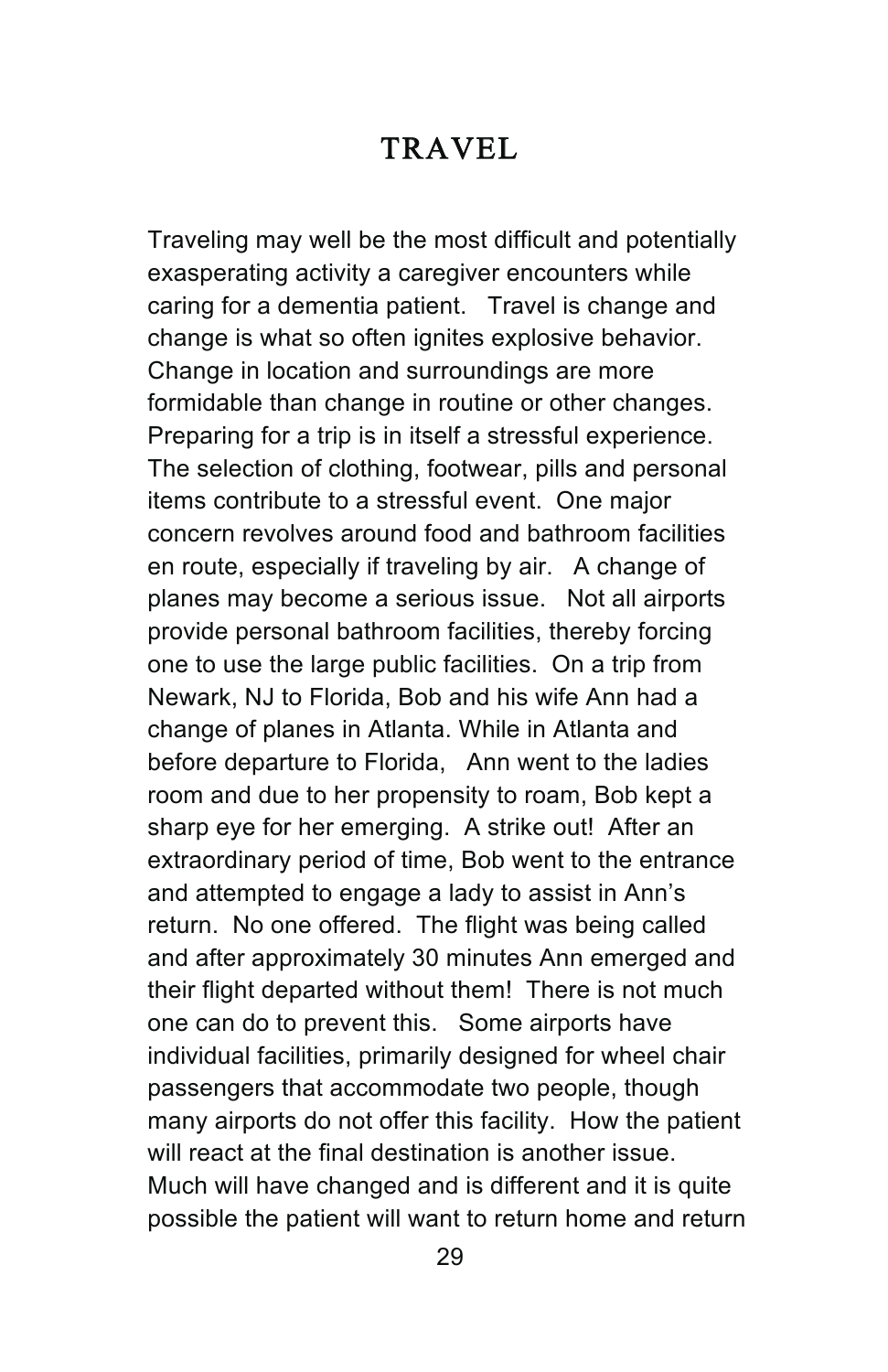home now! One must be prepared for repeated requests to return home.

Traveling with a wanderer, and that is roughly 60% of Alzheimer's patients, is especially precarious. One dear friend whose wife wandered, especially at night, when away from home, had to place a chair in front of the bedroom exit door and on top place any object that would make noise if disturbed. One cannot leave a wanderer unattended, whether at the grocery store, Wal-Mart or airport. They have excelled in disappearing and some even thrive on doing so.

My dear Kendall would drive me crazy as we took our 2 hour drive to Fayetteville, requesting we stop en route to buy groceries, even though our SUV was loaded with food for the weekend. Repeatedly she would insist that she needed to buy several quiches, though our freezer was loaded with quiches and there was not room for another. It was incessant diatribe and always difficult to deflect. What in earlier years was an enjoyable opportunity to visit turned into an incubator of great stress and friction.

In later years of Ann's illness, Bob fortuitously bought her a small child's teddy bear, which became a treasured friend. He made sure it went with Ann any time they traveled or went to a restaurant. It served two valuable purposes. One, it became Ann's best friend and gave her immense comfort, especially when away from home. Bob would say *don't upset Teddy*  and she would settle down. Secondly, it served to indicate to others that Ann had an infirmity and perhaps unusual behavior. It was most helpful and it would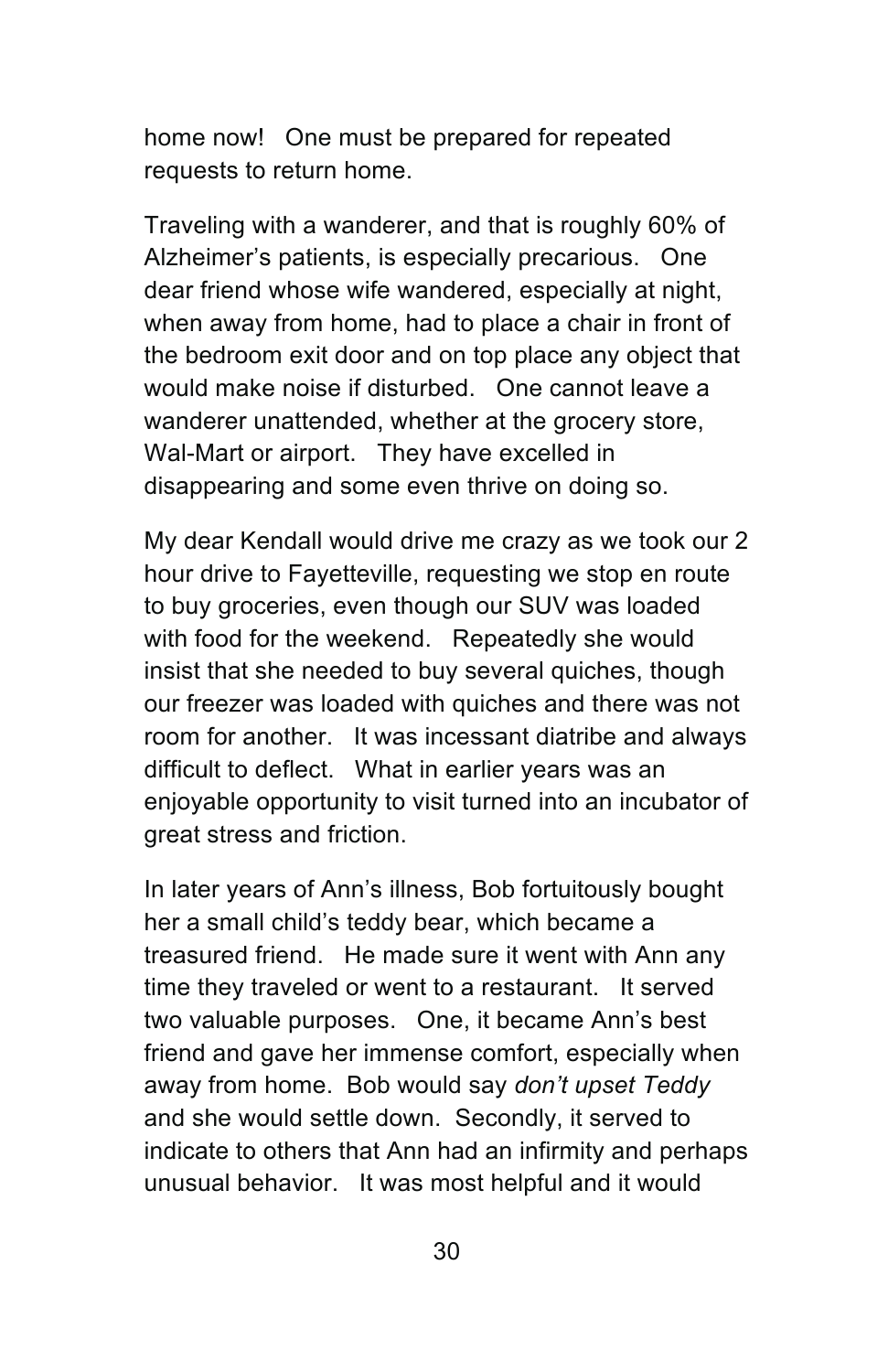mollify her quickly. On occasions Bob also treasured Teddy Bear!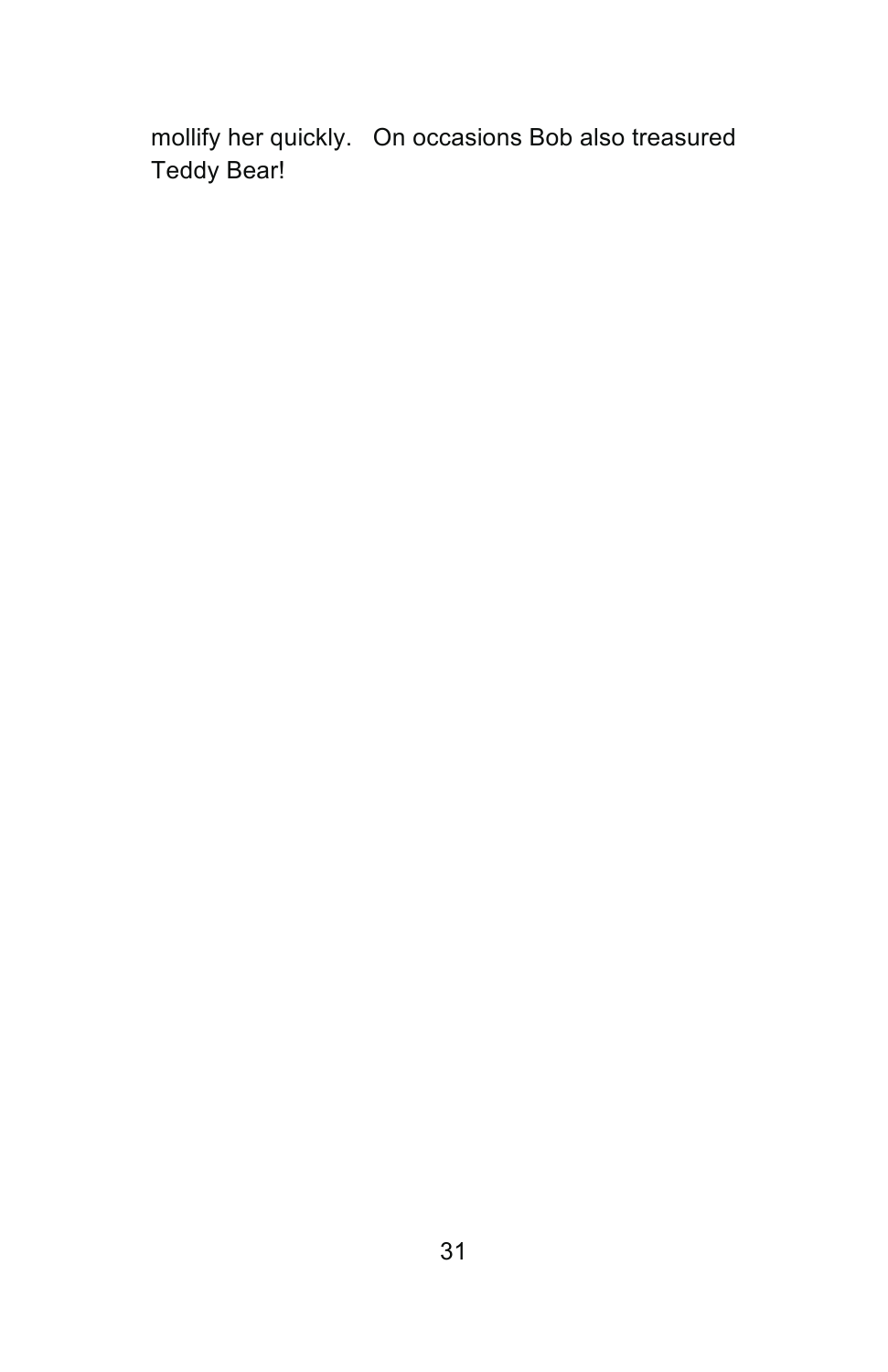### IMPORTANT DETAILS

Caregiver behavior and communication with their patient plays an enormous role in influencing patient demeanor. The principal component of both successful salesmanship and patient care is to maintain eye contact with the respondent while speaking. Many of us have a habit of multitasking, such as reading the newspaper and simultaneously conversing with someone. Much of our conversation with family members is subjected to this practice. Regrettably it does not work well when caring for an Alzheimer's patient. In fact, it has a deleterious effect on the patient. Constant eye contact when conversing is a helpful elixir to the patient. The caregiver must avoid any signs of being hurried and constant eye contact when speaking signals attentiveness. Ann, Bob's wife, was a masterful wanderer. When Bob realized that he no longer could leave his wife at home when he went to the nearby barber, he decided to go to Ann's hair dresser for haircuts, thinking the surroundings would be helpful for her. As soon as Bob was in the barber chair and his back facing Ann, she would bolt for the door. The only solution they found was to have Ann sit in the adjoining barber's chair, turned so that she could see Bob's face. Additionally, they could occasionally converse, which contributed to Ann's staying put.

Body language is also critical. The caregiver must avoid distancing himself/herself from the patient when speaking. To make any gesture to step away from the patient during a conversation will likely be interpreted as rejection or disinterest. Any action by the caregiver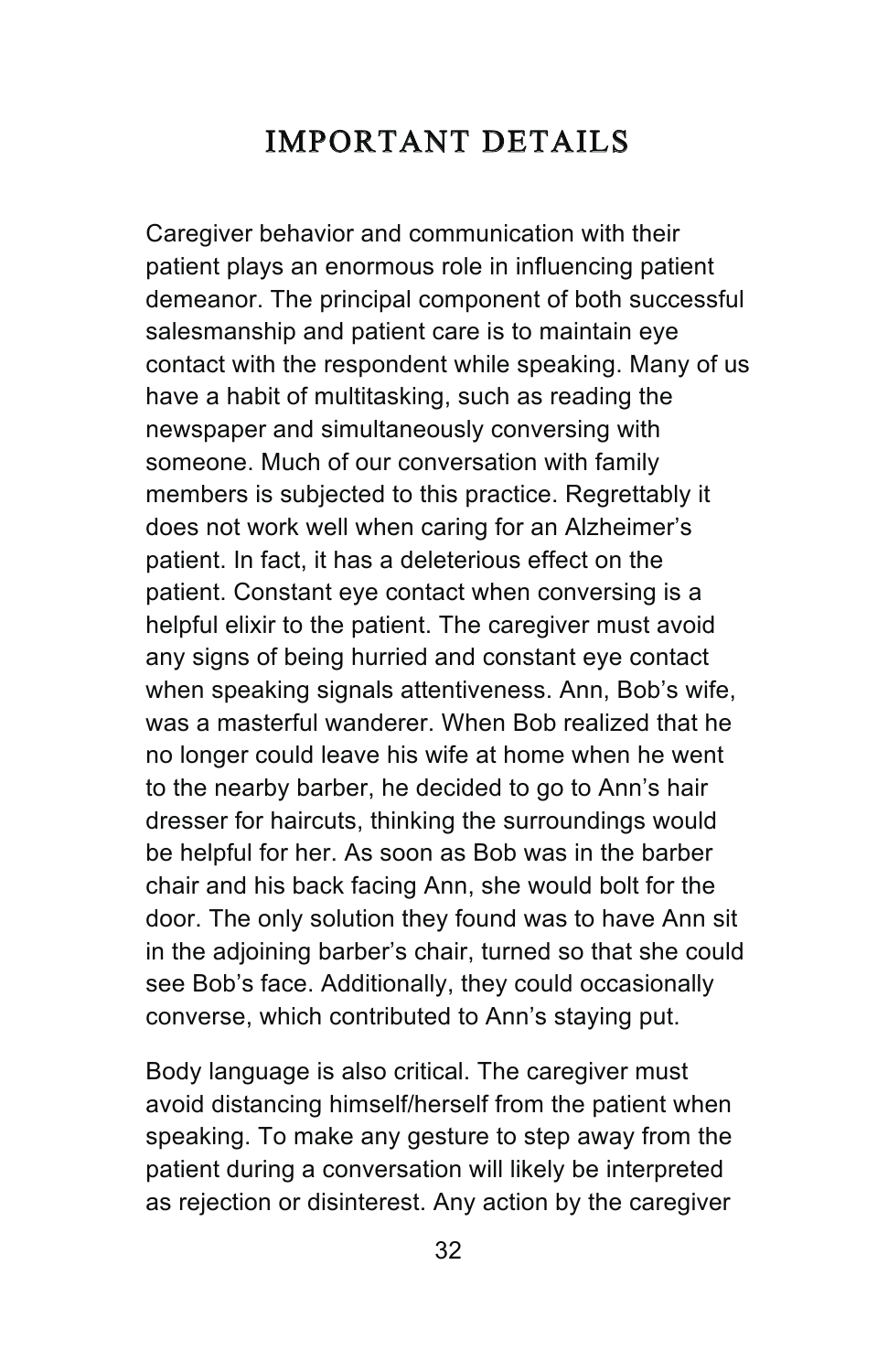suggesting disapproval of something said or done will likely provoke the patient. To stand in a position suggesting impatience or a desire to move on will not be well received. It is well for the caregiver to remember that the patient has a declining sense of time and a body movement that suggests impatience will agitate the patient. Stepping closer to the patient also gives the caregiver the opportunity to say *I love you or what may I do to help you*; both pleasing to the patient.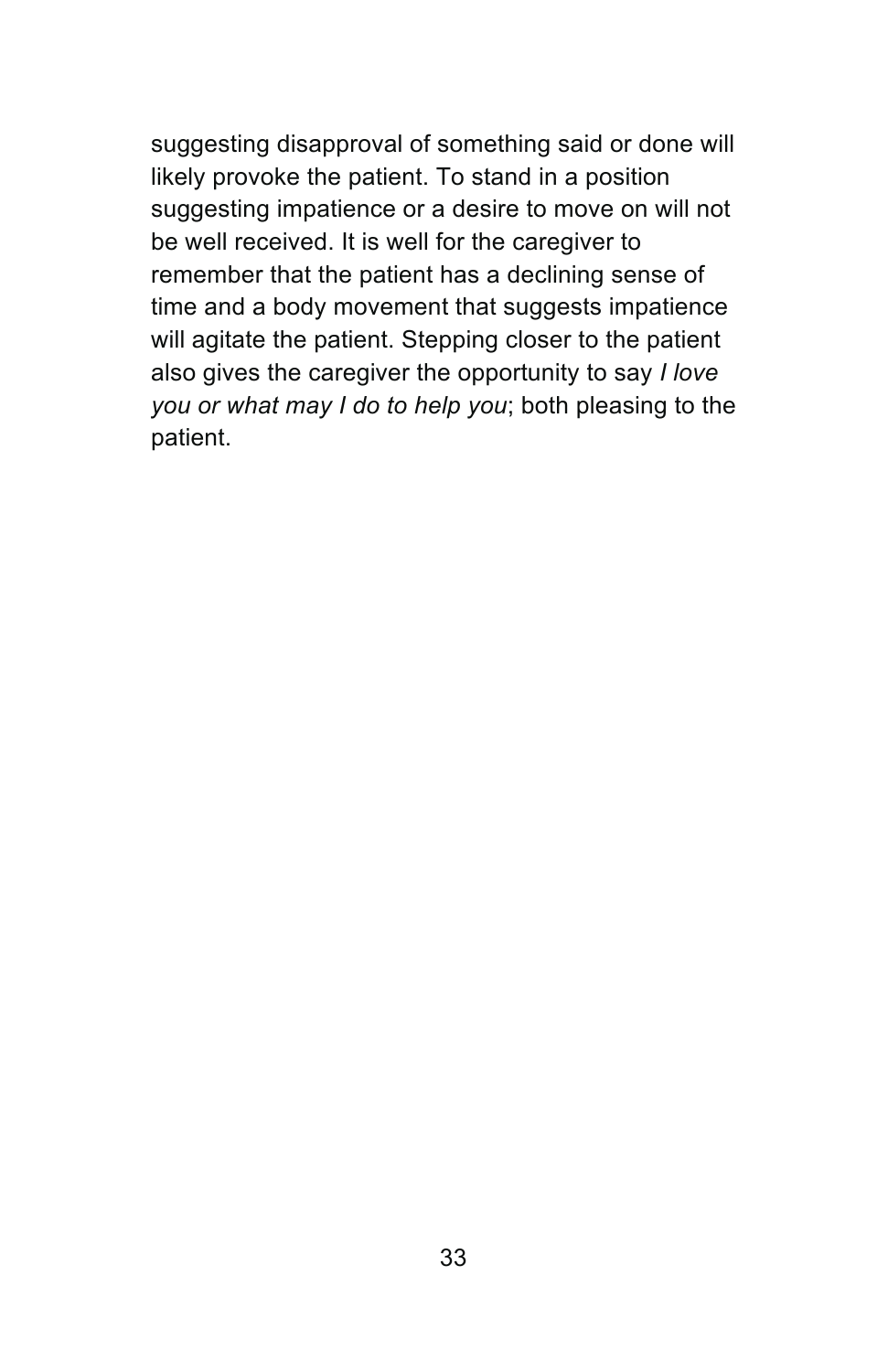# A MUST DO LIST

The caregiver must recognize he or she will increasingly be dealing with a stranger! A person whose behavior and conduct is foreign and unexpected. Habits, priorities, likes and dislikes will always be changing, without the ability to predict responses. The more the patient is treated as a guest, the more calm and contented that patient will be. A tranquil patient will materially contribute to a calm caregiver and a calm caregiver will equally contribute to a tranquil patient! Consequently the caregiver must adapt to new needs and wants. A spouse or child caring for a dementia patient needs to change as much as the patient changes, although in different respects. The caregiver must remain cordial and understanding at all times, regardless of the circumstances. This is asking a lot, when books are thrown, doors slammed, oaths uttered and defiance expressed. The caregiver must remain above the fray!

One of the most important "must do" is to tell the patient that you love him or her and do so often! Not only does the patient generally appreciate and welcome the affirmation, inevitably those caregivers who lose a family member to Alzheimer's regret not telling them more frequently that they love him or her. This admittedly is difficult to do when so much of the time is fraught with frustration and irritation. Once gone, the caregiver is most likely to forget the many instances of stress and focus on the loss, wishing that more had been done to support and appreciate the lost patient. Regardless of how often "I love you" is told to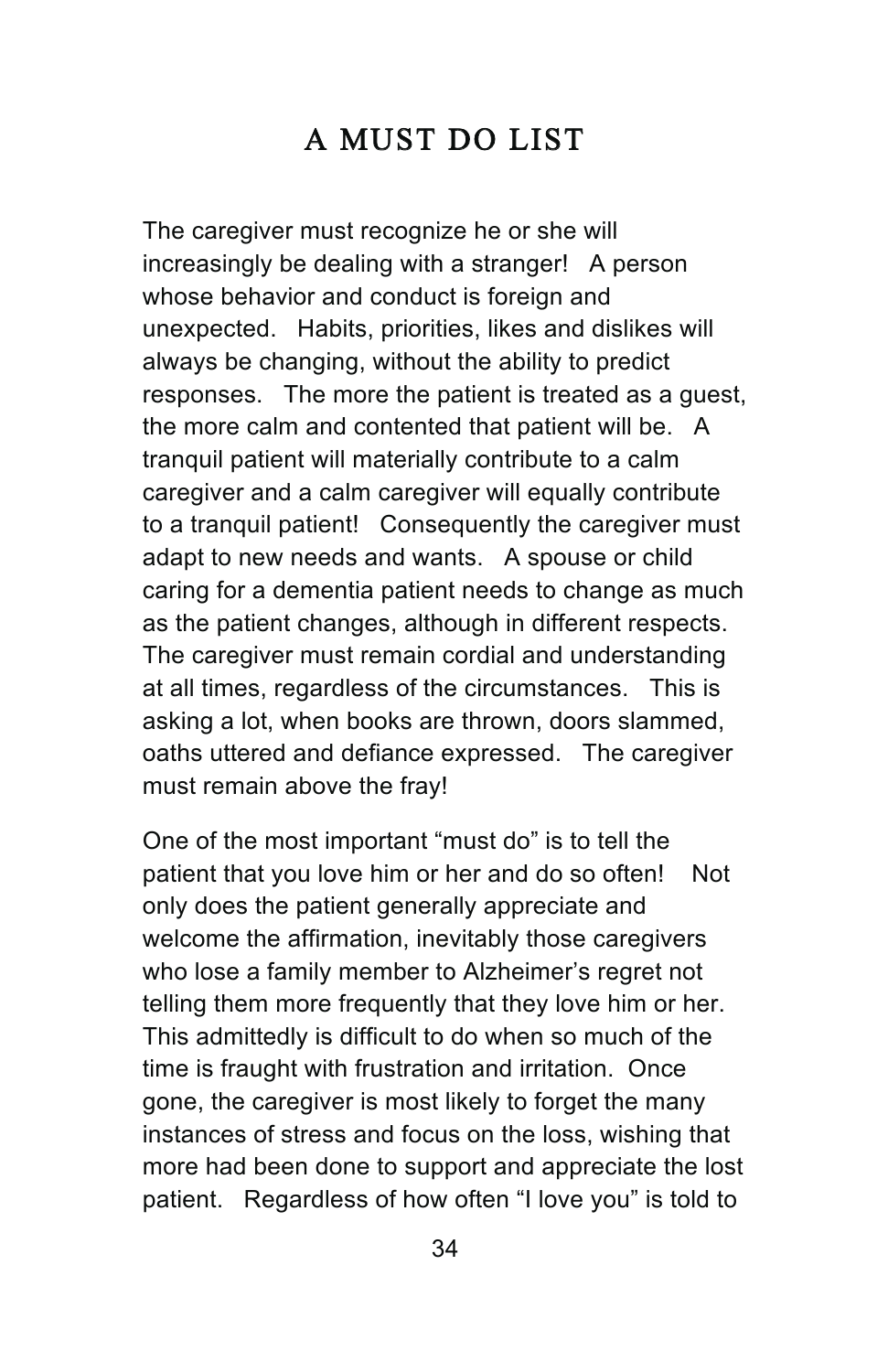the patient, the caregiver will forever wish that he had been more understanding and expressed his love more often. This is needed therapy for both the caregiver and the patient. This is something that cannot be overdone! Even those who have lost some or all of their intimacy seem to appreciate an "I love you" and a hug. I love you serves both the caregiver and the patient and should be said multiple times a day.

Care giving spouses or children must at some point take control or monitor family finances. This may result in closing savings or checking accounts, canceling or limiting credit card activity, and limiting access to securities accounts and ATM machines. At age 77 the wife of a dear ex-banker friend was diagnosed with Alzheimer's. He shared with me an unfortunate story that occurred soon after his wife was diagnosed. For many years they each had separate property and individual brokerage and bank accounts. For all of their nearly 50 years of marriage, they had been prudent in their spending habits. The husband only occasionally reviewed his wife's bank and brokerage statements. Suddenly one month he noticed several \$2,000 -\$8,000 withdrawals in his wife's bank statement. Before questioning his wife, husband reviewed several previous bank statements and discovered similar activity in those months also. When questioned, wife became immediately hostile and angry, rebelling to the intrusion into her affairs. Turns out wife was the victim of several major scams. Wife had been transferring money overseas to help stranded U.S. vacationers, who needed funds to return home and she also provided good faith deposits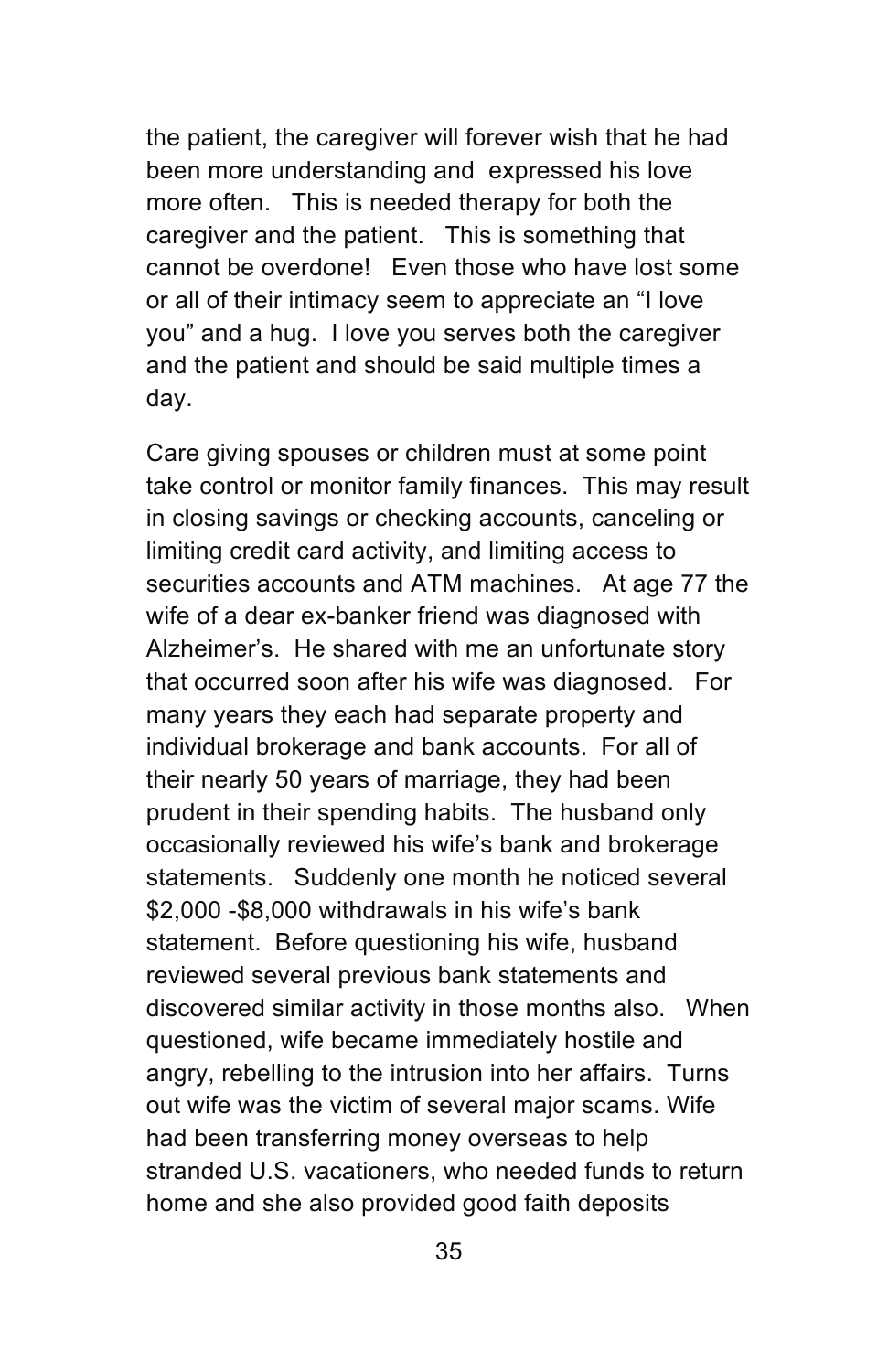needed to repatriate funds to the U.S. Well over \$50,000 had disappeared in a matter of just several months. Wife resented husband's efforts to halt the activity and before he could cancel her cell phone, comply with necessary paperwork required by the financial institutions, another \$50,000 disappeared. Over \$100,000 of dearly needed retirement funds had evaporated, accompanied by numerous hostile confrontations. In earlier years wife would have been the very last person to have spent many thousands of dollars of retirement funds for anything! Oh, how some people with dementia can change! Caregivers must closely monitor family financial activities and statements, even if it brings resistance and criticism.

Another "must do" is to NEVER suggest or imply that the patient forgot something! When asked by the patient *why did you not tell me before now*, you should reply….. *I forgot to tell you. I am sorry.* NEVER say *I told you yesterday* or *I handed it to you 30 minutes ago.* Never make the patient feel guilty, irresponsible or forgetful!!

It is strongly suggested that as a new caregiver you make contact with one or more acquaintances who likewise are caring or have cared for an Alzheimer's patient. Should this prove a difficulty, one should contact their church or synagogue for assistance in locating another church member involved with dementia care giving. Every caregiver experiences difficult obstacles and issues and each can be of immense help to one another, the more contacts the better.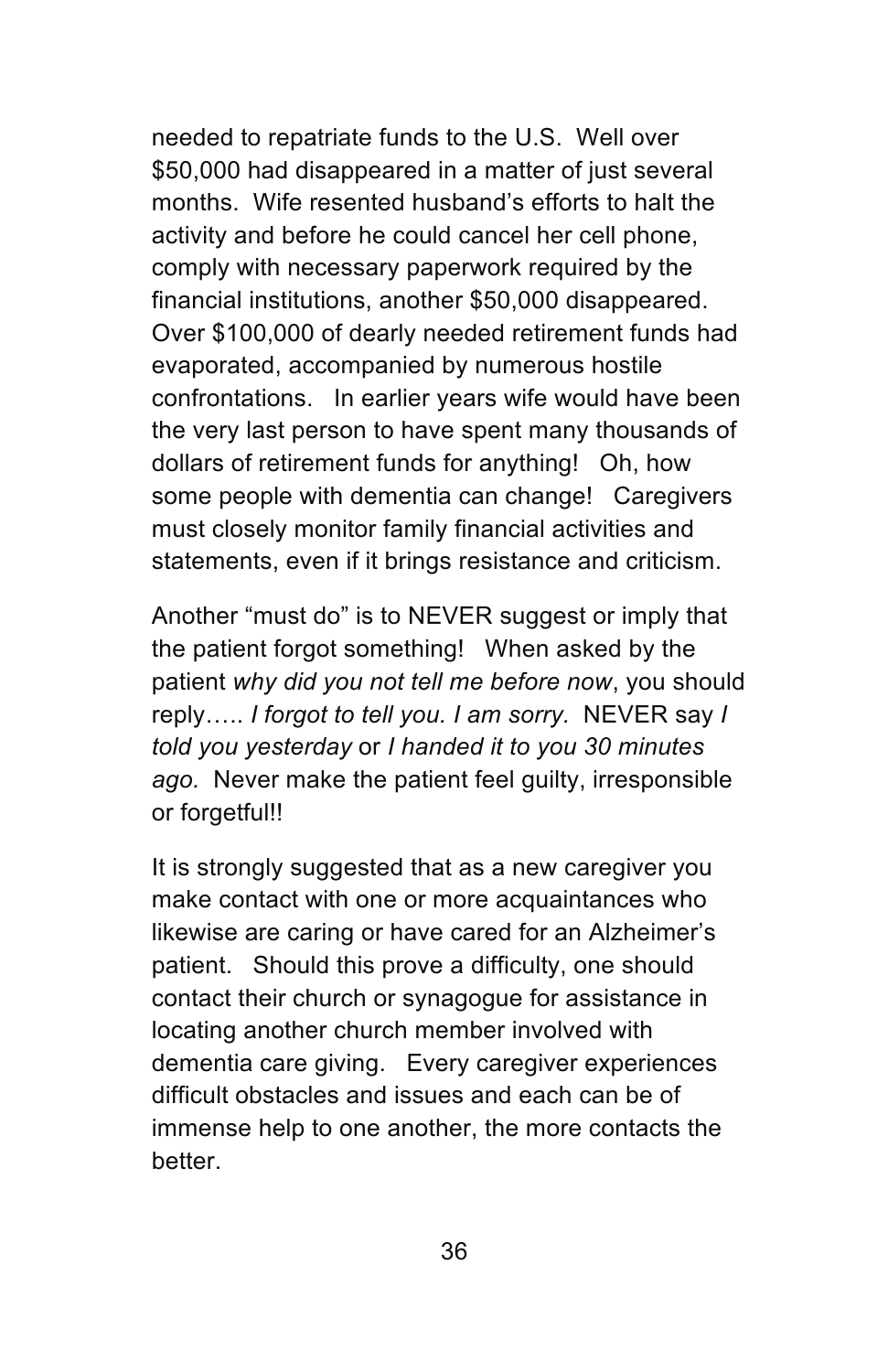### WHAT CAN GO WRONG

Two resources are required in care giving for an Alzheimer's patient… Time and Money. The patient will require an increasing amount of caregiver's time as they decline and lose their independence. This may be a slow process and will likely catch the caregiver ''off guard''. Suddenly the caregiver feels overwhelmed, not knowing what to do next. It is likely to be accompanied by more patient rejection and resistance. For those who have few alternatives, it becomes incumbent that they both seek and receive relief. One's patience begins being tested and that challenge becomes an overwhelming task. The need for spiritual support arrives! Prayer and a closer relationship with God will be of immense benefit. As with many of one's needs, our Lord will provide comfort and strength if we pray and seek God's intervention. He will always enable us to rise to the challenge if we petition in sincerity and faith in Him.

All too frequently and for a myriad of reasons, one finds himself or herself providing an overwhelming amount of time devoted to a patient. Other family members may not be physically available or financially able to contribute to the patient care. In cases where other family members are able to make contributions and do not do so, it invariably adds enormous stress to the caregiver. Much of the time and dialogue at Alzheimer's Support groups is devoted to this very issue. All too often siblings will choose to remain passive and indolent, while one sibling provides the overwhelming care and attention.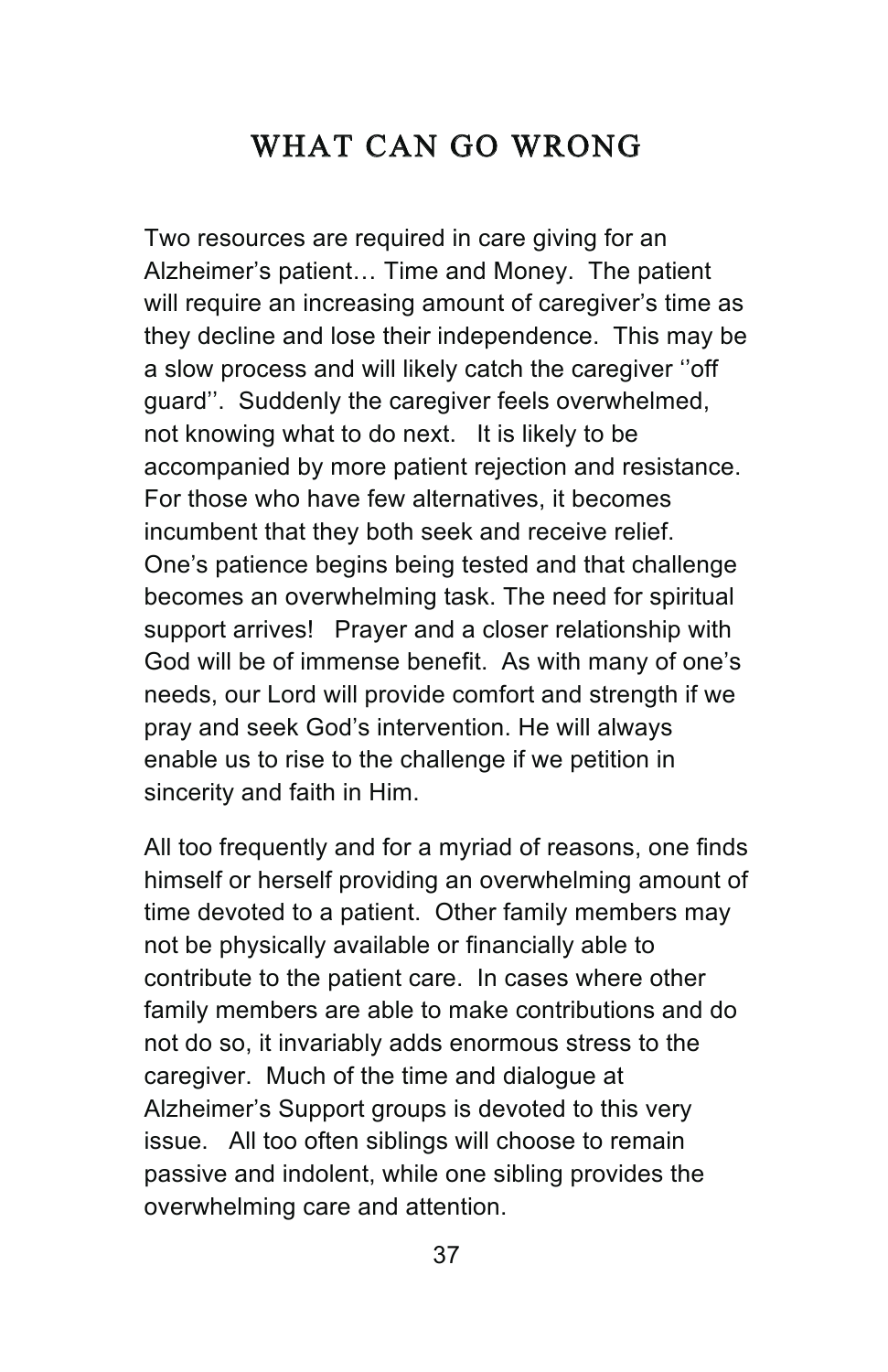What can go wrong? …….. YOU!

You can make several mistakes. The foremost mistake is to fail to acknowledge that you need to alter the manner in which you relate to the patient. It is disastrous to believe that constructive criticism of the patient is helpful. It helps not the patient and in turn backfires on the caregiver if criticism or corrections are rendered. Nothing is more destructive than asking the patient *Why did you do this or that*? or *Did you forget that we were to have dinner with the Smiths?.* You must compromise honesty sometimes in order to maintain tranquility. One must never say that something was given to the patient and the patient is the one that lost or misplaced the item!

Dementia patients loose the concept of time. Preparations for leaving home for a doctor appointment must begin much earlier than previously, and if the caregiver shows any sign of anxiety over leaving on time or being late it only backfires and leads to explosion.

Departures are almost always stressful for the patient. If the caregiver adds to the stress by hurrying the patient, it spells TROUBLE! Start departures early and if successful, arrive at your destination early. The best of alternatives!!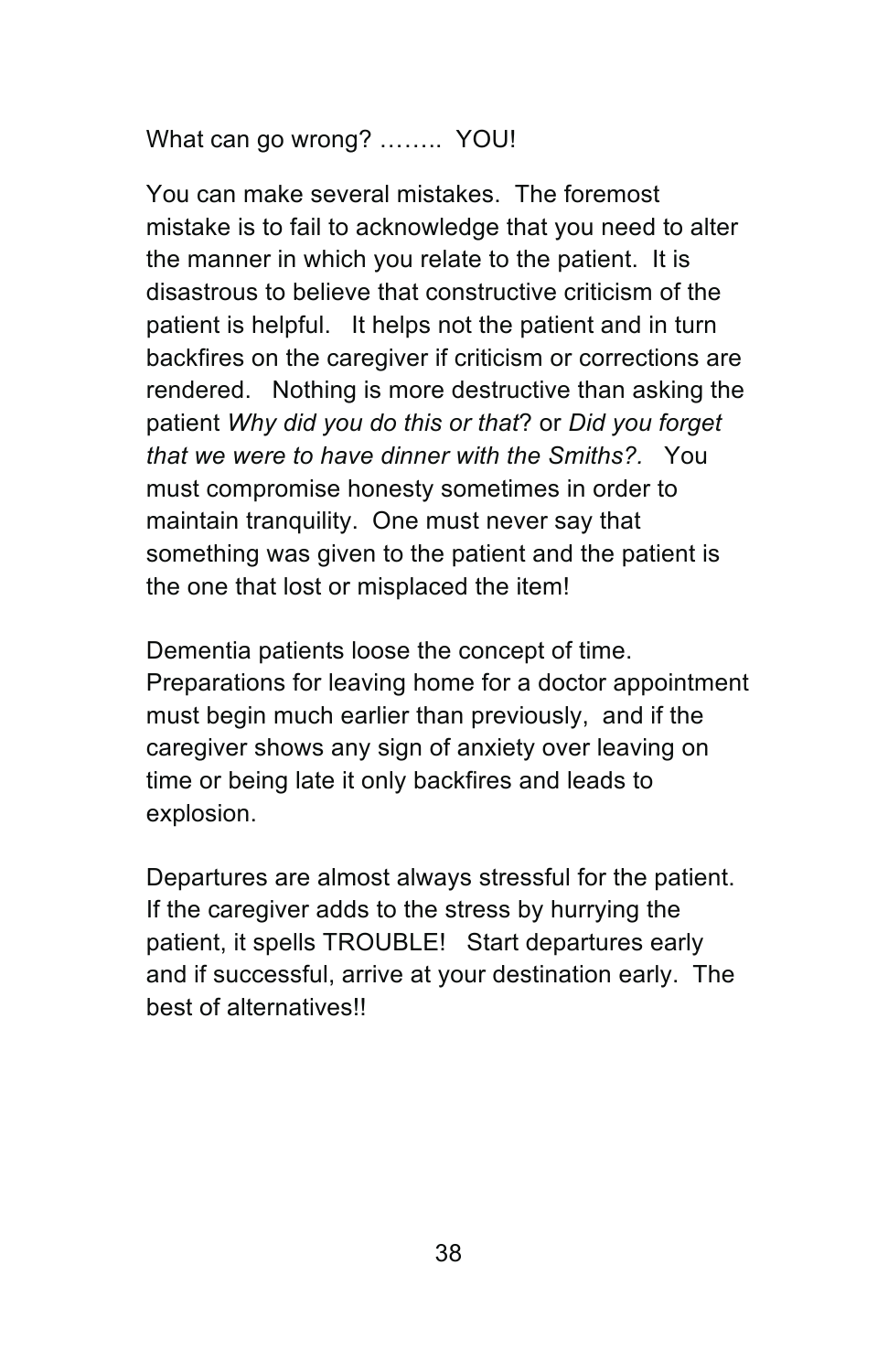# RULES

When interacting and caring for your Alzheimer's patient, there are three basic, but often difficult, rules to remember:

Rule #1

NEVER put the blame on the patient. The most important of all rules is to never tell the patient, *I told you yesterday and again at breakfast today that we had a doctor's appointment at 11:00 today*. This is an invitation to a hostile and rebellious response! As previously mentioned, "white lies" become necessary and helpful in caring for a dementia patient. A truthful statement is not what the patient wants to hear and will likely create a firestorm of reaction. It behooves the caregiver to say, *Honey, I forgot to tell you earlier that we have a doctor's appointment at 11:00 and I am so sorry. I made a mistake. I will try harder to remember next time.* This initially will be difficult for many caregivers to accept but it is immensely helpful and effective

Rule #2

NEVER raise your voice, criticize, or express anger. Be gentle! Refrain from showing displeasure or irritation. This will only agitate your patient and create a corresponding reaction in return. At all costs do not appear impatient or surprised as it could be the fuel for an explosion. Your outward emotions must remain suppressed. Alzheimer's patients have little awareness of time. When preparing to leave for an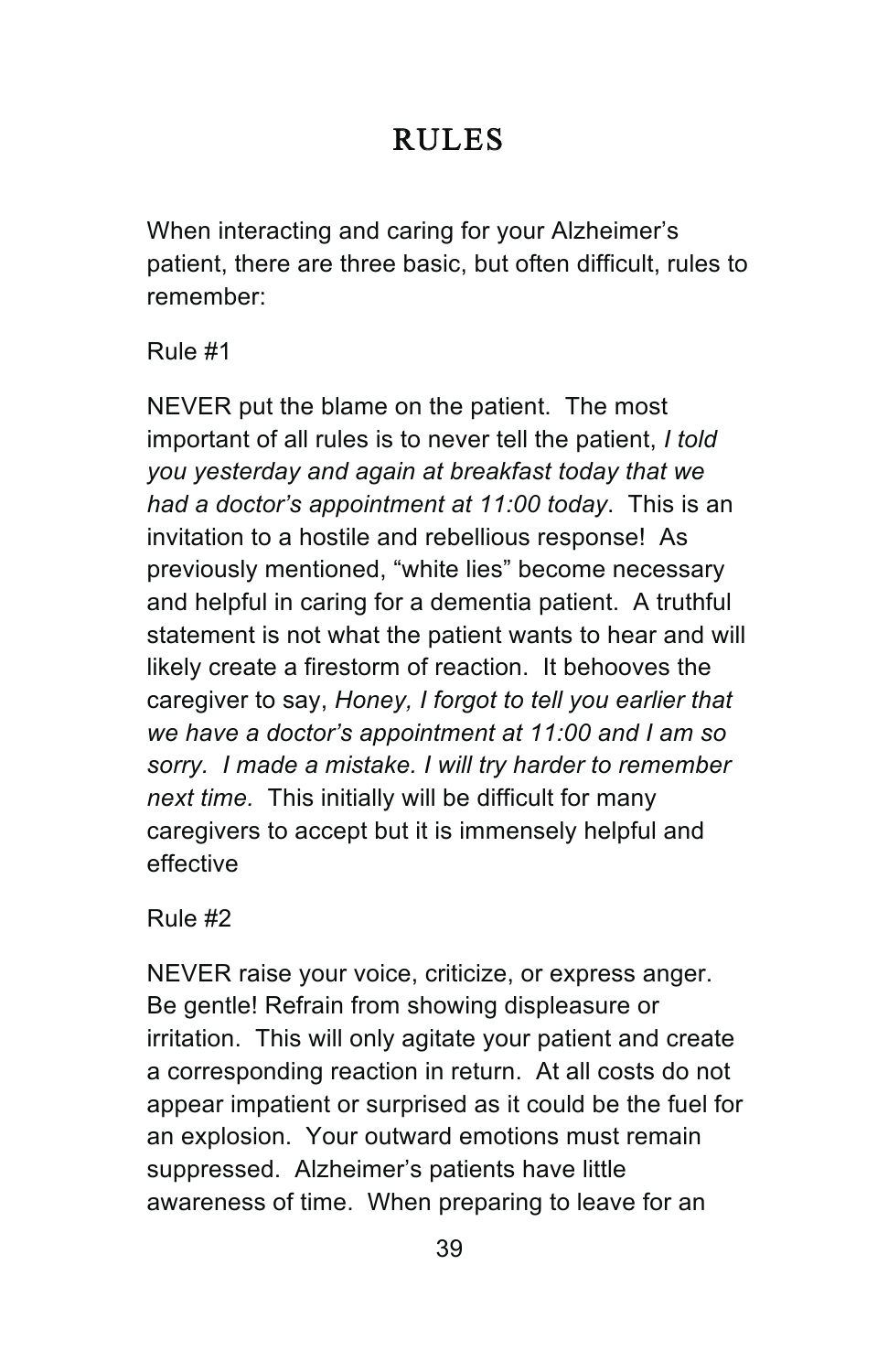appointment, one must allot an extra amount of time to avoid such a confrontation.

#### Rule #3

REFRAIN from correcting the patient or disputing something said, done or not done, and never argue! The caregiver must accept the fact that it is impossible to anticipate when and what will cause an explosion of hostility. It is best to say, *I am sorry I forgot to tell you* or *I was just called* or *It just happene*d. When asked, *Where are my glasses?*, it is intuitive to want to say *I handed them to you 20 minutes ago,* but the response should be I *will help you find them or I misplaced them, so I will go find them for you*.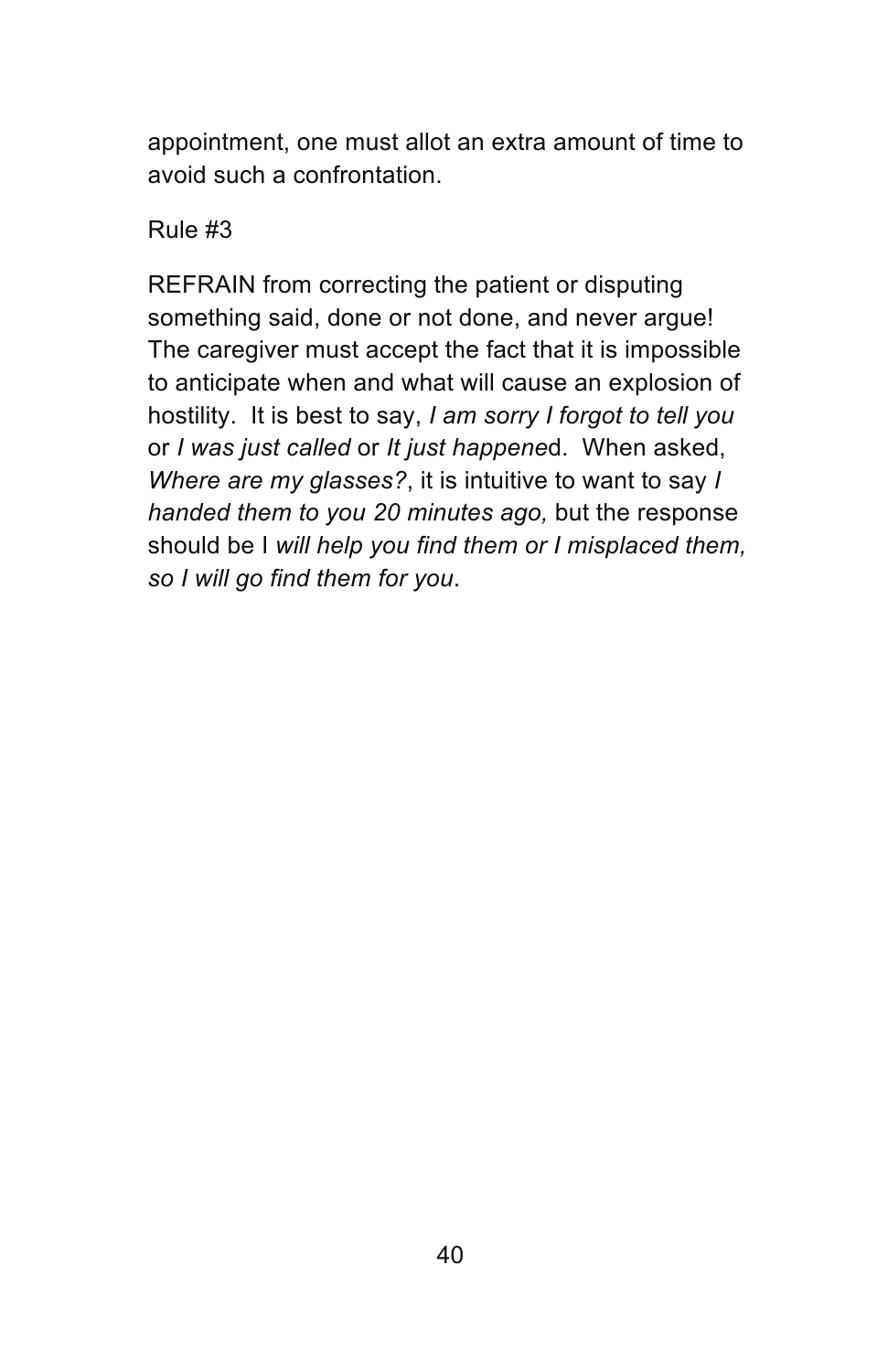# THE THREE NEEDED P's

#### PATIENCE

The most compelling behavioral change required of the caregiver is to vastly increase one's patience. Patience is the antidote to bizarre, stressful and unexpected behavior! The caregiver must constantly remind himself to exercise patience, to refrain from any criticism, correction or expression of disapproval. A cool, collected caregiver will contribute greatly to a calm patient. When focusing on patience, the caregiver will experience an element of much needed relief and less stress.

#### **PERSEVERANCE**

Merriam-Webster defines perseverance as: *the quality that allows someone to continue trying to do something even though it is difficult*. It will be the rare caregiver that on one or more occasions will not have the desire to throw in the towel and wish to quit. In fact many, if not most caregivers will experience the feeling frequently. The stress can be overwhelming and on occasion relentless. One should once again tell one's self that the patient is infirm and not in control of his or her behavior. During those periods of persevering, it is important to seek God's support, which leads us to the third **P** the **P** that is omitted from most everything written to assist caregivers.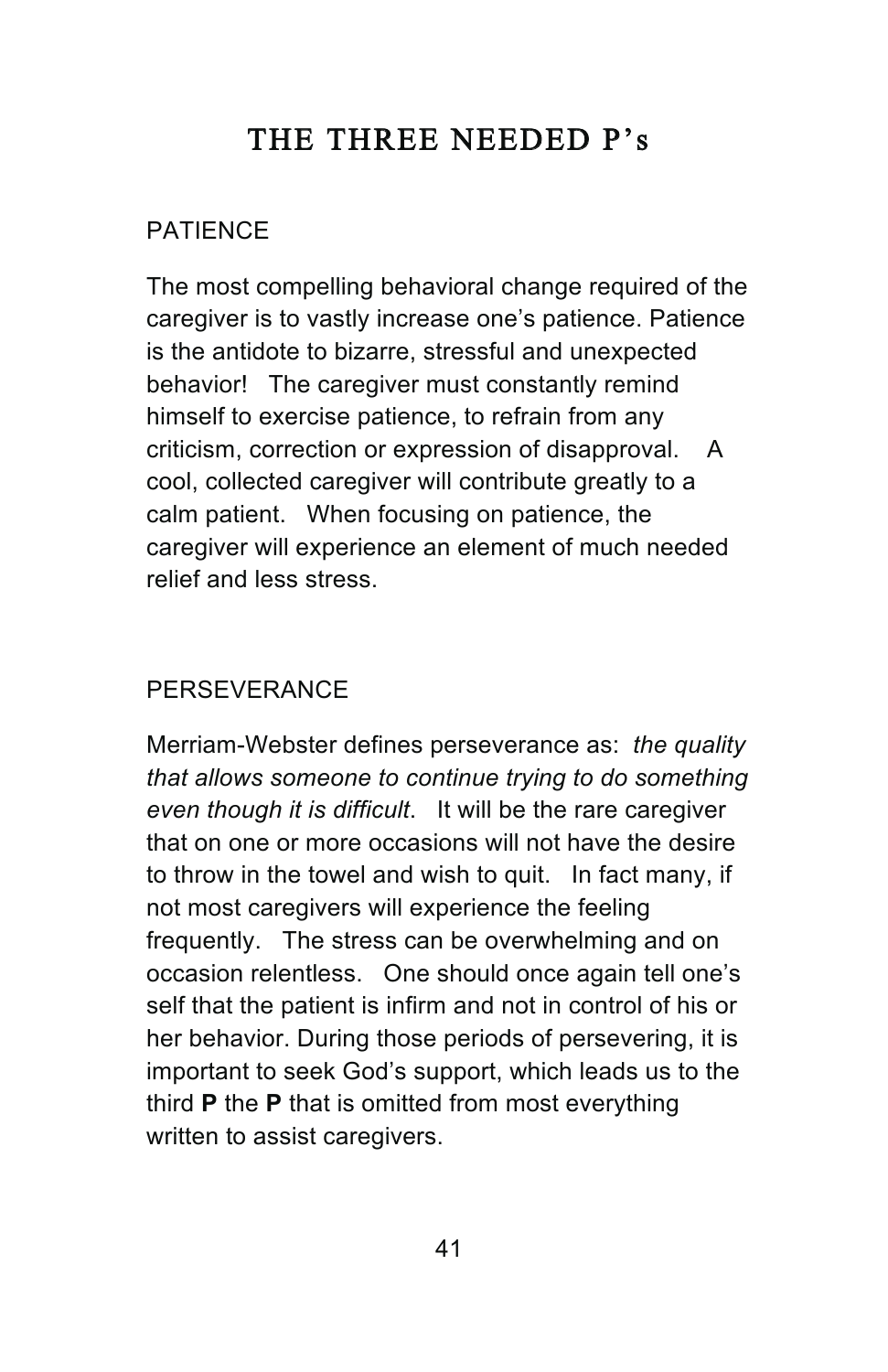#### PRAYER

Virtually all caregivers will at one time or another feel the need for support and help. Some may be fortunate to have family members who can participate and bring relief. Regardless of the circumstances help and support is needed and needed badly. It is incumbent of caregivers to strive for a closer and stronger relationship with his or her God. Sincere and frequent prayer to God will bring much needed relief and comfort to those who petition in good faith. God's assurance, love and care will be extended to those who truly seek his presence and intervention. Since there is no medication that currently halts dementia, Alzheimer's caregivers experience a greater burden and there is relief to be found by prayerfully seeking God's intervention and care. He brings relief and support to those who place their faith and trust in him. He may not eliminate problems and stress, but He does enable us to better handle and respond to our assignment. We can pray. . . *please make me willing to be willing*. Praise the Lord!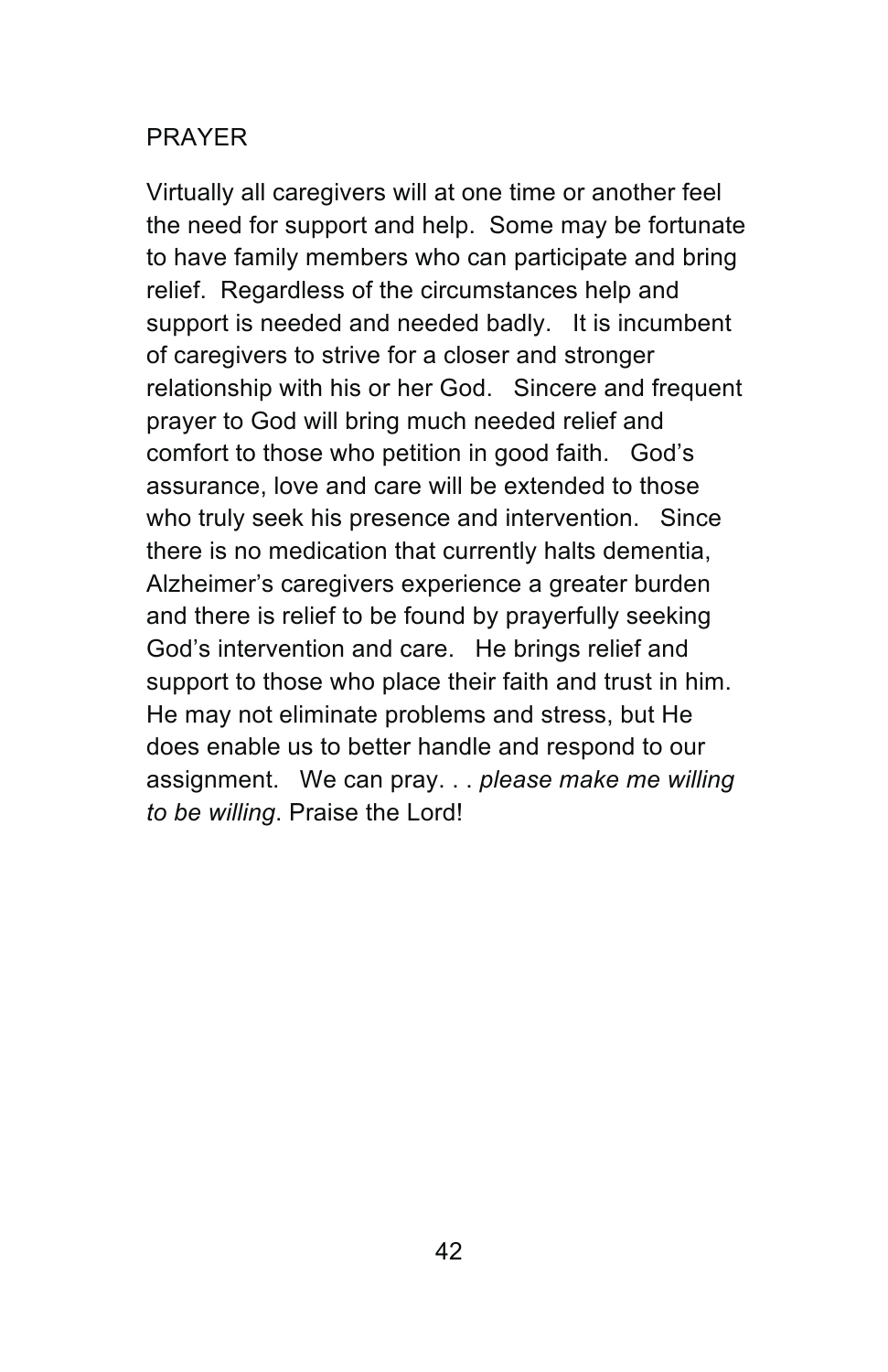#### GOOD INTENTIONS GONE ASTRAY

As pressure builds on caregivers, which is inevitable, we try to cope and help the patient. Not every effort helps to satisfy the patient or make life better for either party. Often good intentions are rejected or rebuffed. An early example of this involved my wife and my mother-in-law, Louise. When Louise was no longer capable of living at home with assistance, my wife, Kendall, with great reluctance placed her in an assisted living facility near us in Houston. It was considered the best such location in the community. Needless to say, Kendall felt enormous guilt and remorse and thought it would be hospitable to bring Louise to our home several times a week for lunch and a visit. However, when it was time to return Louise to her new home, all hell broke loose. Louise would ask: *Why are you taking me home, I want to stay with you! Why can't I stay here?* Kendall felt she was rejecting her mother, and it was devastating. When they arrived at the facility, Louise would become mildly belligerent and state: *I do not like this place! Why can't I live with you? Why are you leaving me?* This routine occurred each time Louise came to visit and it took a very noticeable toll on Kendall's demeanor. It would take a day or two for Kendall to restore her equanimity. Then, it would be time to repeat the visits. Fortunately caregivers at the facility acknowledged to Kendall that not only did her mother quickly forget her visits, but she was noticeably restive after returning. I helped Kendall decide to stop the home visits and instead to visit Louise at her facility. It soon appeared that a weekly visit was optimal and Kendall was able to release an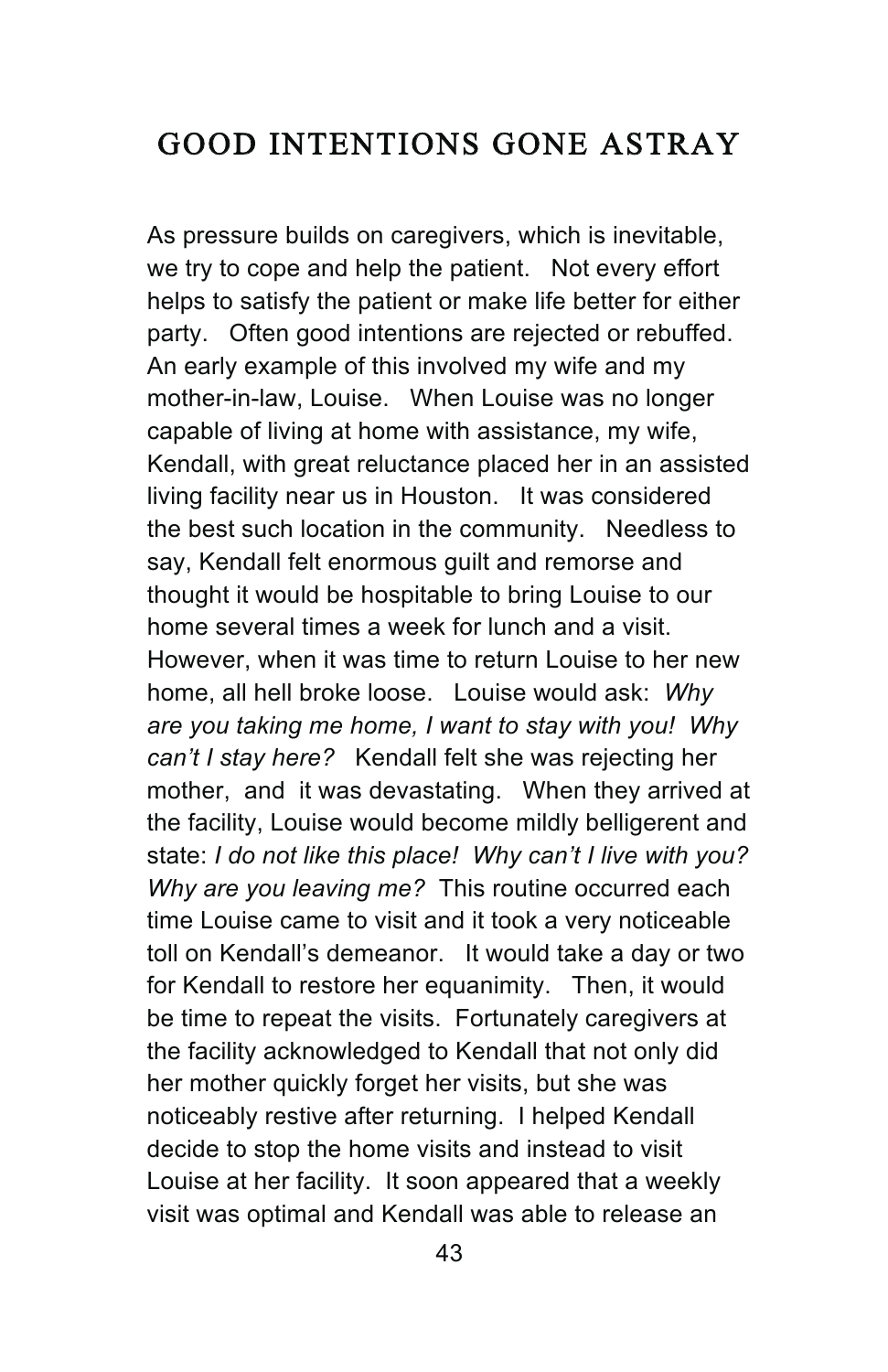enormous load of stress and guilt. A clear example of good intentions gone astray!

A major contributor to this manual, Harold, had a more humorous story. Soon after his wife was diagnosed with Alzheimer's, she began misplacing and losing her house key. Harold made duplicates but that did not solve the problem. So he decided it propitious to do away with keys and install a five button combination lock on their primary door of entrance. It was done at considerable expense and with high expectation. The five keys had to be punched in precise order to function. ALAS, wife was never able to remember the correct buttons and sequence, so his helpful idea proved a failure to both parties! Yes, it is possible for caregivers to try too hard to please and satisfy!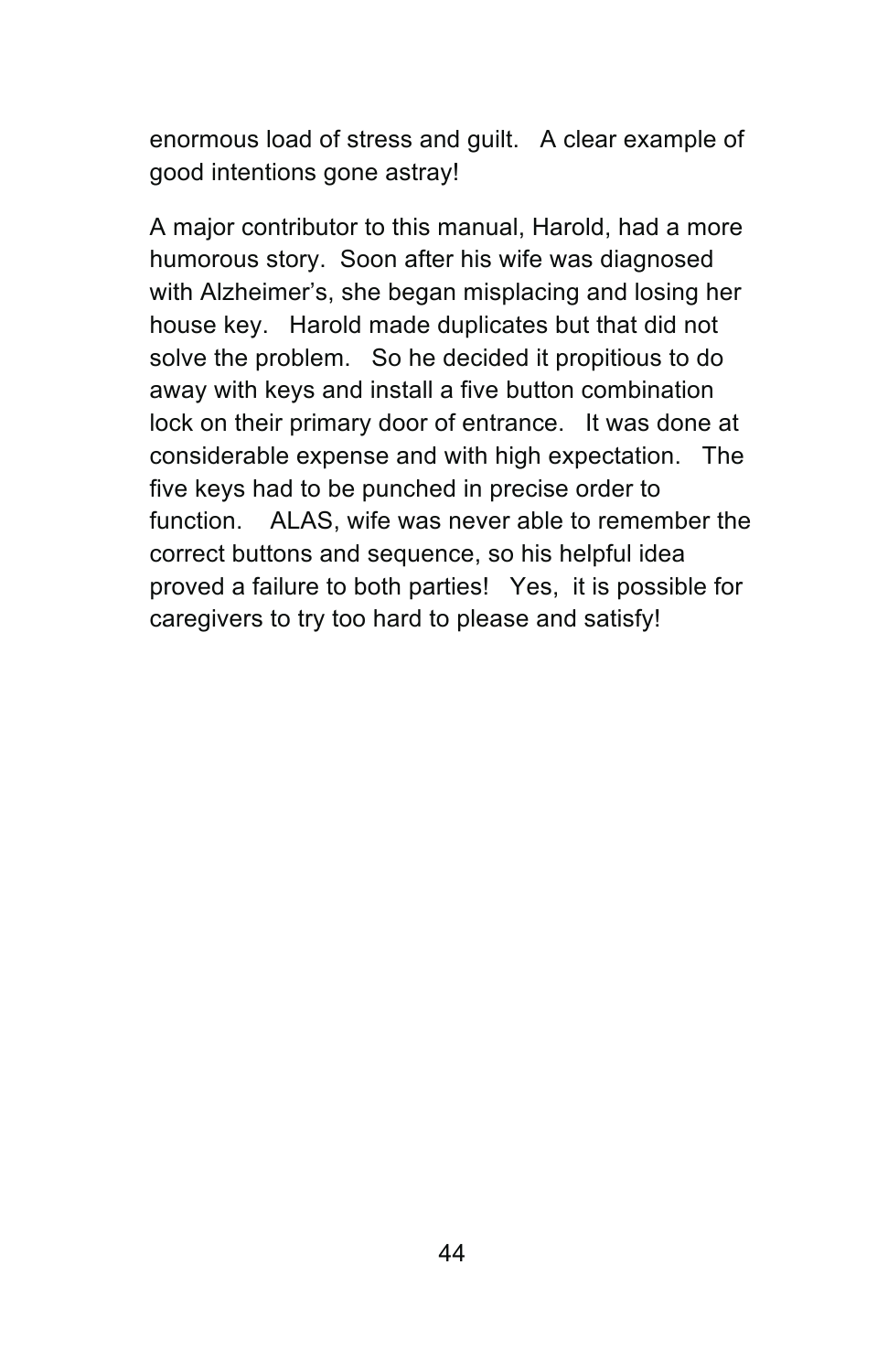### SUPPORT GROUPS

Soon after my dear wife was diagnosed with Alzheimer's, many friends suggested I seek a support group. The American Alzheimer's Assn. was helpful and I located a longstanding group located conveniently nearby. Having no previous information or experience regarding such organizations, I did not know what to expect. Accordingly I anticipated that I would gather some good suggestions and ideas which would make my job of care giving easier and more pleasant. I left the first meeting with nothing of substance but continued to attend most monthly meetings for the next 18 or more months. After several meetings, I realized that the primary purpose was to give caregivers an opportunity to vent their frustrations and discuss their particular problems. Over the 18 months we had three different leaders from the local AAA, all professionally trained and all following a similar format. After several months it became patently clear to me that my problems seemed mild compared to most everyone else. Oftentimes the leader had to console sobbing members. I left all subsequent meetings feeling fortunate in that my problems seemed minor ….no physically belligerent events (though occasionally something was thrown at me), no problem with wandering at night, no destruction.

As I reflect on the monthly Alzheimer's support group meetings I attended, considerable time was spent on siblings caring for a parent. One frequent attendee was a middle aged woman with multiple siblings, some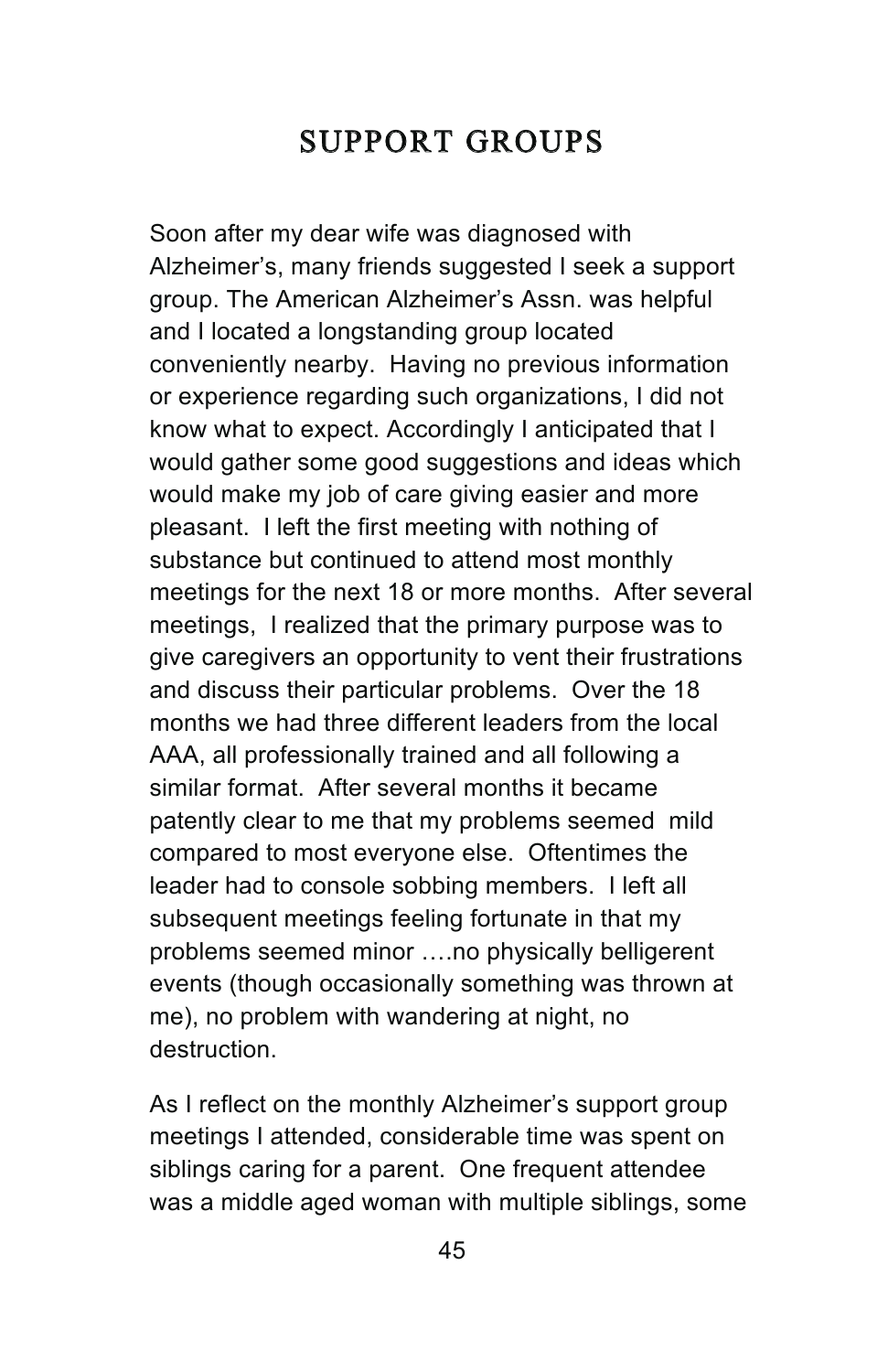residing in town and others living elsewhere. The lady was by default the chosen caregiver to her mother. Papa had died some years before and mother was living in her modest home alone. Mother had been diagnosed with Alzheimer's for a year or so and increasingly committed to the house. Mother also had a boyfriend neighbor who had been helpful and gradually interceded into caring for mother. Mother still retained her bank checking account as boyfriend performed more assistance in grocery shopping, bringing in fast food for dinner, etc. Relations between boyfriend and daughter became strained. Mother seemed to favor boyfriend and denied that he was taking advantage of her. Finances worsened, and daughter every month elaborated on the lack of consensus among her siblings. Daughter was in tears and obviously feeling great stress, frustration and anger. This continued month after month until mother was finally placed in a rest home.

The meetings were in retrospect quite sterile. During my experience I do not recall one instance of spirituality being discussed. No mention of prayer was spoken. No call or suggestion to seek God's help was offered or suggested. It did expose me to the multitude of problems confronting Alzheimer's and dementia caregivers, but I took home very little other than I was fortunate compared to so many others. If you need to expel frustrations a support group is of some benefit, but do not expect any silver bullets. Grief support groups at numerous churches do provide a much more productive service, though they focus on death and typically very little specifically related to dementia and Alzheimer's during a period of care.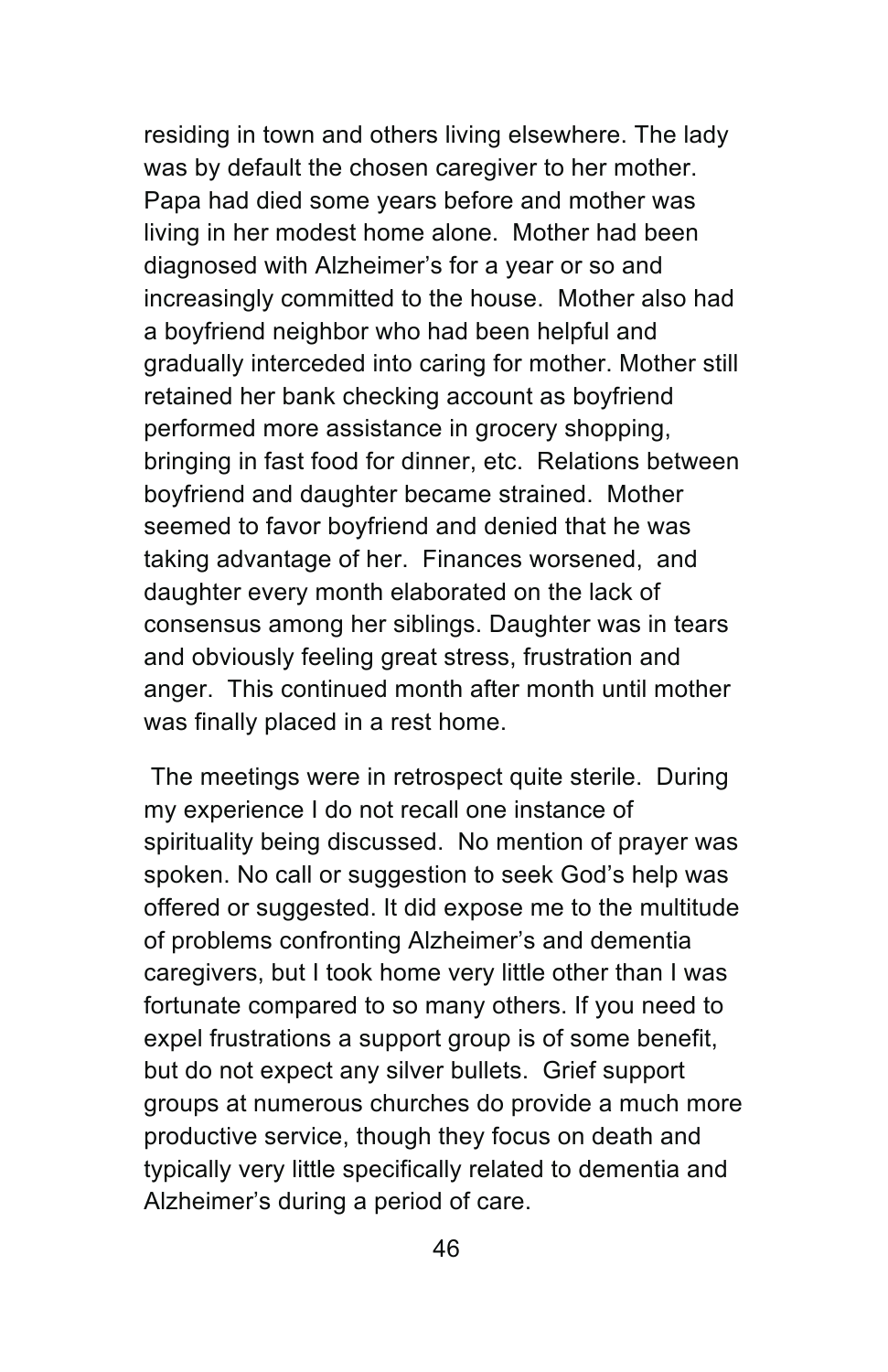Several months after the passing of Kendall, I decided to return to the AAA support group to give brief testimony to the need for prayer seeking God's intervention and help. It was well received. I returned for several subsequent sessions and while the leader supported my message, it was not within AAA protocol to engage in sensitive or possibly controversial subjects. So I stopped attending, realizing the need for a helpful manual for caregivers might be more helpful. That experience was much of my inspiration to help those besieged with a grueling task. My dear friend Bob, became a caregiver a year before me and was of immense help in directing me to God for guidance and support which was invaluable. A friend who has or has had experience with Alzheimer's may be helpful and should be sought.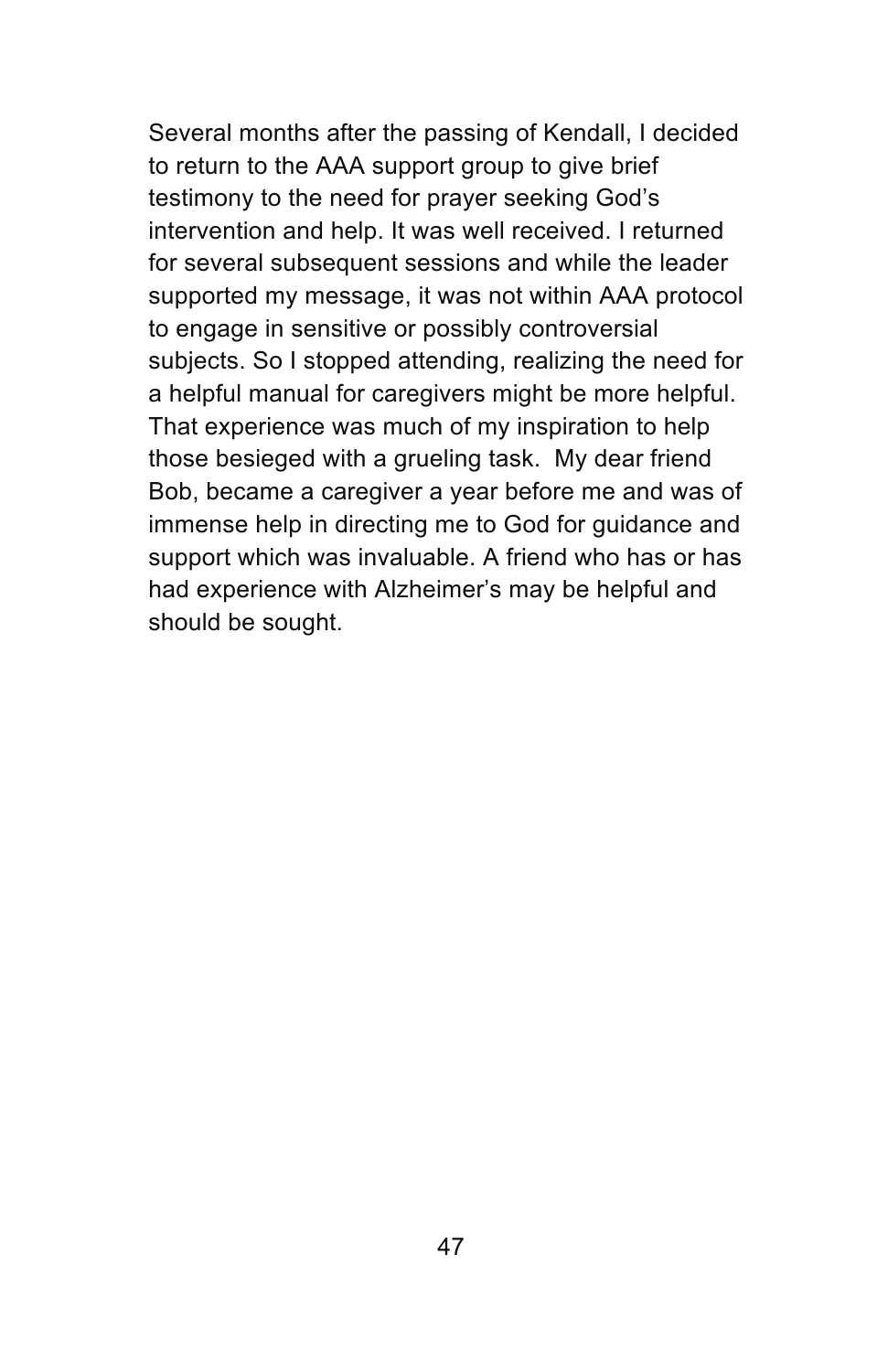#### DEMENTIA DRUG TRIALS

World wide it is estimated that 47 million people have dementia and 9.9 million new cases occur annually. Alzheimer's patients contribute 60-70 % of those new cases. Longer life spans are contributing to the problem, and by 2030 the numbers are expected to double! The National Institute on Aging states that as of June 2017 there are over 150 Alzheimer's and dementia clinical drug trials underway in the United States and 70,000 Alzheimer's patients are needed currently to fill the trials. There is no "break through" drug more needed than that for Alzheimer's. Drug trial results have so far proven most elusive, and the several approved drugs currently available at best just slow the degenerative process for some of those patients.

At the time Kendall was diagnosed with Alzheimer's, the neurologist was participating in the clinical trial of Bapineuzumab, sponsored by two of the largest US pharmaceutical companies. She indicated that she thought some of those patients were responding, even though it was a double blind trial. The paperwork required to apply was daunting. When finally accepted, Kendall had strong second thoughts. But I encouraged her to continue. She was in the trial for 18 months, which consisted of a three hour infusion, MRI and cognitive tests every 90 days. Over the period of time there were multiple indications that suggested her disease had stabilized. Just short of 18 months in the trial, Kendall fell, bumped her head and broke her glasses. Soon afterwards her MRI indicated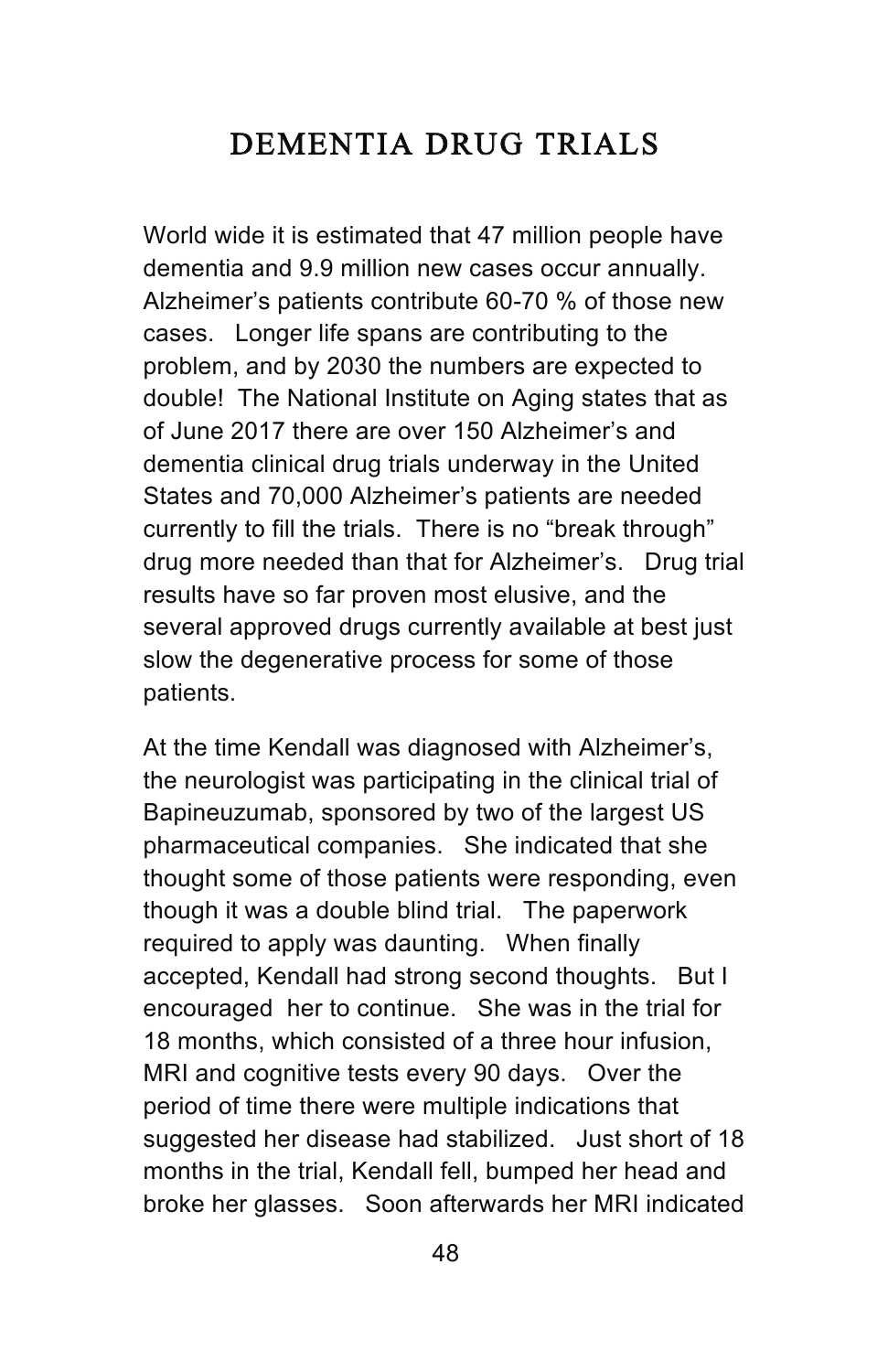a small hematoma and due to trial protocol, she was discharged from the program. That was a disappointment to both of us, though Kendall was quite relieved to dismiss the MRI, which she claimed was claustrophobic. Some eight months later the trial prematurely terminated because of missing its end points. In visiting with the drug trial neurologist, I was told there were numerous observations suggesting that Kendall had experienced noticeable benefits from the drug. We were grateful that she had been permitted to participate but sorry how things ended.

From this experience, I would encourage any caregiver to inquire of their neurologist if any drug trials are available and investigate accordingly. Drug trials are monitored assiduously for adverse events and any harm to the patient is quite unlikely. In retrospect, I think Kendall on occasion, found some satisfaction from both participating in the drug trial and in complaining about the MRI. Drug trial participants are sorely needed and positive results may possibly be attained.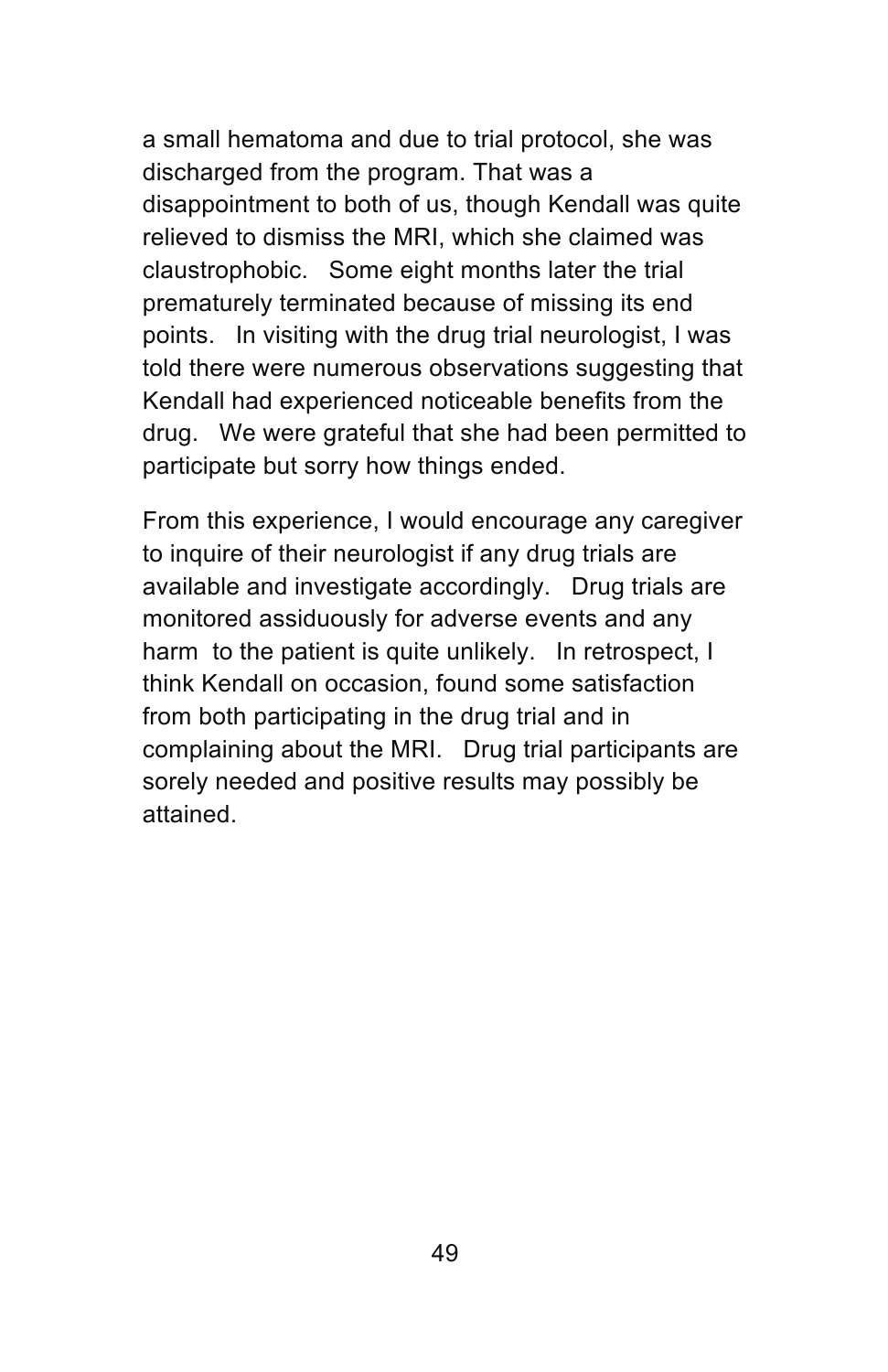#### BEWARE

This topic is written especially for one who is caring for a spouse. It is particularly addressed to those of you who feel they have had a relatively stress free, happy and harmonious marriage, with love and boundaries; a marriage filled with politeness, respect and care for one another; a marriage which rarely experienced anger or rejection. If this description fits, you have been richly blessed and accepted. Life has been filled with joy and comfort but change is coming. You are likely to become a caregiver with stress and frustration. You will quickly perceive great changes in your spouse that you have not previously experienced. You will be among the first to recognize that you will be dealing with a stranger. The quicker you are able to adopt the "do's and don'ts" of care giving, the more control you will have over your new situation. The **3 P's** will become a source of strength and comfort to you, and both you and your loved one will benefit.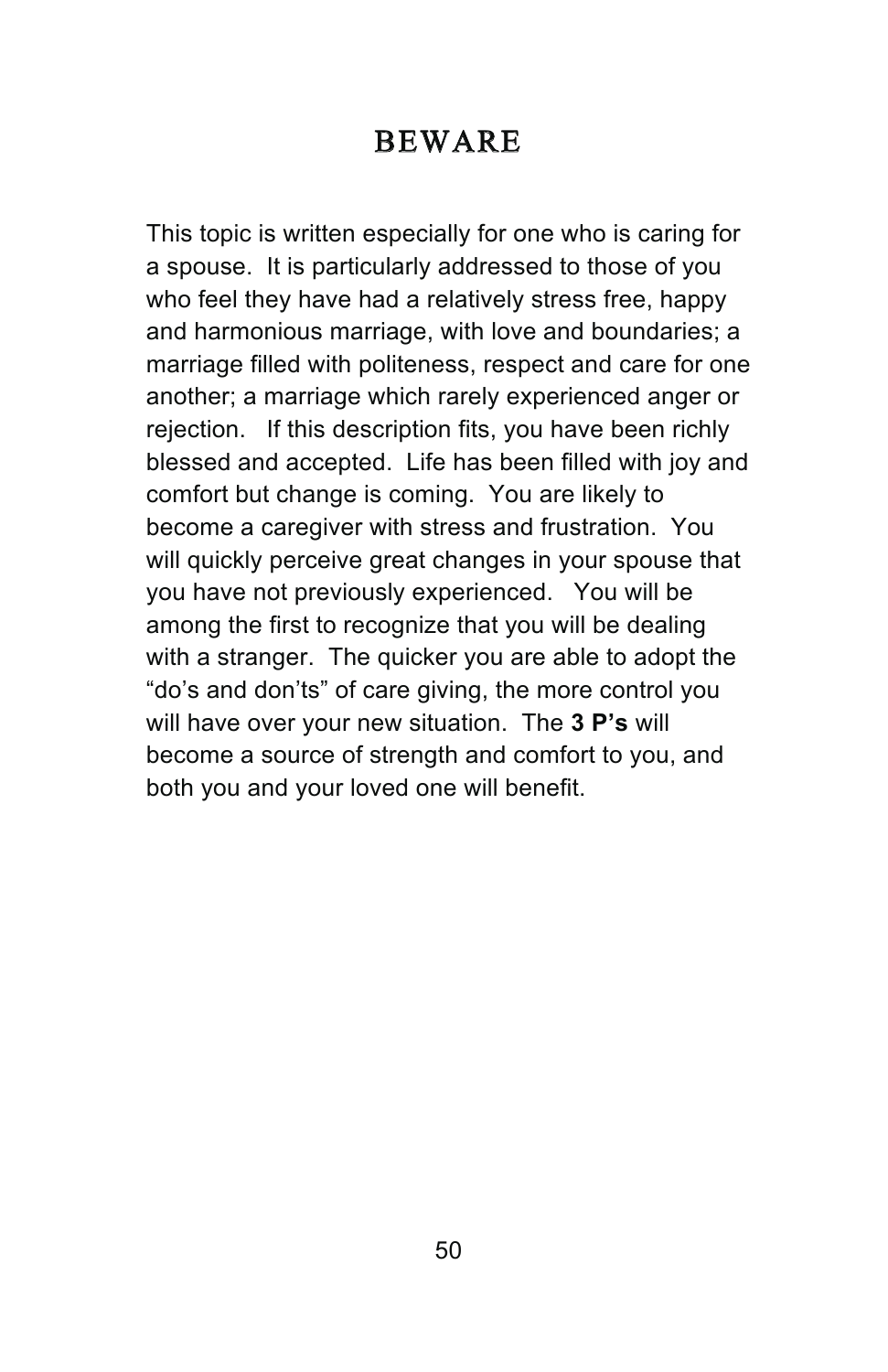# THE UNSOLVED MYSTERY

There is so much we do not know about the Alzheimer's patient. We do know that the five senses (sight, taste, touch, hear, and smell) do not decline as rapidly as does acuity and cognitive thinking. The patients are able to convey problems with their senses, but not so with their feelings and emotions. Not in a manner that we understand. Feelings and emotions play a large part in the patient's behavior and disposition. Consequently, it is most important for the caregiver to be mindful and sensitive to the fact that the Alzheimer's patient is dealing with a great deal of frustration, the cause of which, we are so frequently unable to discern or identify.

What causes the patient to do the things they do?

We really do not know. We do know that the caregiver can be responsible for a good portion of the patient's behavior, but there is much we cannot explain. It matters greatly if the caregiver is always aware that the patient senses their abilities have changed, causing anxiety and frustration. The patient is fraught with both. We must do whatever we can to not exacerbate relations with our patient. Caregiver actions and reactions are so important! We must always put the patient and his interests ahead of our own. The patient comes first, much as we would welcome a stranger in need.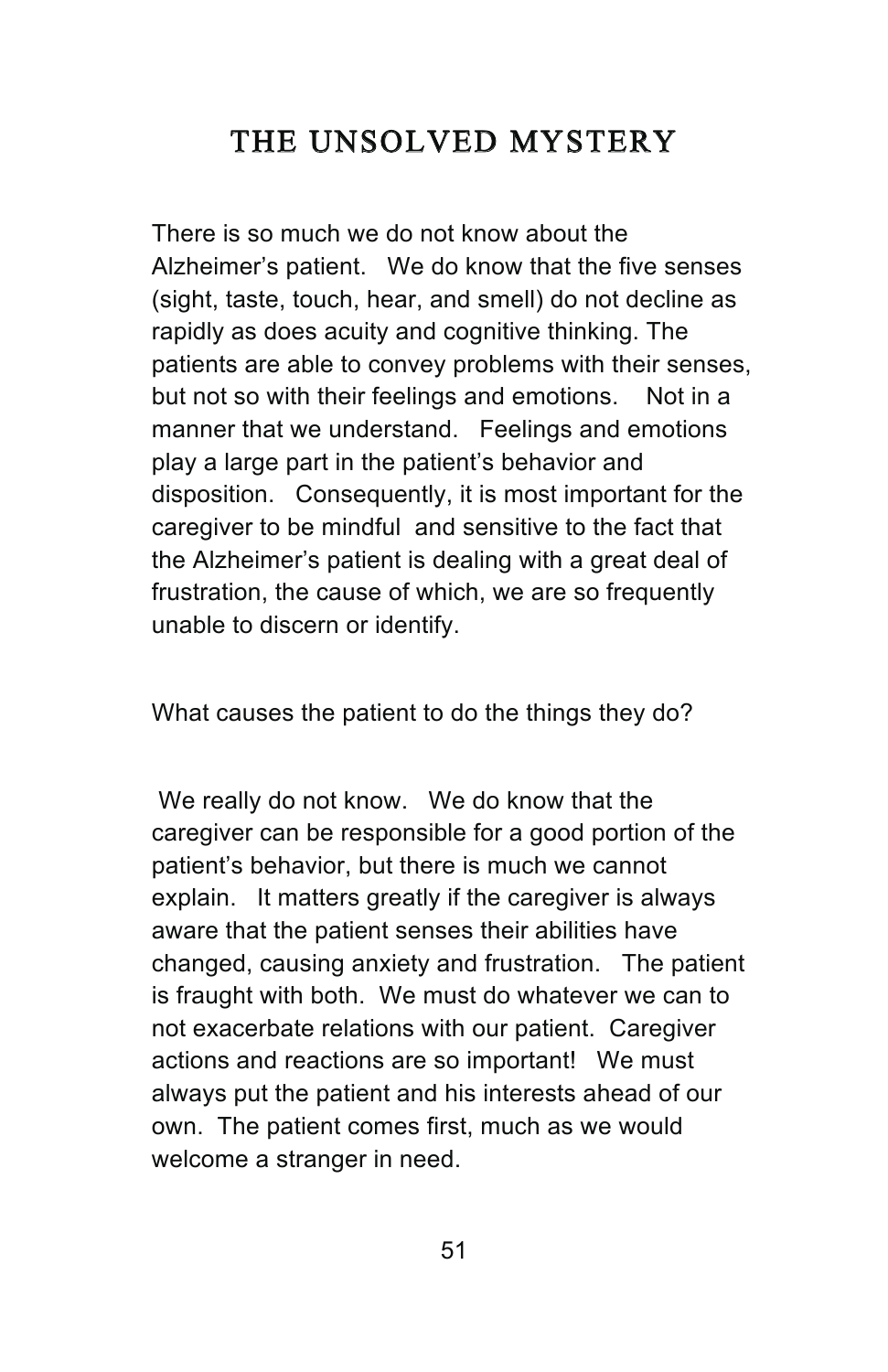# **CONCLUSION**

As a caregiver you are on a sacred journey you have probably not chosen but have inherited. Perhaps even inherited against your will. It may well be due to other family members renouncing any responsibility. Additionally, you most likely have had no prior experience or familiarity with your new role in life and new responsibilities. My heart goes out to you for surely at times you will experience enormous stress, so severe you will wish for extreme solutions to your situation. At times you will feel there is no help or answer to your situation. You will give thought to giving up; there seems to be no relief. The rejection and isolation reigns supreme, and there is no end in sight.

If and when this condition appears, it is incumbent to seek comfort and guidance from God. We must ask for peace and guidance and grace from Him. He will provide your needs if prayer is sincere and with faith in Him. He may not give immediate relief or solve issues as requested, but He will not burden us beyond what we can sustain.

Once you are in His presence, He will provide strength and calm to enable you to continue. The journey may be designed to purposefully bring us closer to Him and His kingdom. The greater the trust in Him, the more acceptable your role becomes. At some later point in time there will be a realization of having fulfilled a mission of love and care to someone who was not able to care for him or herself. Satisfaction and thanks will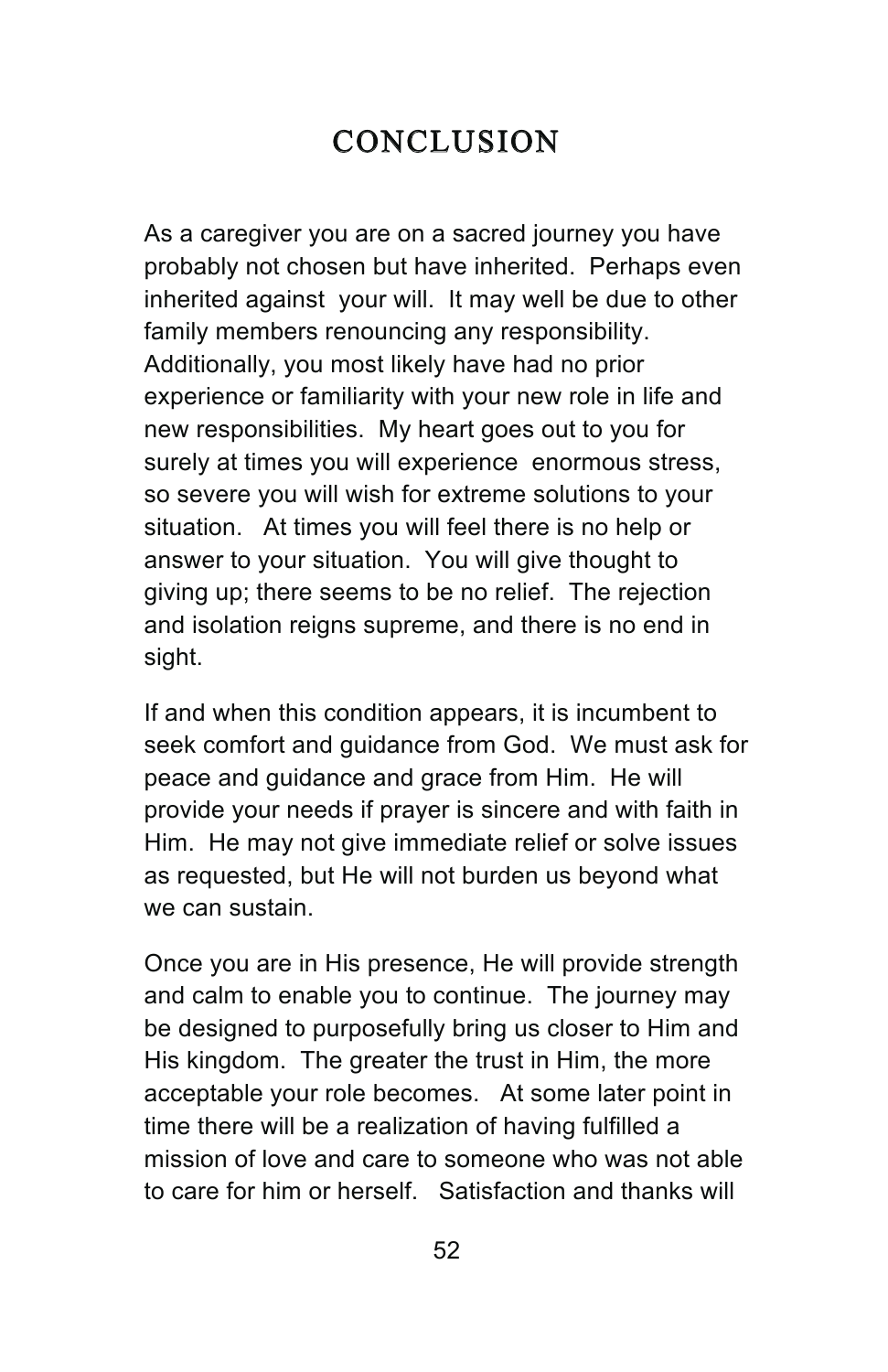manifest itself and one can claim mission accomplished! Job well done! God has answered our prayers!

1 Peter 5:7*……..Cast all of your cares on Him, because He cares about you*.